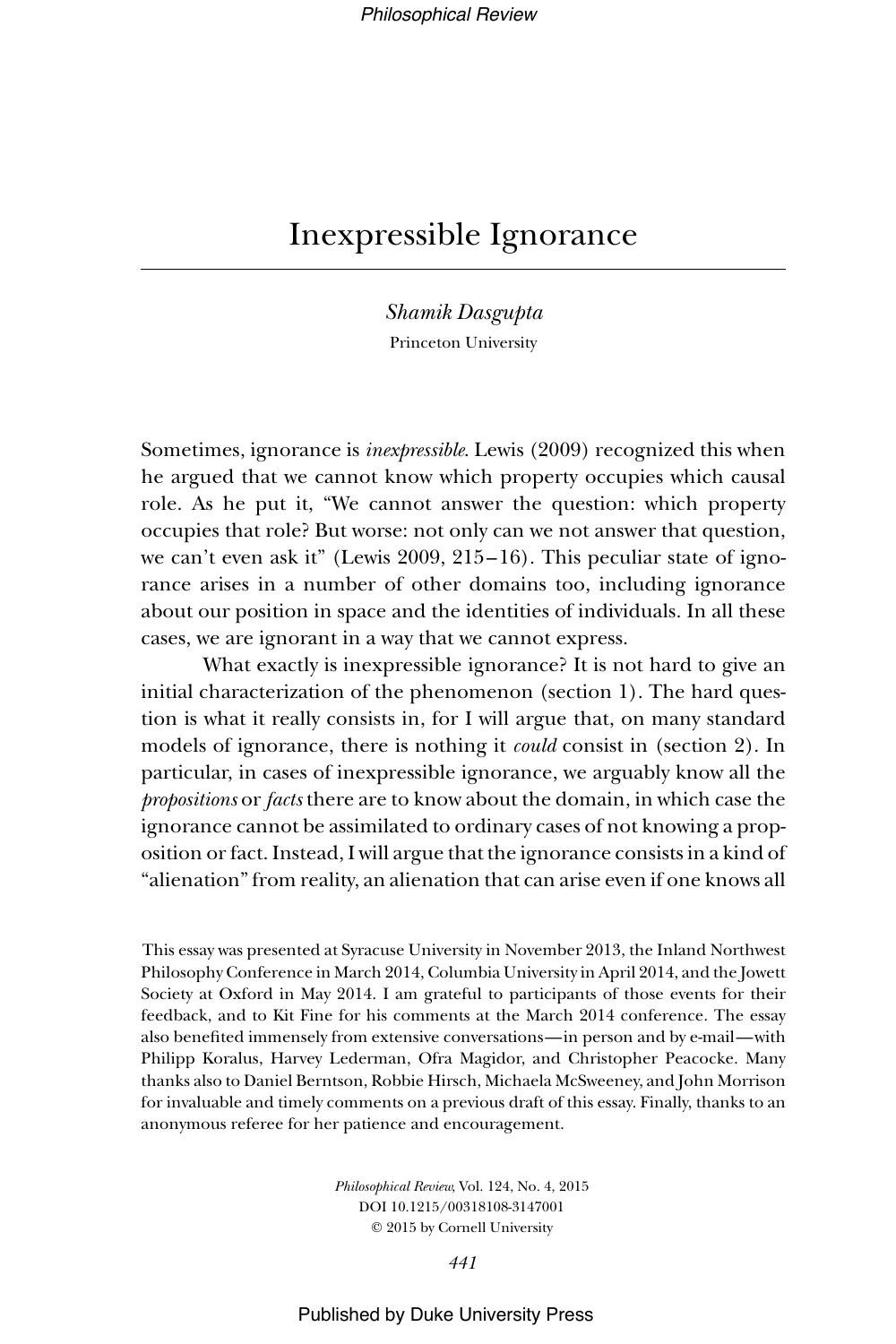the propositions and facts. I try to articulate this sense of alienation in section 3.

If this is correct, it shows that avoiding alienation is an overlooked epistemic value: when aiming to "know" the world, we care not just about knowing the propositions and facts but also about not being alienated. It also shows that various objections to Lewis— for example, by Langton (2004) and Schaffer (2005)—miss their mark, since they assume that the ignorance consists in not knowing a proposition. I discuss these points along the way.

# 1. The Phenomenon of Inexpressible Ignorance

Before we can ask what inexpressible ignorance consists in, we need some initial characterization of the phenomenon. This is best done by example.

# 1.1 Where Am I?

Perhaps the clearest example arises if one takes seriously the Newtonian view of space. This is the view that space is a real substance: a threedimensional, infinitely extended, Euclidean object that endures through time. To say that space is a real substance is to say (among other things) that it exists independently of matter. Were there no matter, on this view, there would still be something, namely, space itself.

It is well known that if this view of space were correct, the velocity of a body through Newtonian space—its "absolute velocity"—would be undetectable and, more generally, unknowable. To be sure, one could detect certain changes in a body's velocity—just think of the noticeable effects when your flight takes off—as well as its velocity relative to another body. But there would be no way to determine its absolute velocity.

The claim that absolute velocity is unknowable needs argument. I discussed such an argument elsewhere (Dasgupta 2015) and will not repeat it here. But the claim is made plausible by noting the proliferation of possibilities that follows from this Newtonian view. For given any Newtonian world W, there are infinitely many "boosted" worlds that differ only in the fact that the entire material history of the world is unfolding in smooth motion relative to W. The only difference between these worlds are facts about the absolute velocities of things: all relative positions and relative velocities are the same at all times. On the Newtonian view, these worlds are *genuinely distinct*, since they differ in the trajectory that each body makes through Newtonian space. But they are also *indiscernible*: they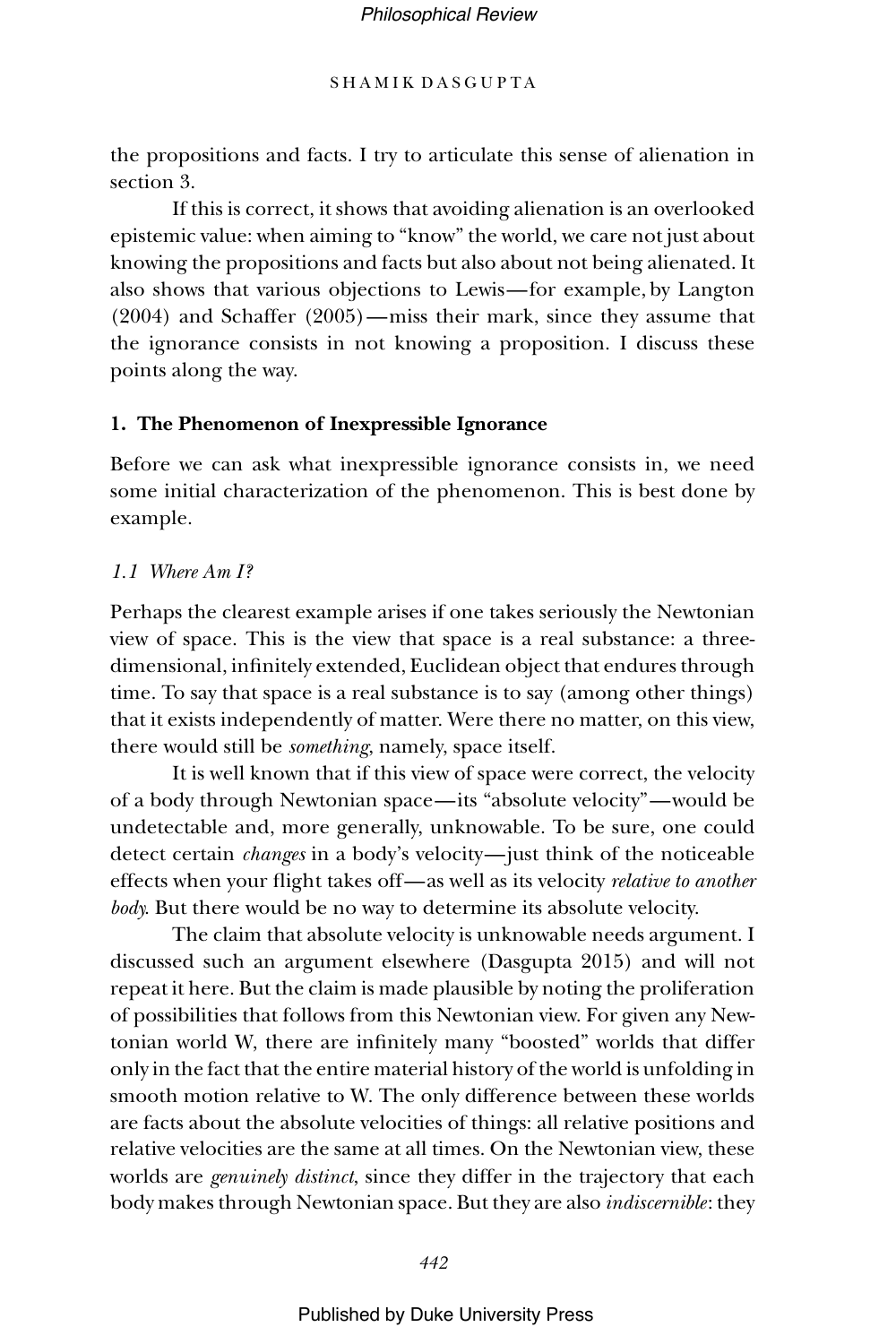look (and taste, and smell) exactly the same. And so (the thought is) one can never tell which of these worlds one inhabits. Which is to say (the argument goes) that you could never know what anything's absolute velocity is.

I emphasize that this is not the final argument: contemplating this proliferation of indiscernible possibilities just helps make the claim that absolute velocity is unknowable—particularly vivid. Still, the claim is uncontroversial, no one who has written on the topic has questioned it, and I will assume that it is true.

Until about twenty years ago, an analogous claim about *position* was just as uncontroversial: namely, that if Newtonian space were real, then our position in it—our "absolute position"—would be unknowable, just like our absolute velocity. Once again, this is made vivid by contemplating a proliferation of indiscernible possibilities. For given any Newtonian world W, there are infinitely many "shifted" worlds that differ only in the fact that the entire material history of the world is uniformly shifted over and unfolds, say, three feet to the right of where it unfolds in W. The only difference between the worlds are facts about absolute positions: all relative positions and relative velocities are the same in all worlds. On the Newtonian view, these worlds are genuinely distinct, since they differ in where things are in Newtonian space. But they are *indiscernible*: they all look exactly the same. And so (the thought is) one can never tell which world one inhabits. Which is to say (the argument goes) that one can never know what anything's absolute position is.

#### 1.2 Expressive Failures

But in 1993, Tim Maudlin demurred from this consensus. He noticed a difference between absolute velocity and absolute position: in the former case, the ignorance is expressible; in the latter case, it is not. And he concluded that we are not ignorant of absolute position, just absolute velocity. This is now the received view among philosophers of physics.<sup>1</sup>

This received view has two components. First, there is the claim that our (supposed) ignorance about absolute position is inexpressible. And second, there is the claim that *ignorance is always expressible*, so that if

1. See Maudlin 1993. See Pooley (n.d.) and references therein for recent adherents of the view. Horwich (1978) argued for a similar conclusion but with a different spin: since the (supposed) ignorance is inexpressible, said Horwich, it follows that there is no fact of the matter as to our absolute position in the first place.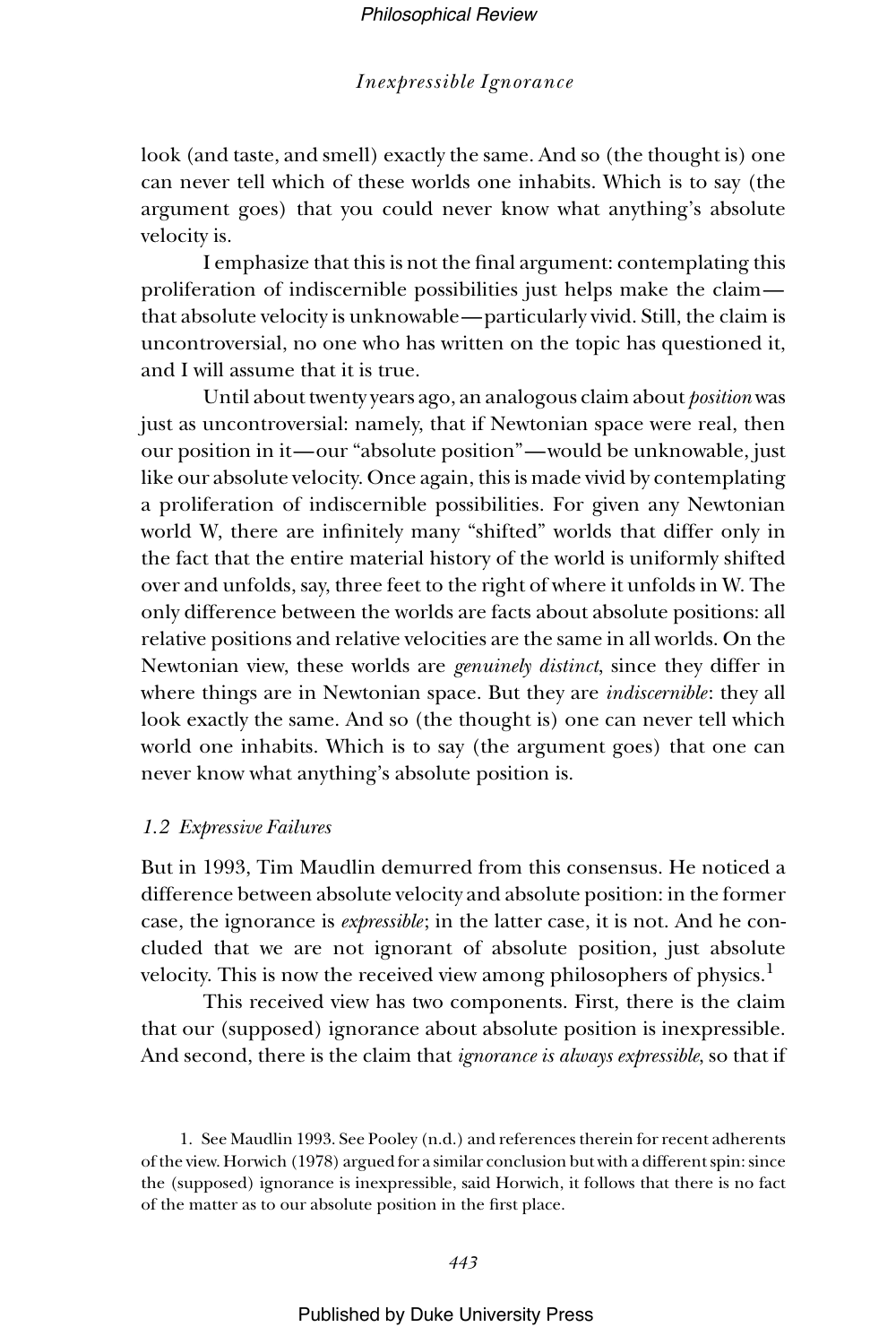we cannot express our (supposed) ignorance about absolute position, then we are not ignorant after all. I think that Maudlin was right about the first claim but wrong about the second: I think there can be inexpressible ignorance and that our ignorance of absolute position is an example.

But put that disagreement aside for a moment. Focus on the first claim, which we agree on. What does it amount to? Maudlin (1993, 189 – 90) says that, in the case of *velocity*, our ignorance can be expressed thus: "The universe as a whole may be at rest, or traveling uniformly five meters per second due north, or 888 meters per second in the direction between Earth and Betelgeuse, and so on. According to Newtonian dynamics no possible observation can reveal its actual state of motion." But in the case of position the situation is very different: "Various positional states of the universe as a whole are possible: It could be created so my desk is *here*, or three meters north of here, or 888 meters from here in the direction from Earth to Betelgeuse, and so on. Which is the actual state of the world? Now the answer is easy: In its actual state, my desk is here, not three meters north or anywhere else" (ibid., 190).

The idea is this. In the case of velocity, I cannot know how fast the universe as a whole is moving. And I can express this ignorance by uttering a true instance of the scheme

I cannot know whether S,

where S is a sentence. For example, I cannot know whether the universe is at rest, I cannot know whether the universe is moving five meters per second due north, and so on.

Now, in the case of position, my (supposed) ignorance is that I cannot know where my desk is in Newtonian space. But this time, I cannot express my ignorance by uttering a true instance of that scheme. For example, 'I cannot know whether my desk is here' is clearly false, since I know very well that my desk is right here! And 'I cannot know whether  $m\gamma$ desk is three meters north of here' is false too: I know that it is not three meters north of here! If I am ignorant, says Maudlin, I cannot express my ignorance by uttering a true instance of the above scheme.<sup>2</sup>

This is not a *proof* that there is no true instance of the scheme. To convince yourself that there is none, the best exercise is to try constructing one. The obvious idea is to give each region of Newtonian space a name by using a coordinate system, an assignment of a triple of three

2. To be clear, the data here is not ( just) that I know that the sentence 'My desk is here' is true. It is that I know that my desk is here.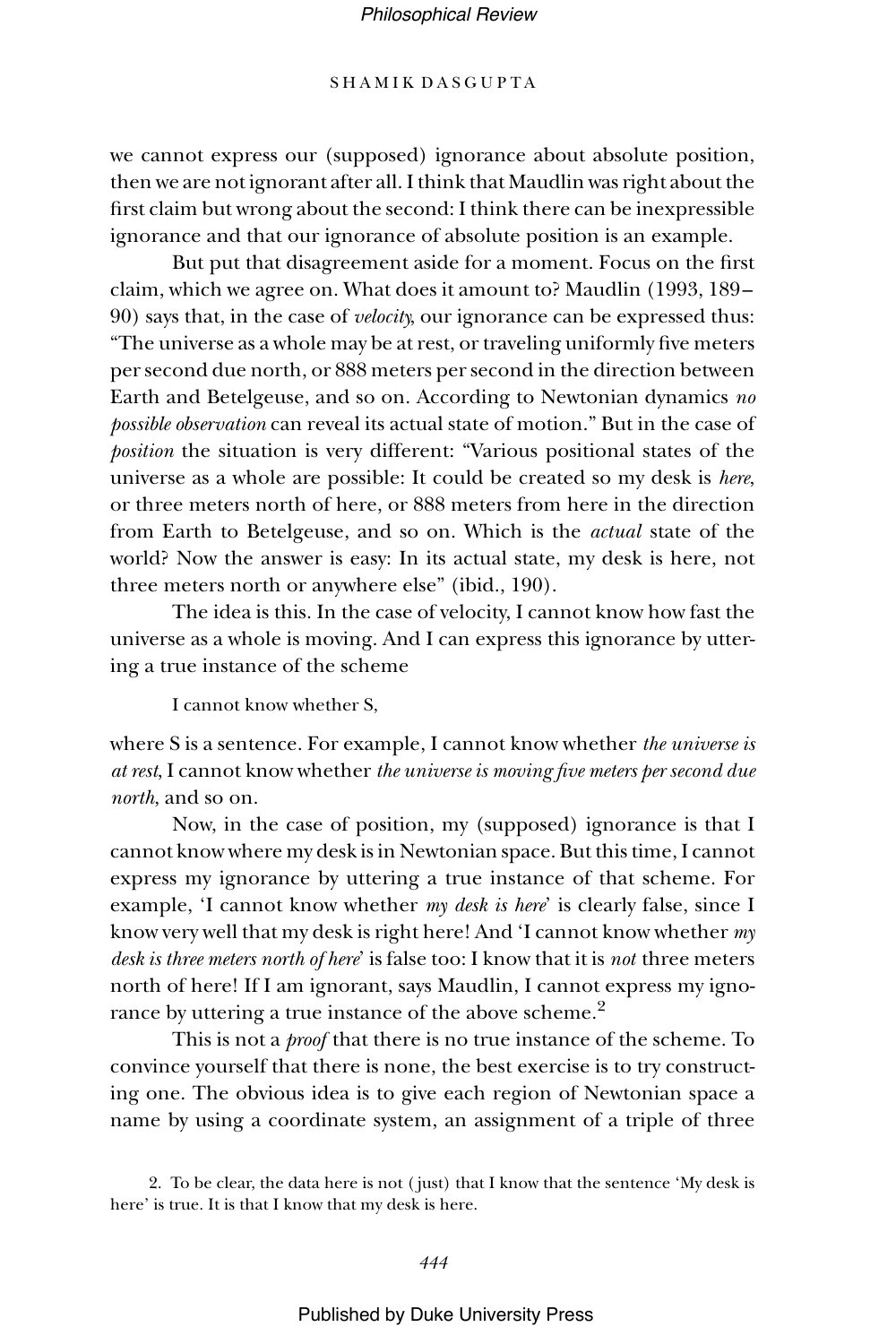numbers to each point. Perhaps a true instance would then be 'I cannot know whether  $my$  desk is located at  $(4, 3, 3)$ . But this does not work. In order for 'My desk is located at (4, 3, 3)' to express a hypothesis about where my desk is, the referent of  $(4, 3, 3)$ ' must be fixed. This is done by specifying an origin, three axes, and a unit. Thus, you might say that the origin is the corner of my chair, and similarly with the axes and the units. But with this specified, it is easy to know whether my desk is at (4, 3, 3): we just measure whether it is four units away from the corner of my chair along the *x* axis, and so on! Thus, the proposed instance is not true: I  $can$  know whether my desk is there after all.

The difference between velocity and position, says Maudlin, is this. We can refer to a position in Newtonian space only by demonstrating it or describing its relation to a material body. But we have the capacity for demonstrative knowledge and knowledge about relations to material bodies. So when we then formulate a sentence S that describes one of the shifted worlds, we can know whether it is true. But in the case of velocity, we can refer to the state of absolute rest as follows: 'at rest', or 'occupying the same region of Newtonian space over time'. This allows us to formulate a sentence S that describes one of the boosted worlds in such a way that we can never determine whether it is true.

This then is our initial characterization of the state of *inexpressible* ignorance. To say that I am *ignorant* is to say

(1) I cannot know where my desk is in Newtonian space.

And to say that my ignorance is *inexpressible* is to say that I cannot express it with a true instance of the scheme

(2) I cannot know whether S.

Thus, what is inexpressible is not *that* I am ignorant—this is easily expressed by asserting (1), or some cognate such as 'I cannot know my desk's position in Newtonian space'. Rather, the claim is that one cannot express the ignorance with a true instance of  $(2)$ .<sup>3</sup>

3. As I have put it, the ignorance is inexpressible if it is not expressible with a true instance of (2). This intuitive idea is tolerably clear, and for our purposes it will do. But for those interested in more detail about what the right-hand side of this condition amounts to, here are three comments. First, for (2) to express the ignorance, S must express a proposition that is true in all and only those worlds in which my desk is located in the region of Newtonian space it is actually located in—in particular, such a proposition is true only in one of the shifted worlds. For example, 'My desk is here' meets this condition, whereas 'My desk is two feet to right of my chair' does not. Second, it must be impossible to

#### 445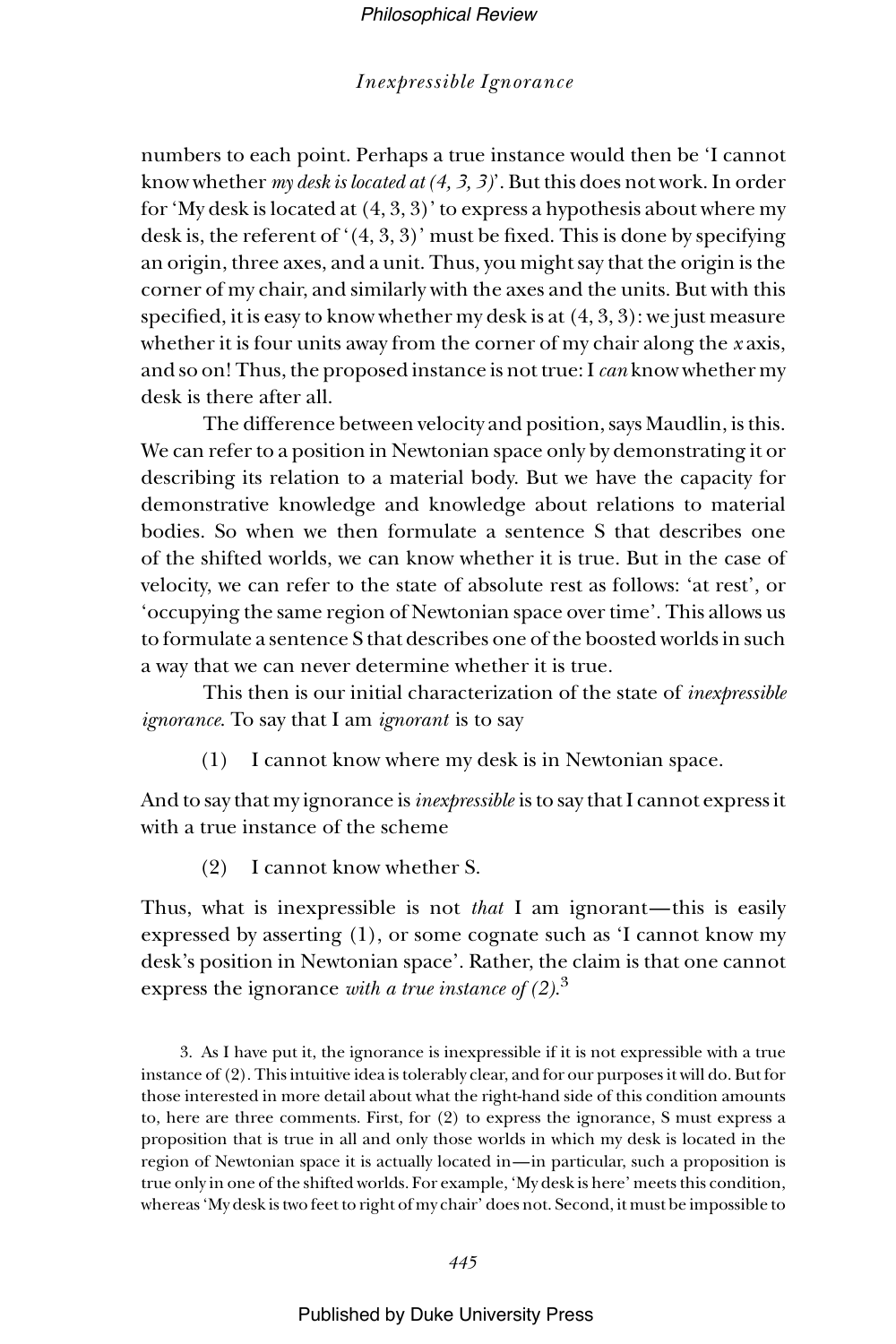The intended modal force of 'inexpressible' is strong. If you lack the concept of absolute velocity, you cannot express your ignorance about velocity with 'I cannot know whether the universe is at rest' or indeed any instance of (2). Still, your language can be extended to produce an instance, so your ignorance is expressible in the intended sense. Maudlin's idea is that in the case of position it is impossible to extend our language in such a way as to produce a true instance of (2).

# 1.3 Is It Ignorance?

Grant that our (supposed) ignorance about position in Newtonian space is inexpressible in this sense. That is the first part of Maudlin's view, and I agree with it. Turn now to his second claim, that ignorance is always express*ible*—that if there is no true instance of  $(2)$ , then  $(1)$  is false and we are not ignorant of where we are in Newtonian space after all.

Maudlin gave no argument for this second claim. And it is, on the face of it, most implausible. There are (remember) infinitely many shifted worlds that differ with regard to where we are in Newtonian space, all of which look exactly the same. In the case of velocity, this kind of proliferation of indiscernible possibilities suggested that I am ignorant. Why is the situation any different in the case of position? Why, just because I cannot express my ignorance, should it follow that I am not ignorant at all? Indeed, in the case of position, I appear to have two cognitive failings: a failure to know, and a failure to express that ignorance. Maudlin's view has the bizarre consequence that this *double* failure amounts to no failure at all!

know that S. As mentioned in the text, 'My desk is here' clearly fails this condition. And third, it must be that we cannot know that S because of our ignorance about position, rather than about some other subject matter. This third condition is needed because of the following kind of case suggested to me by Ofra Magidor. Suppose that epistemicism about vagueness is true, so that the phrase 'fairly close' has an exact extension that we can never know. Suppose further that the extension of 'fairly close' is any distance up to and including four meters. And suppose that my desk is exactly four meters from a region of space  $r$ . Then let S be 'My desk is fairly close to  $r$ , but if it had been any further away, it wouldn't have been fairly close to  $\vec{r}$ . Assuming epistemicism, this sentence satisfies the first two conditions just mentioned. But intuitively, 'I cannot know that S', for this S, does not express our ignorance *about position*, but rather our ignorance about the extension of 'fairly close'. Thus, the third condition is needed to rule out these kinds of cases. Of course, more could be said to analyze exactly what it is to be ignorant about a subject matter, but it would distract from our main line of thought to pursue that here.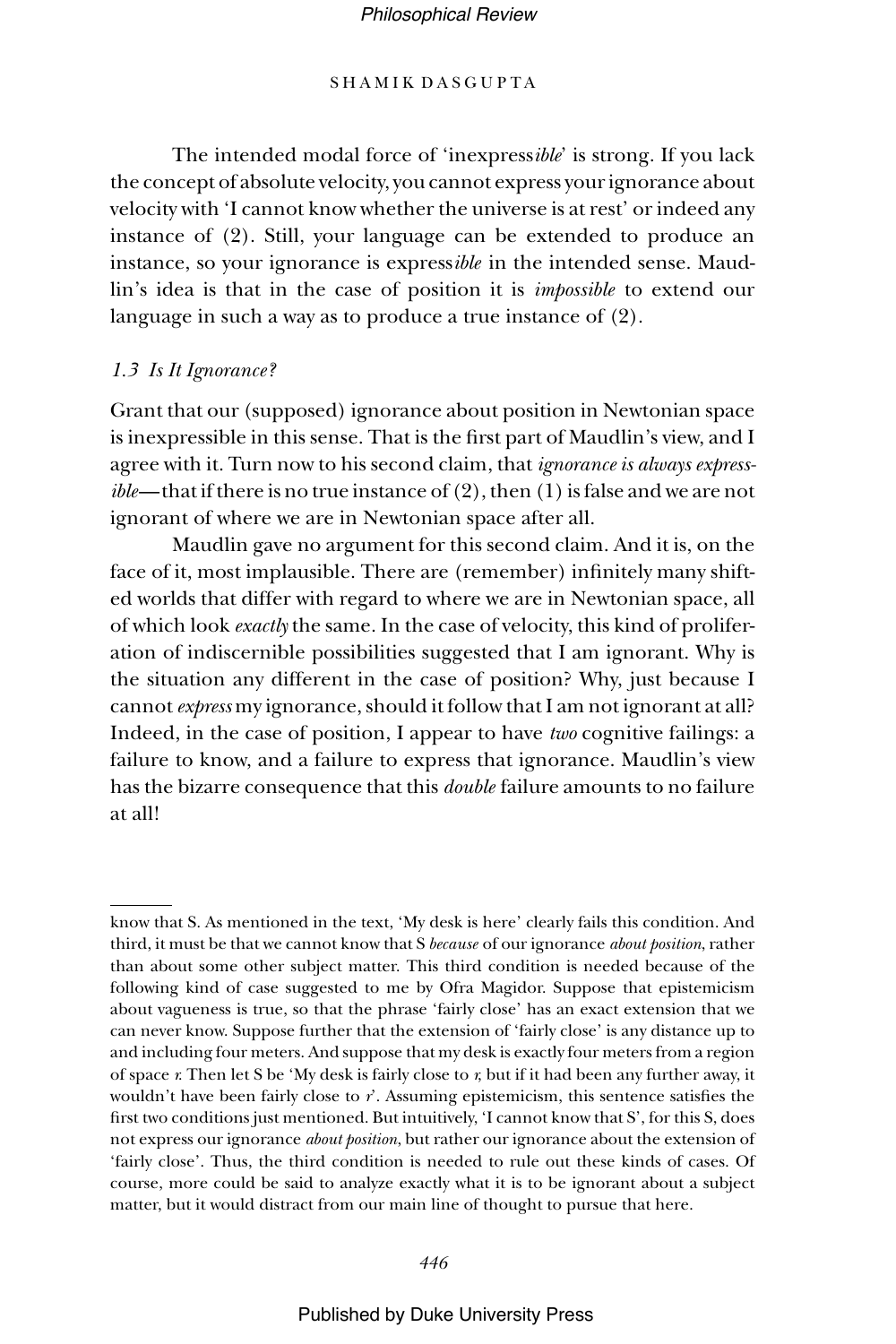There are other problematic consequences. Suppose we live in a world of eternal recurrence: every 3 trillion years, the history of the world repeats itself in all qualitative respects ad infinitum. Each epoch is indiscernible: they all look exactly the same. And suppose it is a world of oneway recurrence: there is a first epoch but no last. Then we can ask: Are we in the first epoch? Or the second? Or the third? There is no way to tell, for they are all indiscernible. So we are ignorant of which epoch we inhabit. And our ignorance is expressible with a true instance of (2): I cannot know whether I inhabit the first epoch, or whether I inhabit the second epoch, and so on.

But now suppose we live in a world of two-way eternal recurrence, in which there is no first epoch and no last. And let it be a world in which haecceitism is true of the epochs, so that there is a genuine difference between a world in which I inhabit this epoch and a world in which I inhabit one of the others. I claim that if we do not know which epoch we inhabit in the one-way recurrence case, we do not know which epoch we inhabit in the two-way recurrence case either. After all, in both cases the epochs are all indiscernible, so in both cases there is a proliferation of indiscernible worlds that differ only with regard to which epoch we inhabit.

But if that is right, then Maudlin's view— that ignorance is always expressible—is false. For in the two-way recurrence world, my ignorance is inexpressible. For now 'I inhabit the first epoch' does not express a hypothesis about which epoch I inhabit, since 'the first epoch' does not refer. In the world of two-way recurrence, we can refer to epochs only by demonstrating them— 'this epoch'—or by describing their relation to material bodies— 'the second epoch after the one that I inhabit'. But once we express hypotheses about which epoch we inhabit in these terms, the question of which one we inhabit is easily answered. Thus 'I do not know whether I inhabit this epoch' is manifestly false! $4$ 

4. I stipulated that haecceitism is true of the epochs in the two-way world, but I did not say anything about this in the one-way recurrence world. This is because it does not matter to the argument. If haecceitism is true of the one-way recurrence world, so that there are genuine distinctions between worlds that differ only in a haecceitistic reordering of the epochs, then there would be inexpressible ignorance of which epoch we inhabit in the one-way case. Thus there would be two kinds of ignorance in the one-way case: the expressible ignorance of whether we inhabit the first epoch, or the second, and so on, and the inexpressible ignorance that results from our being unable to tell apart worlds that differ only in a haecceitistic reordering of the epochs. But the argument in the text just appeals to the claim that if there is *any* ignorance of which epoch we inhabit in the one-way case,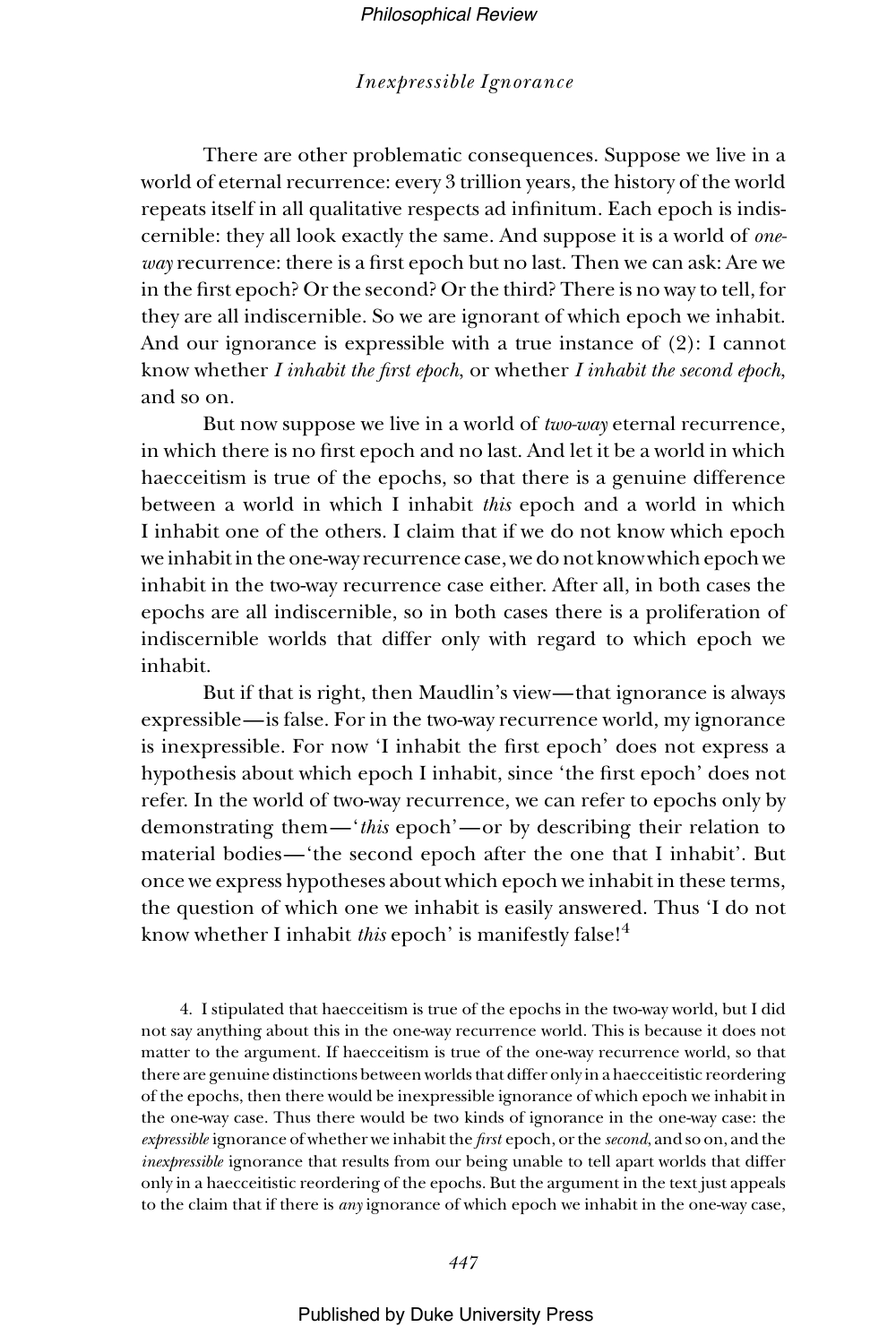Or consider a third case, suggested to me by Ned Hall. Suppose we live in a world just like the two-way recurrence world, with the one exception that the epoch three thousand cycles ago differs from the rest just in the fact that one electron is a little to the left of its counterparts in other epochs. Then there is expressible ignorance: I cannot know whether I inhabit the first epoch after the one that differs from the rest, or the second one, and so forth. But if that one electron were a *little* over to the right, so that all the epochs perfectly resembled one another, then we would have the original two-way recurrence world again. So, in this third case, Maudlin's view implies that my ignorance of which epoch I inhabit depends on that electron's being where it is and not a little over to the right. Put differently, his view implies that, were that electron a *little* bit over to the right, I would not be ignorant of which epoch I inhabit. And this is hard to take seriously: surely my ignorance of which epoch I inhabit cannot be cured by minute changes in far-off epochs!

This suggests that Maudlin's view that ignorance is always expressible is false. Sometimes, ignorance is inexpressible. In these cases, there is indeed a double failure—a failure to know *plus* a failure to express one's ignorance—and this double failure does not constitute a success.

But what could this ignorance consist in? I will soon argue that standard models of ignorance struggle to answer this question. I will then try to develop a model of ignorance that does better.

# 1.4 Ubiquity

But why bother? Isn't inexpressible ignorance just a curiosity, in the pejorative sense? No, for it arises in a number of other cases. Let me describe two.

First, properties. What is the relation between a property and its causal role? One view, known as "quidditism," is that a property is independent of its causal role. According to quidditism, it is a contingent fact that mass occupies the causal role that it does, and likewise for charge. Indeed, on this view, it is possible for mass and charge to "switch roles" that is, for mass to play the role that charge actually plays and vice versa. An alternative view is that properties are defined in terms of their causal

then there is ignorance of which epoch we inhabit in the two-way case. So the argument goes through regardless of whether haecceitism is true in the one-way case.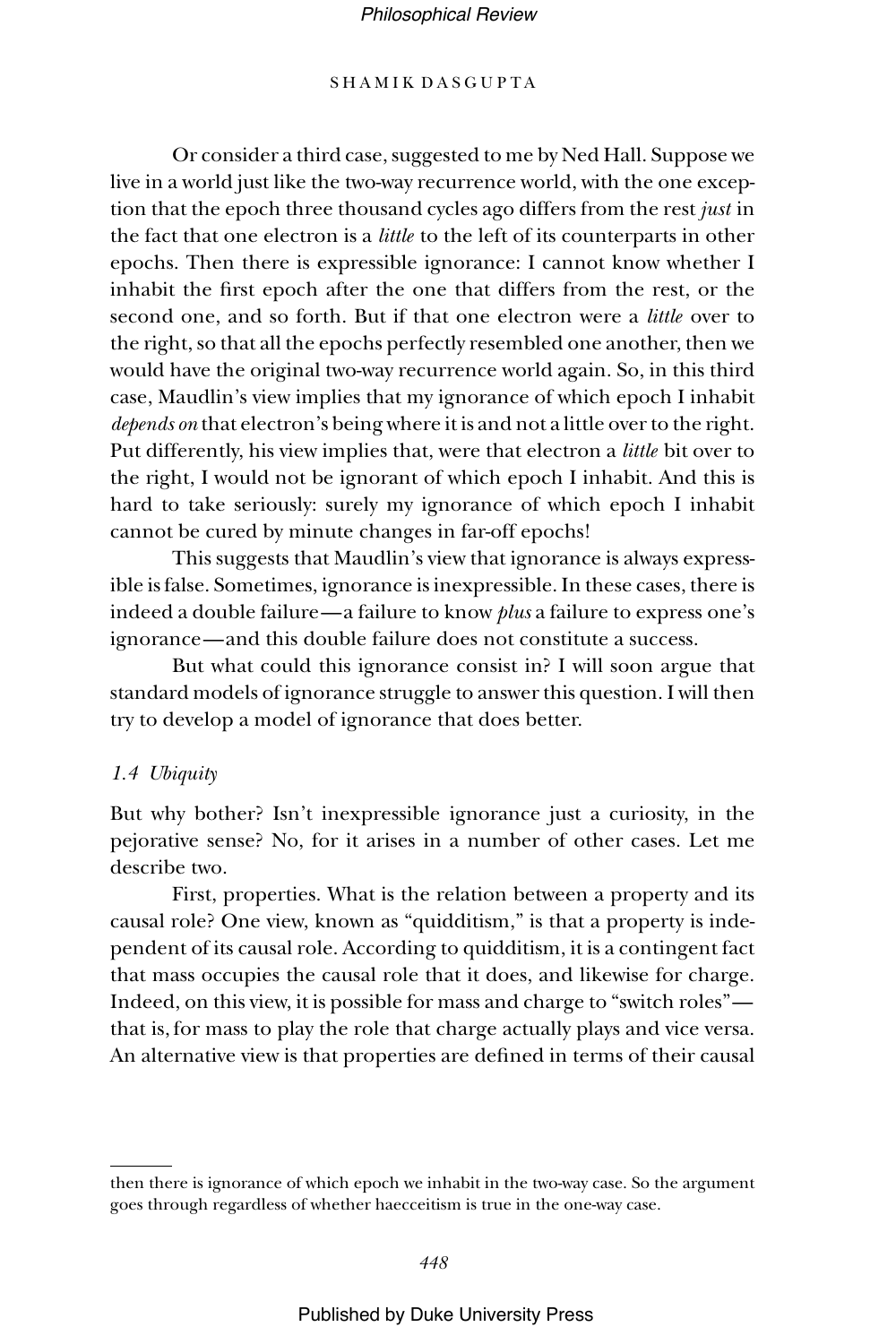roles: to be mass just is to play a certain role. On this view, it is impossible for mass and charge to switch roles.5

Lewis (2009) claimed that if quidditism were true, we could never know which property occupies which causal role. Very roughly, he was moved by thinking about the proliferation of possibilities that follows from quidditism— that is, possibilities in which the properties switch roles. Since we only observe properties via their causal effects on us, the worlds are indiscernible ( just like boosted and shifted worlds). So there is no telling which world we inhabit, and so no telling which property occupies which role. The property is "hidden" behind its role.

But Lewis recognized that the ignorance here is inexpressible: I cannot express it with an instance of the scheme

I cannot know whether S.

For example, 'I cannot know whether mass plays the mass role' is false: 'mass' is introduced as a term that refers to whatever it is that occupies the mass role, so I know very well that mass plays the mass role! The case is like absolute position: one can only refer to a property like mass by demonstrating it ('the property instantiated *here'*) or by describing its relation to causal roles ('the property that occupies the mass role'), and once I formulate a sentence S about which property plays which role in these terms, it is easy to determine whether it is true.

Second, individuals. Consider the scholastic Aristotelian view that a substance is a composite of prime matter and essential form, which then exhibits various accidents. It was agreed by both Aristotelians and their opponents that, on this view, prime matter would be unknowable. Thus, Ockham wrote: "However much matter is a thing actually existing and distinct necessarily from form, still it is not intelligible of itself (*per se*) that is, it is not intelligible by a cognition that is simple and proper to it" (Summula 1.14; quoted in Pasnau 2013, 120). And it was also agreed that if accidents are distinct from substances, then substances are unknowable too. Thus, Gassendi wrote: "Although it is granted that a common subject or substance exists, it nevertheless remains veiled, nor can we either

5. This taxonomy of views is not intended to be exhaustive. In particular, one might hold that it is a contingent fact that mass occupies the causal role it does, but that it is a necessary fact that the determinate masses instantiate a certain structure; similarly for charge. On this view, it is impossible for mass and charge to switch roles because of the (necessary) structures of their determinates. But for simplicity, I bracket this view and stipulate that "quidditism" refers to a view on which it is possible for them to switch roles. See Lewis (2009) for a discussion of this issue.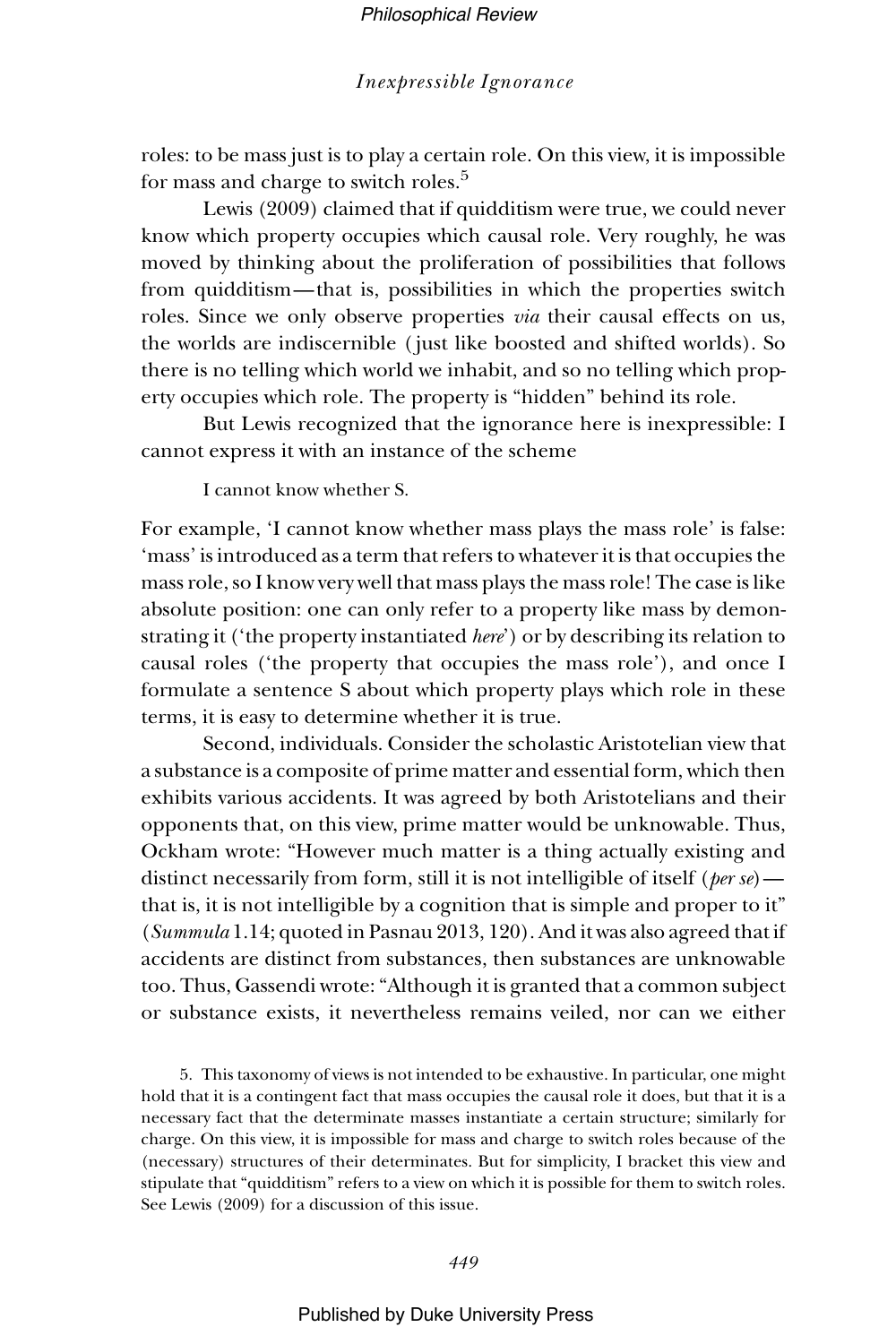understand or say what sort of thing it is, except through what affects it and what lies open to the senses, its qualities" (Syntagma 2.1.6.1, 1:372a; quoted in Pasnau 2013, 116). The idea is that the substance or prime matter is "veiled" or "hidden" behind its forms, much like a person might be hidden behind their raincoat.

This idea arguably generalizes to any view on which individuals are independent of their qualities (Dasgupta 2009). The idea is made vivid by (again) considering a proliferation of possibilities— those that agree qualitatively and differ just in which particular individual lies behind each constellation of qualities. These worlds are all indiscernible, so there is no telling which world we inhabit, and so no telling which particular individual lies behind which constellation of qualities.

Suppose that is right. Then once again the ignorance is inexpressible. For one can only refer to the underlying individual (or substance, or bit of prime matter) by demonstration ('this one') or by describing its relation to qualities ('the one that underlies this constellation of qualities'). And once we formulate a sentence S about which individual underlies the qualities in these terms, there is no problem determining whether it is true.

To be clear, in all the cases discussed so far—location, properties, and individuals— the claim that we are ignorant is conditional:

If Newtonian space is real, then we are ignorant as to where things are in it.

If quidditism is true, then we are ignorant as to which properties play which causal roles.

If individuals are independent of their qualities, then we are ignorant as to which individual underlies which constellation of qualities.

One might agree with the conditionals and then conclude—on the basis of a norm advising against believing in unknowable structure— that the metaphysical thesis expressed in the antecedent is false.<sup>6</sup> Having drawn that conclusion, you may then deny that there is any ignorance about the relevant subject matter after all. But that is not to deny the conditional claim—indeed your conclusion is based on the conditional claim. So, when I say that we are ignorant in these cases, I mean the conditional claim that if such-and-such metaphysics is correct, then we are ignorant.

<sup>6.</sup> Leibniz famously drew this conclusion in the case of space. Shoemaker (1984) and Ney (2007) draw this conclusion in the case of quidditism. And I drew this conclusion in the case of individuals in Dasgupta 2009.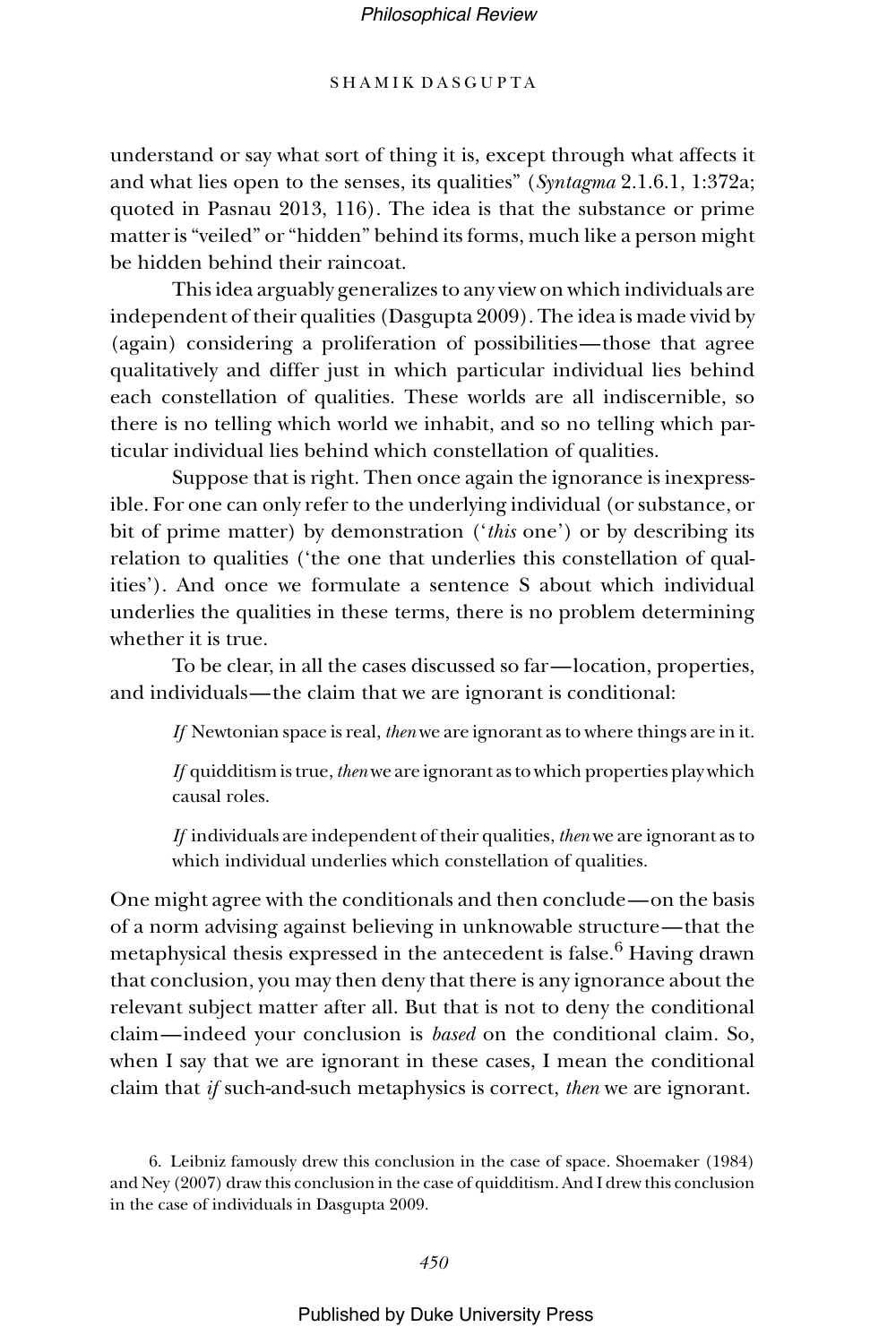I will assume that these conditionals are all prima facie plausible. I have not argued for them, save for turning your attention to the proliferation of indiscernible possibilities that follows from the antecedent of each. But that is enough show that they are plausible.

I will also assume that, in each case, the ignorance would be inexpressible. I have not argued decisively for this either, but again the assumption is plausible. According to Maudlin's view that ignorance is always expressible, this second assumption implies that the conditionals are all false, despite their prima facie plausibility.<sup>7</sup> But putting his view aside, these are three plausible cases of inexpressible ignorance.

# 2. What Inexpressible Ignorance Could Not Be

So far, I have given an initial characterization of inexpressible ignorance. I have argued (against Maudlin) that the state of inexpressible ignorance is possible, and I have suggested that it is potentially widespread.

But what does the ignorance consist in? The question is pressing. To say that I am ignorant of my desk's position in Newtonian space is to say

(1) I cannot know where my desk is in Newtonian space.

But to say that the ignorance is inexpressible is to say that I cannot express it with a true instance of

(2) I cannot know whether S.

Put like this, it is easy to side with Maudlin and see inexpressible ignorance as a contradiction in terms: if I  $can$  know whether S, for any relevant S, how could I be ignorant?

I will now argue that many standard models of ignorance cannot account for inexpressible ignorance: they imply that in these cases we are not ignorant at all. In section 3, I will develop a model that does better.

#### 2.1 Epistemic Possibility

Chalmers (2006) outlines one model that manifestly cannot accommodate inexpressible ignorance. For Chalmers, an epistemic possibility is a maximally specific way the world might be, for all we know a priori. As we collect evidence, we rule out epistemic possibilities. So ignorance consists in multiple epistemic possibilities remaining open.

<sup>7.</sup> Like all natural language conditionals, none of these is material. So Maudlin's view implies that they are false even if they have false antecedents.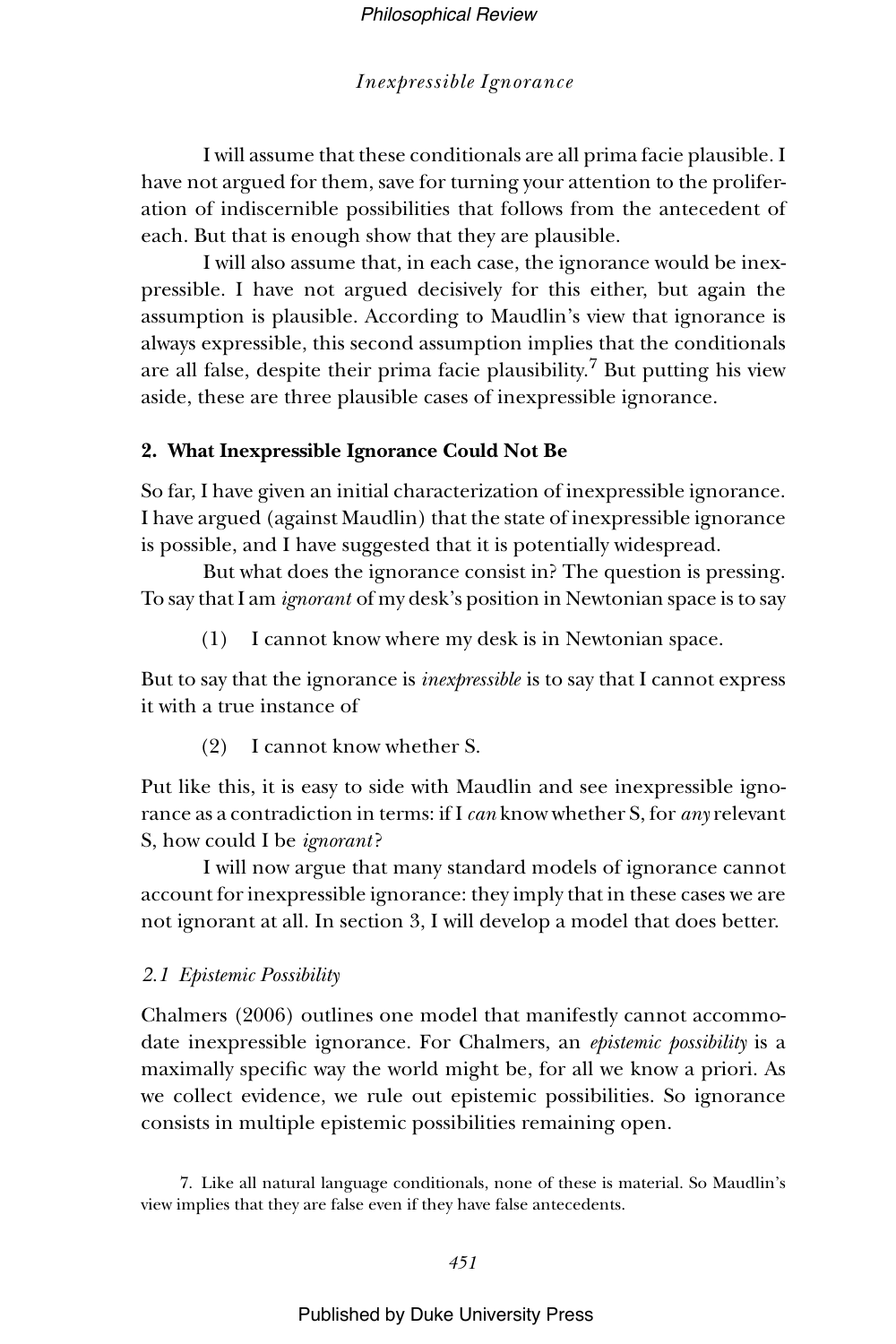But what are epistemic possibilities? Chalmers identifies them with sets of sentences in an ideal language. Thus an epistemic possibility is open for a subject A iff it contains a sentence S such that S might be true, for all A knows.<sup>8</sup> So, for (1) to be true—for me to be ignorant of where my desk is in Newtonian space—each shifted world W must correspond to a sentence  $S_W$  such that, no matter how much evidence I collect,  $S_W$  might be true, for all I know. But since the ignorance is inexpressible, this condition is not met.<sup>9</sup>

So Chalmers's model cannot account for inexpressible ignorance. Is there another that can?

#### 2.2 Knowing-wh

A natural place to look is the standard view of the semantics of expressions like 'know where' and 'know which'. This standard view, says Schaffer (2007, 385-86), is that "to know-wh is to know that  $p$ , where p happens to be the answer to the question  $Q$  denoted by the wh-clause.... So, for instance, to know what time it is, when it is 6pm, is to know that the time is  $6pm$ ... To know-wh is to know the proposition that just so happens to be the answer." And what is the answer? The standard view is that, given a context, the question ('What time is it?') denotes a set of possible answers (that it is 1 p.m., that it is 2 p.m., and so on). The answer is the member of the set that is true.

Can this view account for (1)? We should distinguish the general view from Schaffer's implementation above. The general view is that to know-wh is to know the answer. Schaffer's implementation is *propositional*:

To know-wh is to know the proposition that is the answer to the question.

In contrast, a *sentential* implementation avoids explicit talk of propositions:

To know-wh is to know that S, where 'S' is the answer to the question.

It is clear that the sentential implementation cannot account for (1). The question is 'Where is my desk in Newtonian space?' On the sentential implementation, this denotes a set of possible answer-sentences: 'My desk is

8. I semantically ascended here, but only out of convenience. One could say that a possibility is open for A iff it contains an S such that for all A knows, S.

9. One might now try to develop Chalmers's model by identifying epistemic possibilities with sets of *propositions*, not sets of sentences. By the end of this section, it should be clear why this approach is not promising.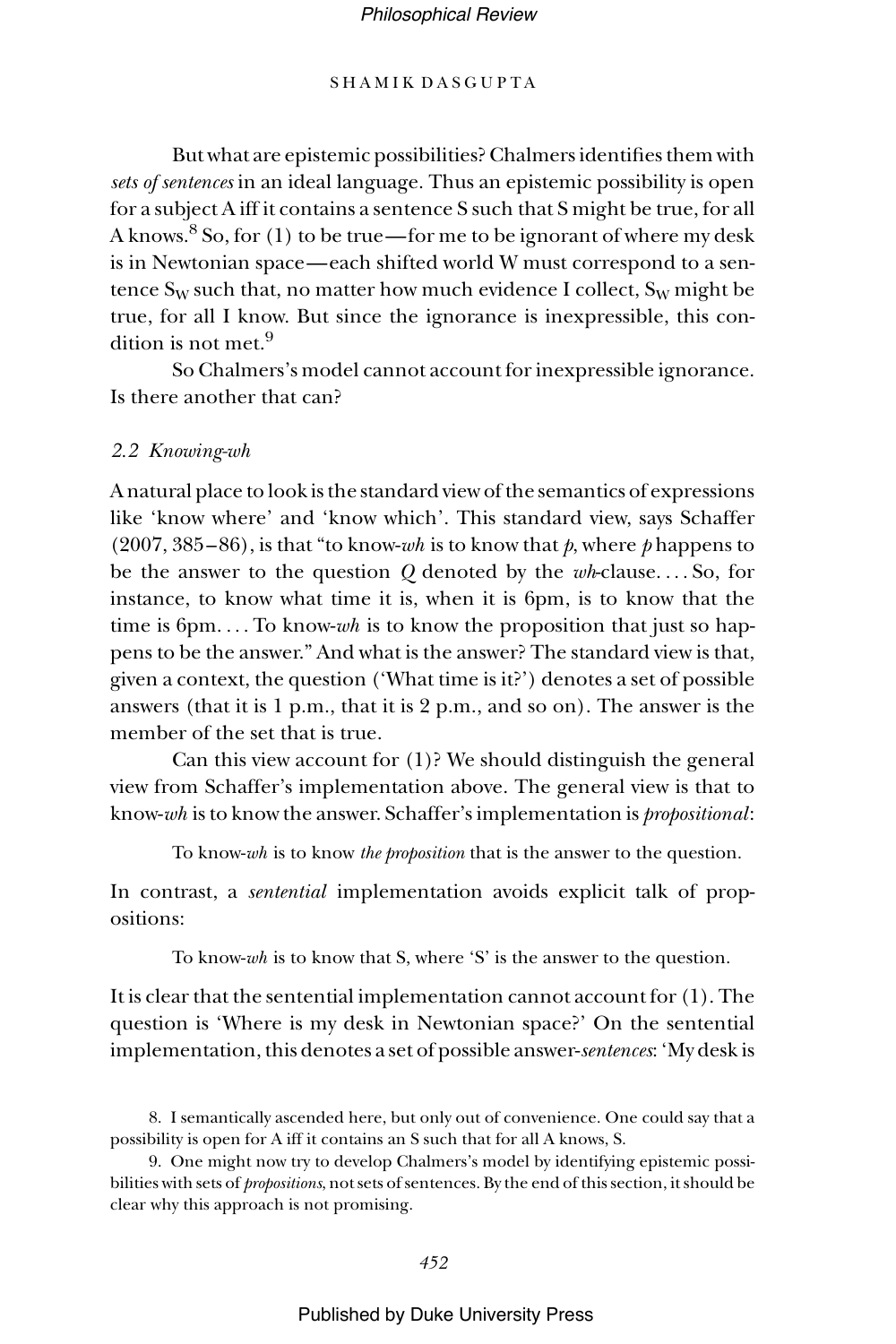here', 'My desk is three feet to the north of here', and so forth. But since the ignorance is inexpressible, I can know that S, where S is the true answer-sentence. So according to this sentential implementation, (1) is false: I can know where my desk is after all.

If there is any mileage to thinking about this view of knowing-wh, it must lie in the propositional implementation. I believe that talk of propositions only obscures the real issues here, which is why I have avoided it so far. But since propositions are much loved by philosophers, it is worth discussing why the move to propositions does not help.

# 2.3 Knowing the Proposition That Is the Answer

Start by identifying the proposition that is the answer. Suppose that my desk is in fact located in region R of absolute space. Then the answerproposition is one that is true in all and only those worlds in which my desk is in region R. Call this a singular locational proposition.

How to further characterize this proposition depends on general questions about propositions. On a Russellian view, it contains R as a constituent and is represented by the tuple

 $\le$  the location relation,  $\le$  my desk, R $\ge$ 

On a Stalnakerian view, it is the set of all and only those possible worlds in which my desk is in region R. And on a Fregean view, it is a structured entity that contains modes of presentations as constituents (perhaps demonstrative ones). Let us assume the Russellian view for the moment, though we will revisit this below.

I claim that, on the face of it, we can know this proposition. For one thing, it looks like we can entertain it. For according to a plausible and modest externalism about content, we have the capacity for indexical and demonstrative thought that we verbalize with expressions like 'here', 'this', and so on. On this view, the truth-conditions of these thoughts concern the worldly items that are demonstrated in the mental act. So, if I think 'my desk is here' while demonstrating the region R, I entertain the singular locational proposition. For the sake of argument, let us assume this modest externalism for now.<sup>10</sup>

10. This modest externalism is consistent with the two-dimensionalist idea that there are two propositions associated with the thought. One, the "secondary" proposition, is the singular locational proposition. And the other, the "primary" proposition, is true in all and only those worlds in which my desk is in the region demonstrated by the thinker of the thought in that world, and so is true in all shifted worlds. (This terminology is from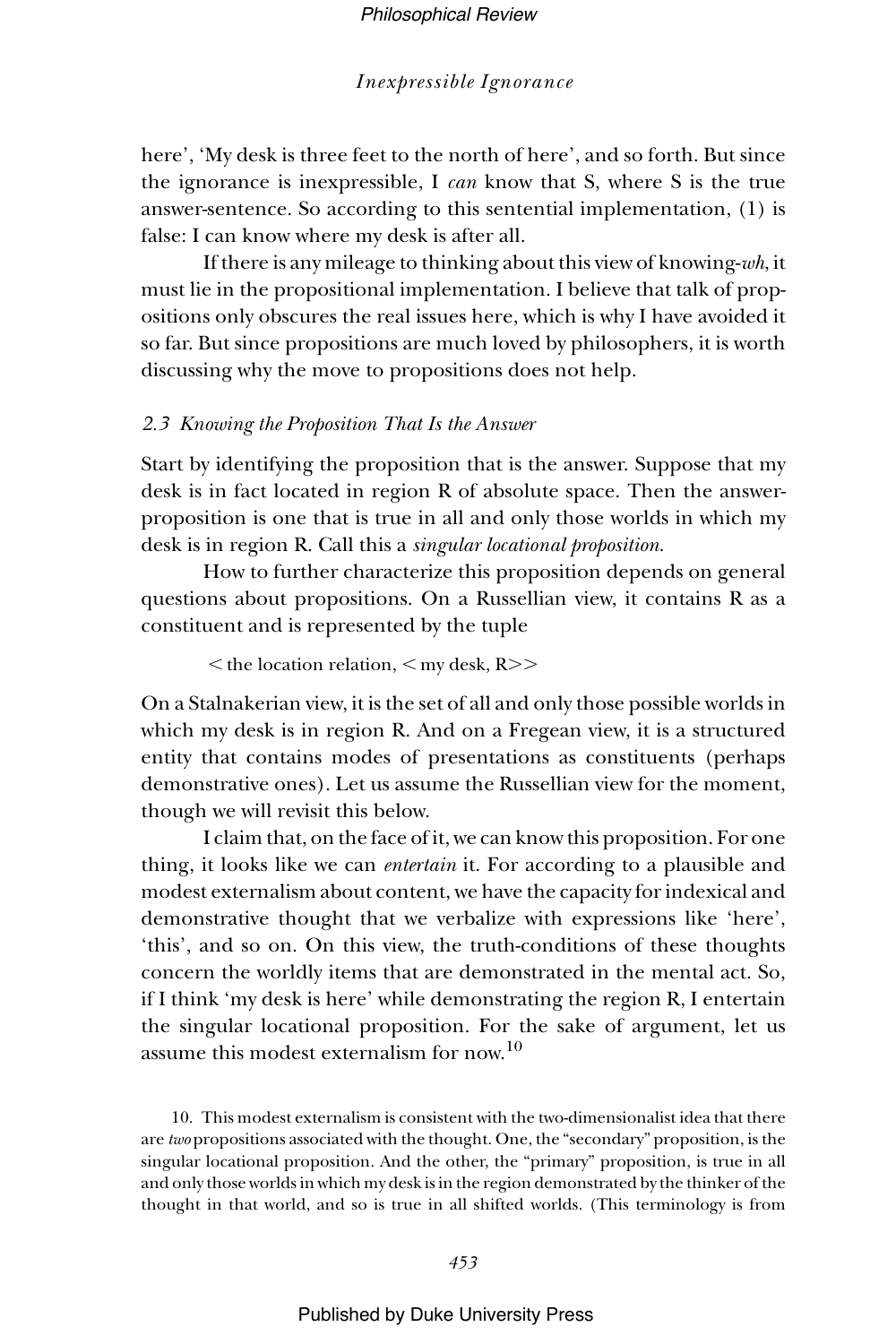#### *Philosophical Review*

#### SHAMIK DASGUPTA

Suppose, then, that I think, 'My desk is here', and—as the modest externalism states—come to believe the singular locational proposition. I claim that, in normal cases, the belief will count as knowledge. It is, after all, formed by a *reliable* method: if everything had been shifted over three feet and my desk was located at a different region S, my demonstration 'here' would have picked out S, and so the proposition I would have believed would have been true. And the belief plausibly enjoys other epistemic virtues such as being justified, rational, reasonable, warranted; and it plausibly counts as knowledge.

If this is right, I can know the answer-proposition. Which, on this propositionalist implementation, implies that (1) is false: I can know where my desk is in absolute space after all. So this view cannot account for inexpressible ignorance of where my desk is.

The same goes for other cases of inexpressible ignorance. Let us introduce the term 'm' with the stipulation that it is to rigidly denote the property that occupies the mass role. Then the proposition that is the answer to the question 'Which property occupies the mass role?' is one that is true in all and only those worlds in which m occupies the mass role. Call this a quidditistic proposition. Given a modest externalism, I can believe it by thinking 'm plays the mass role'. This method reliably produces a true belief, and the belief arguably counts as knowledge. So I can know the answer-proposition; so, according to the propositionalist implementation, I can know which property plays the mass role after all.<sup>11</sup>

I have argued that, on the face of it, we can entertain and know these answer-propositions. To be clear, I will ultimately develop a view that yields a sense in which we cannot entertain—and therefore cannot know— these propositions after all. But that will involve significant work. The current point is just that, on the standard way of thinking

Chalmers 2006. Jackson [1998] calls them C and A propositions, respectively, but for our purposes, the central idea is the same.) The modest externalist says that when I think, 'My desk is here', one proposition entertained is the secondary proposition. The twodimensionalist agrees and adds that the primary proposition is also associated with the thought.

<sup>11.</sup> Whittle (2006) argues for a similar conclusion in the case of quidditism. She writes, "We can know which property occupies a certain role, because we are able to identify the properties in question" (Whittle 2006, 469). And one can identify the property, says Whittle, if one knows that it uniquely satisfies some (perhaps indexical) description, such as 'this property' or 'the property that satisfies this causal role'. To her credit, she avoids talk of propositions, but if translated into such talk her view sounds close to the view just discussed in the text.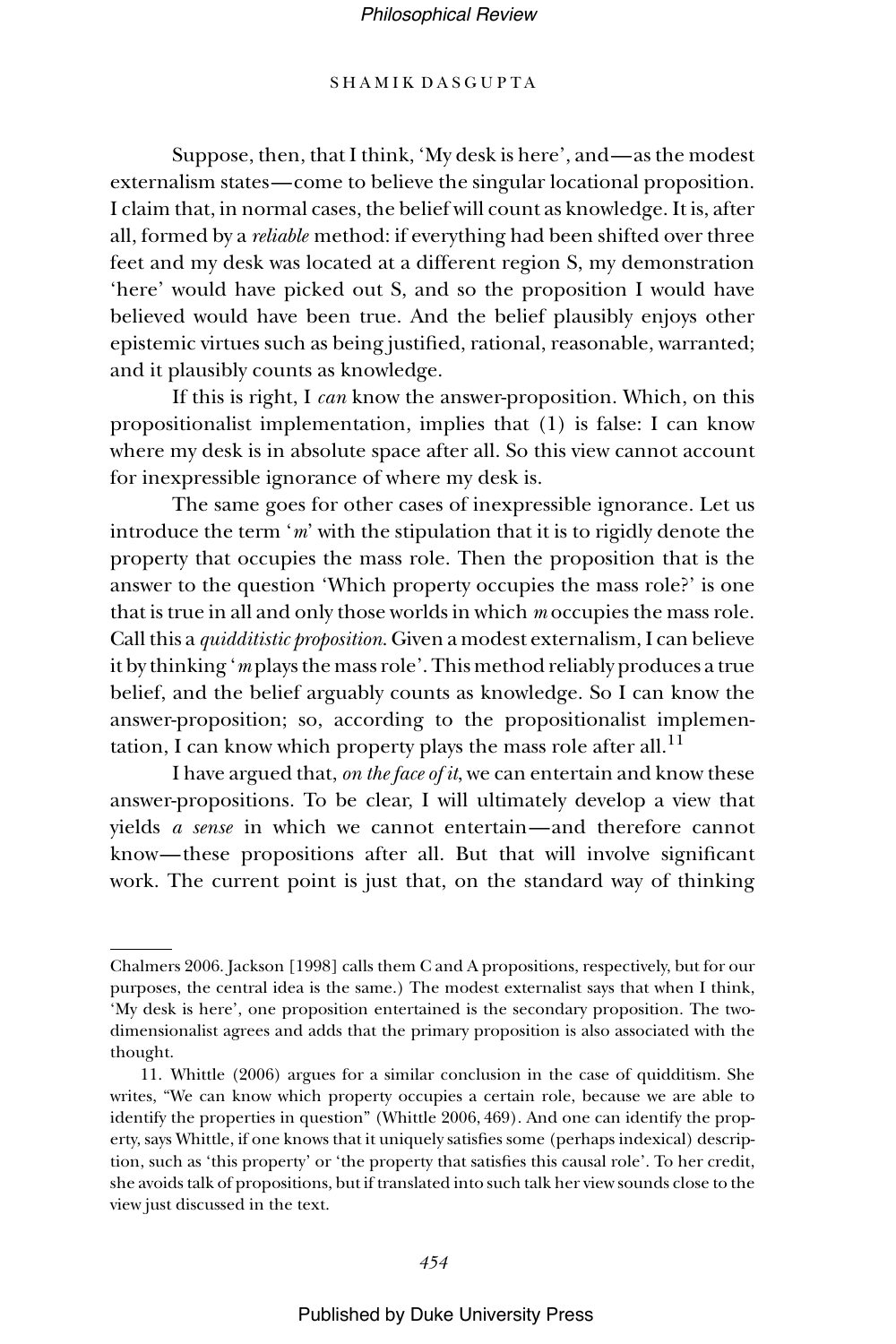about mental content in a Russellian setting, on which the modest externalism is granted, we can entertain and know these propositions just fine.

Let me consider two objections. First, one might, in principle, deny the modest externalism and claim that we have no capacity for demonstrative thought and so cannot entertain the answer-propositions in the first place. But the modest externalism is so modest, and so plausible, that I take it that the burden lies on someone who denies it to explain why it is false. To this end, one might argue that the contents of our thoughts are fixed by our behavioral dispositions, and that one has the same behavioral dispositions in all the shifted worlds. It would follow that the contents of one's thoughts are the same in all shifted worlds; hence the minimal externalism I assume is false. But in response, this argument has a false premise: our behavioral dispositions are not the same in all the shifted worlds. To see this, suppose I am disposed to write a paper, and suppose that in the actual world my desk is located at region R. Then in the actual world I have the disposition to move toward R, while in a shifted world, in which my desk is located at a different region S, I have the disposition to move toward S. Thus, even if one takes the contents of our thoughts to be fixed by behavioral dispositions, this is consistent with the minimal externalism I assumed above.<sup>12</sup>

Of course, one might now try to refine the notion of a behavioral disposition in such a way that I have the same dispositions in all shifted worlds after all. Or one might follow Peacocke (1988) and argue that other constraints from a general theory of concepts imply that we cannot entertain the singular locational propositions. But this would all involve significant work, which is what I am trying to establish right now. On the face of it, we can entertain singular locational propositions just fine.

Second, one might object that I have misidentified the answerpropositions. For example, one might suggest that each region in Newtonian space has some hidden qualitative profile, so that the proposition that is the answer to the question 'Where is my desk in Newtonian space?' is a proposition that specifies the hidden qualitative profile of region R. The idea is that this proposition is unknowable—perhaps even ungraspable.<sup>13</sup> But the proposal is not to the point. For it is no part of the Newtonian view of space that the regions have these hidden qualities. And yet we are trying to make sense of the idea that if the Newtonian view

<sup>12.</sup> Many thanks to an anonymous referee for encouraging me to discuss this point.

<sup>13.</sup> This is how Langton (1998) characterized Kantian ignorance of things in themselves.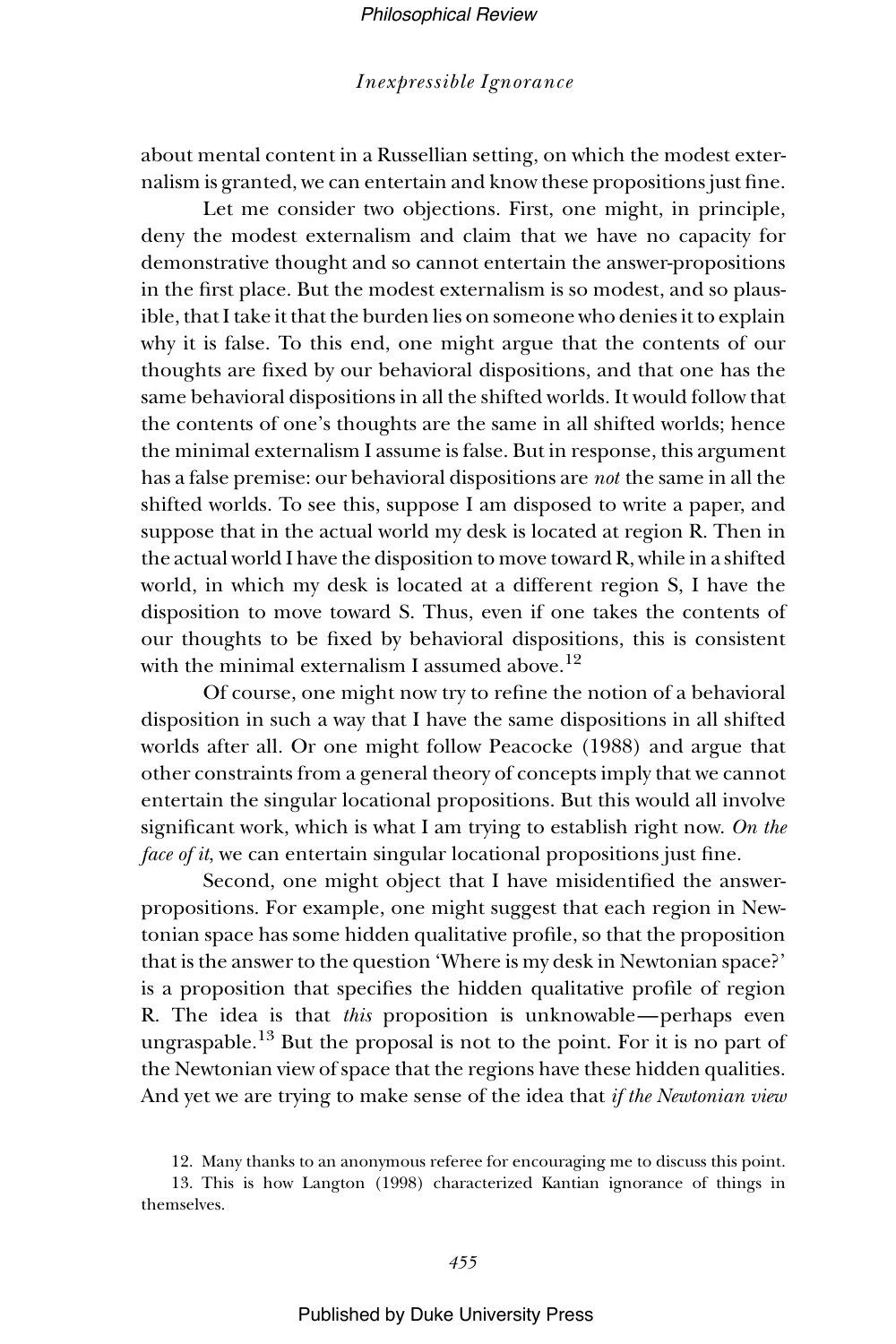were correct, then we would be ignorant of our position in space. So the proposal does not explain what this ignorance consists in.

So far, I have worked with a Russellian conception of propositions. Do other conceptions of propositions make the putative ignorance easier to account for? It is hard to see how. For example, on the Stalnakerian view, the singular locational proposition is the set of worlds in which my desk is in region R. But the analogous modest externalism, according to which we can entertain such a proposition by pointing at the region R and thinking 'My desk is here', is just as plausible as it was in a Russellian context.

What about a Fregean approach? The view would be that the singular locational proposition contains a mode of presentation (MOP) of the region R. But which MOP? Suppose it contains the MOP expressed by 'this region', or by 'the region three feet to the right of my chair'. Then I can know the resulting proposition: I can know that my desk is at this region, and that it is at the region three feet to the right of my chair. Clearly, moving to Fregean propositions only helps if the MOP is inexpressible. So the Fregean must now indicate what this MOP might be, and indeed the view I offer below can be seen as an attempt to do just this. But the point, again, is that this involves significant work: merely moving to Fregean propositions does not solve the problem.

# 2.4 Knowing Which Proposition

We have not yet found a theory of ignorance that can accommodate

(1) I cannot know where my desk is in Newtonian space

or

 $(1')$  I cannot know which property occupies the mass role.

But more than that: the discussion suggests that, on some popular conceptions of propositions and belief, we can know all the relevant propositions and yet still be ignorant. This shows how puzzling the phenomenon of inexpressible ignorance is. The phenomenon—at least on these views—is that we can be "alienated" from Newtonian space, and properties, even if we know all the propositions concerning them. The challenge is to articulate what this alienation consists in.

Perhaps the key lies in the following idea. I know that 'My desk is here' expresses a true proposition. But, one might say, I do not know which proposition it expresses. Similarly, I know that 'm occupies the mass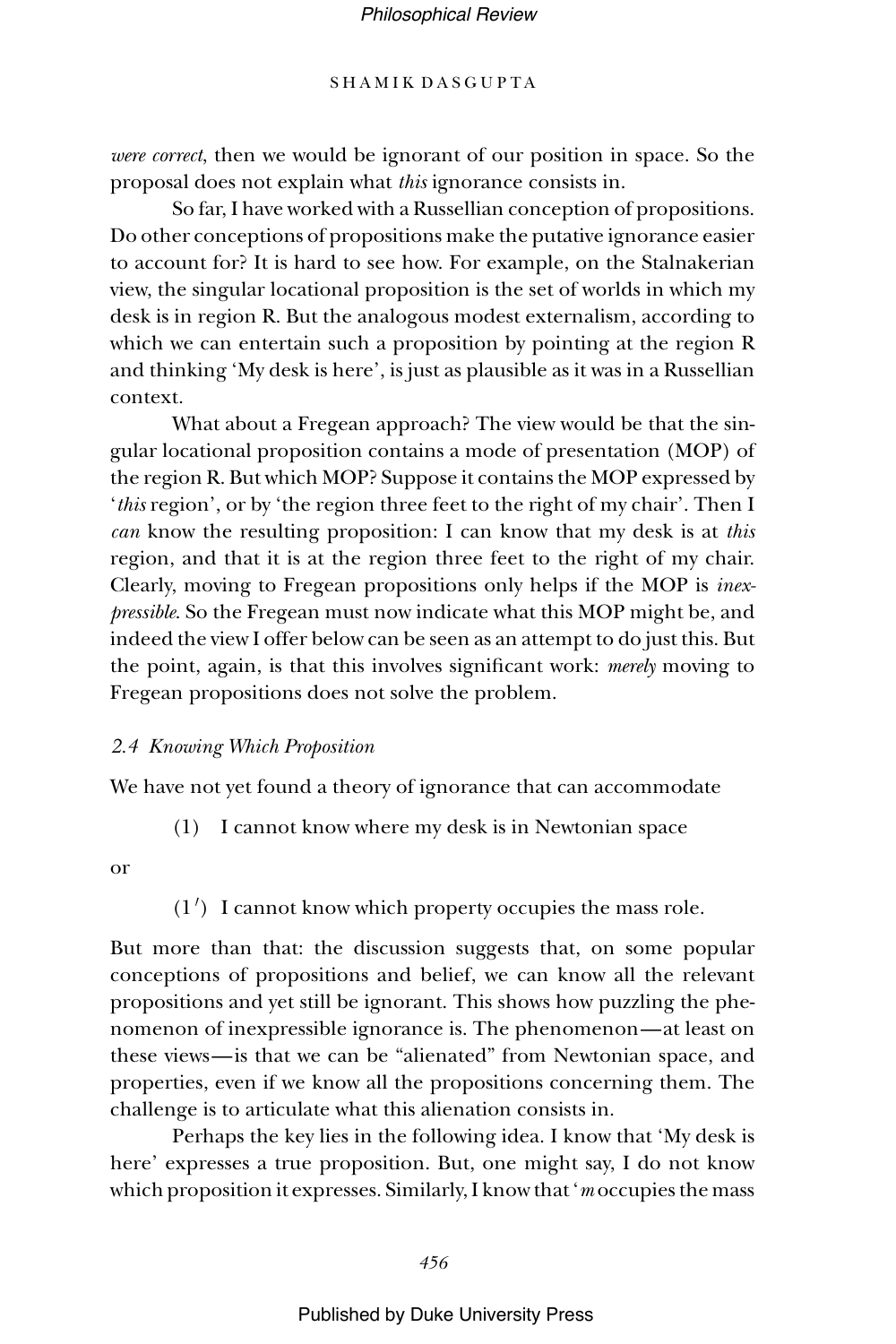role' expresses a true proposition, but perhaps I do not know which proposition it expresses. If so, then this is a sense in which I am alienated from properties and locations; so perhaps this is the sense in which (1) and  $(1')$  are true.

Lewis (2009, 216) endorsed this view. Having listed various sentences that answer the question 'Which property occupies the mass role?' he says, "Each of our answer-sentences does indeed express one of the alternative contingent answer-propositions, but we do not know which sentence expresses which proposition. We know that 'It is the occupant of the [mass] role' expresses the true answer-proposition, but that is no help in knowing which one is true" (my emphasis).

This idea could be developed in two ways. One view is that since we do not know which proposition is expressed, we cannot entertain it or know it. A second view says that we can entertain and know the proposition, but we cannot know which proposition it is that we know. But we need not choose: on either view, the idea is that our alienation from properties and locations consists in not knowing which proposition is expressed.

But the trouble is that this just pushes the mystery one step down. We start with the idea that we cannot know where my desk is in Newtonian space. We then notice that this ignorance is inexpressible. Our question is what this ignorance consists in. The current idea is that it is an inability to know which proposition is expressed by 'My desk is here'. But this ignorance is inexpressible in exactly the same sense! I know that the proposition expressed contains this region (demonstrating  $R$ ) as a constituent, that it is true in all and only those worlds in which my desk is located here, and so on. So I cannot express my ignorance of which proposition it is with a true instance of

I cannot know whether S.

So no progress has been made. Lewis may be right that we cannot know which proposition is expressed by the answer-sentences. But that is not an account of what inexpressible ignorance consists in—it presupposes one.

# 2.5 Canonical Identifications

A natural thought is that the ignorance consists in being unable to *identify* the subject matter in the right way. By "identify something," I mean the rough idea of picking something out or distinguishing it from other things (at this point there is no need for a theory of identification). So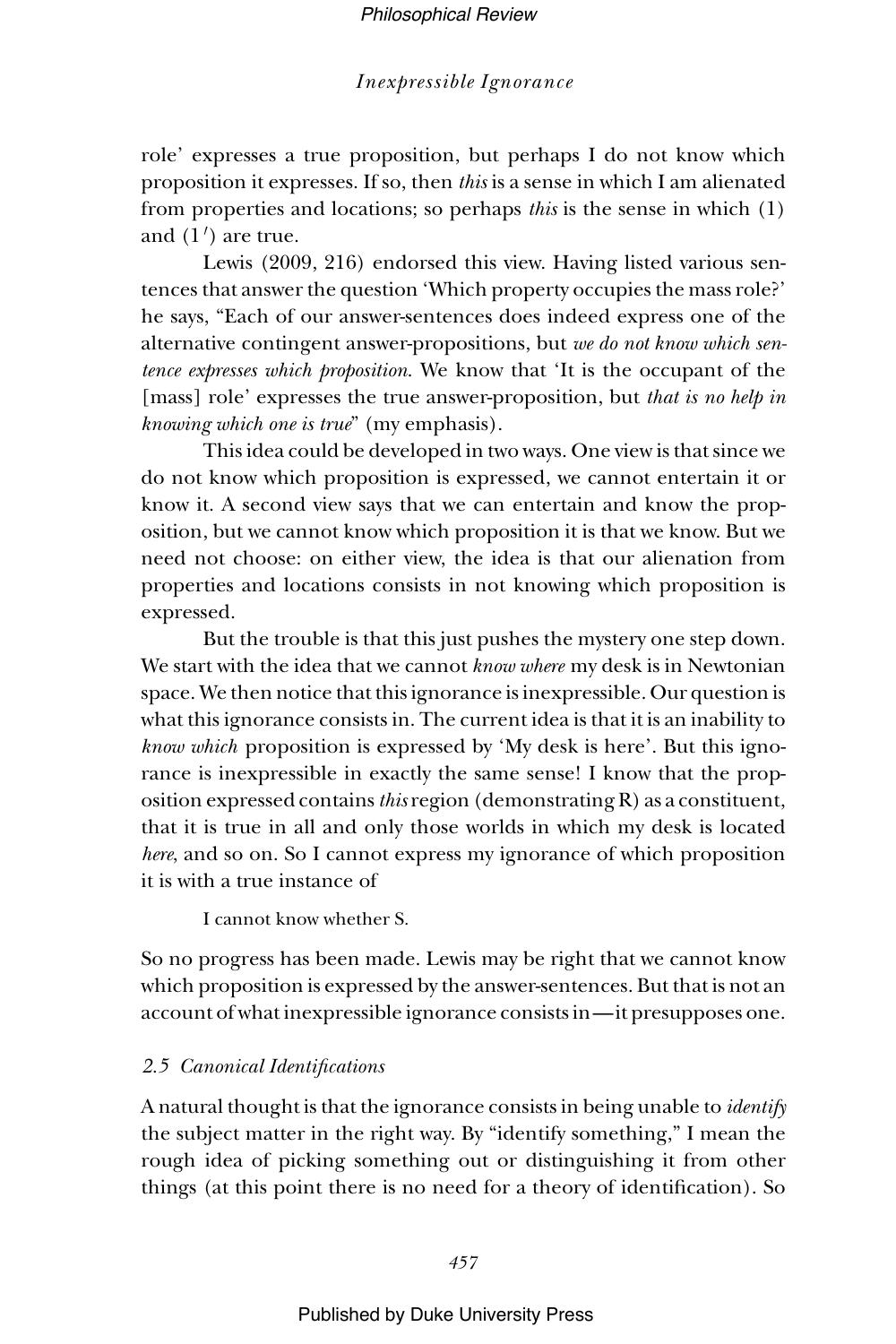the idea is that there is a canonical way of identifying something, such that one "knows what"  $x$  is (in the special sense under investigation) iff one can identify  $x$  in this canonical way. I can identify a region in Newtonian space only by demonstrating it or by describing its relation to bits of matter. Perhaps neither of these ways is canonical. If so, perhaps this is the sense in which  $(1)$  and  $(1')$  are true.

I think this idea is promising. But what is the canonical method of identification? After setting aside some suggestions, I will develop one that I favor  $14$ 

One suggestion is that canonical identifications are nonindexical. On this view, one knows what x is iff one can identify it with a nonindexical description. The idea is that there are no such descriptions that pick out a given region of space or a property.<sup>15</sup> But even if that is so, the problem is why that should matter. Why should we care about being able to identify things nonindexically?

To see the force of the objection, recall that we are trying to capture a sense in which we are *ignorant* about something. Whatever the canonical way of identifying something is, it must be epistemically valuable to identify things like that, such that we are lacking something important if we cannot. Otherwise, we will not have shown why the cases in question are really cases of *ignorance*. But it is not clear why we should care about being able to identify things with nonindexical descriptions.<sup>16</sup>

14. This focus on canonical modes of identification can be seen as an application of Aloni's (2005a, 2005b, 2008) "conceptual covering" view of knowing-wh. Very roughly, her view is that context selects a set of concepts  $C$ , and one knows what  $x$  is in that context iff one knows that x is  $c$ , where  $c$  is in C. If we think of a canonical mode of identification as a concept, then in Aloni's framework, the current idea is that certain demanding contexts (present in metaphysics seminars) select for a canonical kind of concept that we are unable to grasp. Aloni's view might, in turn, be seen as a Fregean approach to the standard view of knowing-wh discussed in 2.3, on which the answer-proposition is a Fregean proposition with MOPs as constituents. As I said there, the challenge is then to say what these special MOPs are. Here, this translates into the challenge of saying what the canonical concepts, or modes of identification, are. The rest of this essay takes up this question. But as we will see in section 3.5, the account I propose can be developed in a number of ways, some of which resist being shoehorned into these frameworks. Since I want to stay neutral on those different ways of developing my account, I will focus more on the central idea itself and less on how it relates these general views of knowing-wh.

15. This idea was developed in the special case of absolute position by Roberts (2008).

16. One might say that unless one identifies things nonindexically one will not "know what" one is thinking about. But, of course, this just pushes the issue down a rung, for the question is then what this sense of "knowing what" amounts to.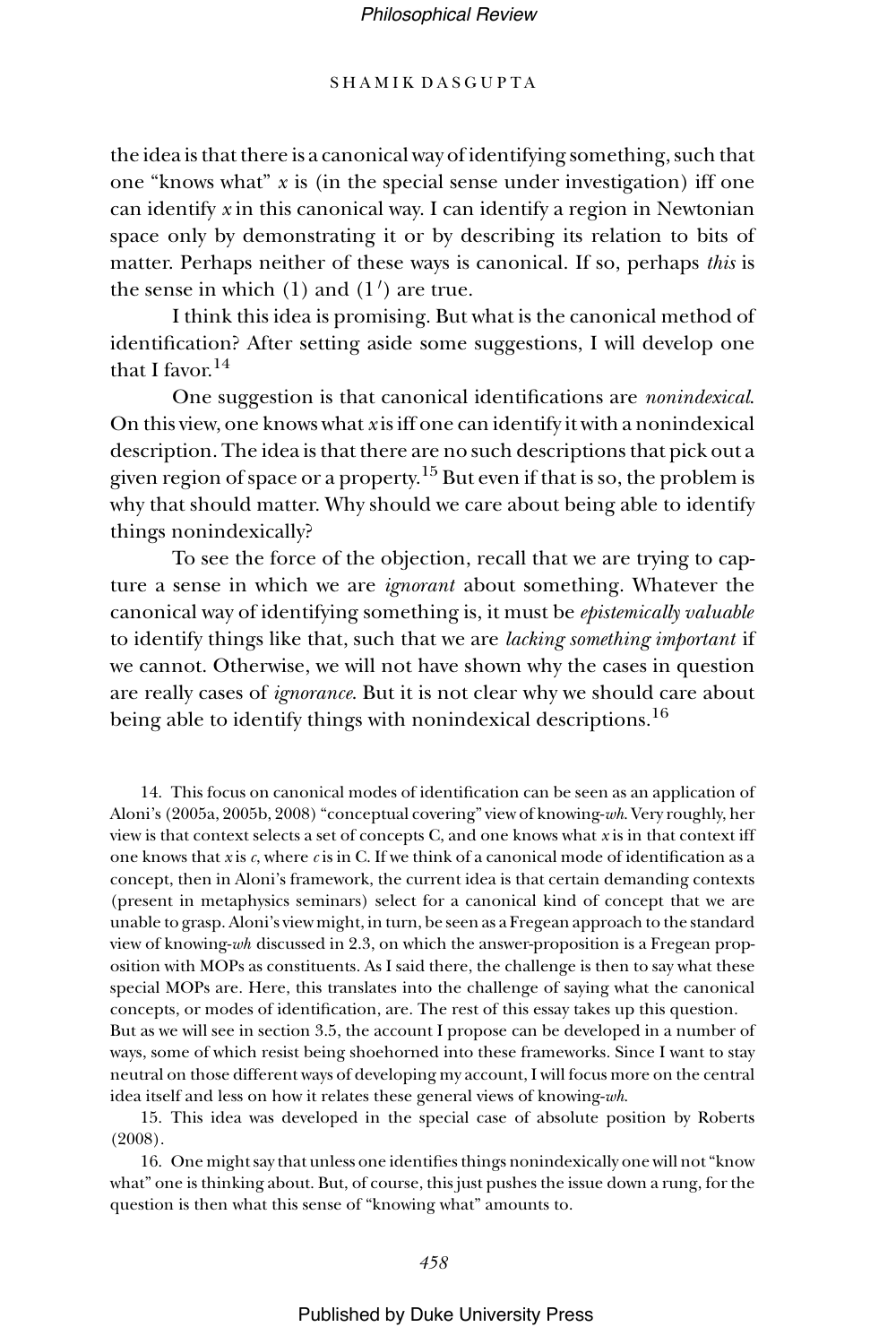Another natural idea is that a canonical identification picks something out by way of its necessary properties. On this view, one knows what  $x$  is iff one can identify it with a description that expresses a necessary property of x. But this will not do either. For consider a region of Newtonian space R, and consider the description 'is identical to this region' (said while demonstrating R). On the modest externalism discussed above, this predicates of R the property of being identical to R, and so counts as a canonical identification on the current view. But it does not constitute "knowing what" R is in the sense we are trying to capture.

To describe another suggestion, let a concept be transparent iff anyone possessing it can know a priori what it refers to. For example, 'water' is not transparent since one knows what it refers to only on the basis of empirical investigation, while 'bachelor' arguably is transparent.<sup>17</sup> Then one might suggest that canonical identifications are ones that use transparent concepts—that is, one knows what  $x$  is iff one can identify  $x$  with transparent concepts. The suggestion is tempting because the only way to pick out a particular region of Newtonian space is to use nontransparent concepts: for example, 'here' and 'the position  $(4, 3, 3)^{18}$ 

But why should we care about being able to identify things with transparent concepts? Sure, without transparent concepts we will not know what we refer to a priori. But this leaves open that we can come to know what we refer to empirically, so why are transparent concepts particularly valuable? To be clear, the problem is not that this view gets the cases wrong, but that it does not explain why these canonical identifications are epistemically valuable.

It is also unclear whether this suggestion constitutes much of an advance. We are trying to understand an elusive sense of "knowing what," yet this suggestion uses the notion of "knowing a priori what a concept refers to," and this is somewhat elusive itself. Is it true that I do not know a priori what 'water' refers to? I know a priori that it refers to the watery stuff around me; why does that not count? Any proposal along these lines

17. Here I use single quotes to refer to concepts, elsewhere I use them to refer to words.

18. Kelly (2013) suggested a view along these lines. Note that this is a natural way for a two-dimensionalist to approach the issue. In some two-dimensional frameworks, the idea would be that canonical ways of identifying something use concepts that have the same referent in all worlds considered as actual. Other two-dimensionalist frameworks might develop this idea differently, but I believe that all (reasonable) views in this vicinity are vulnerable to the objection in the text.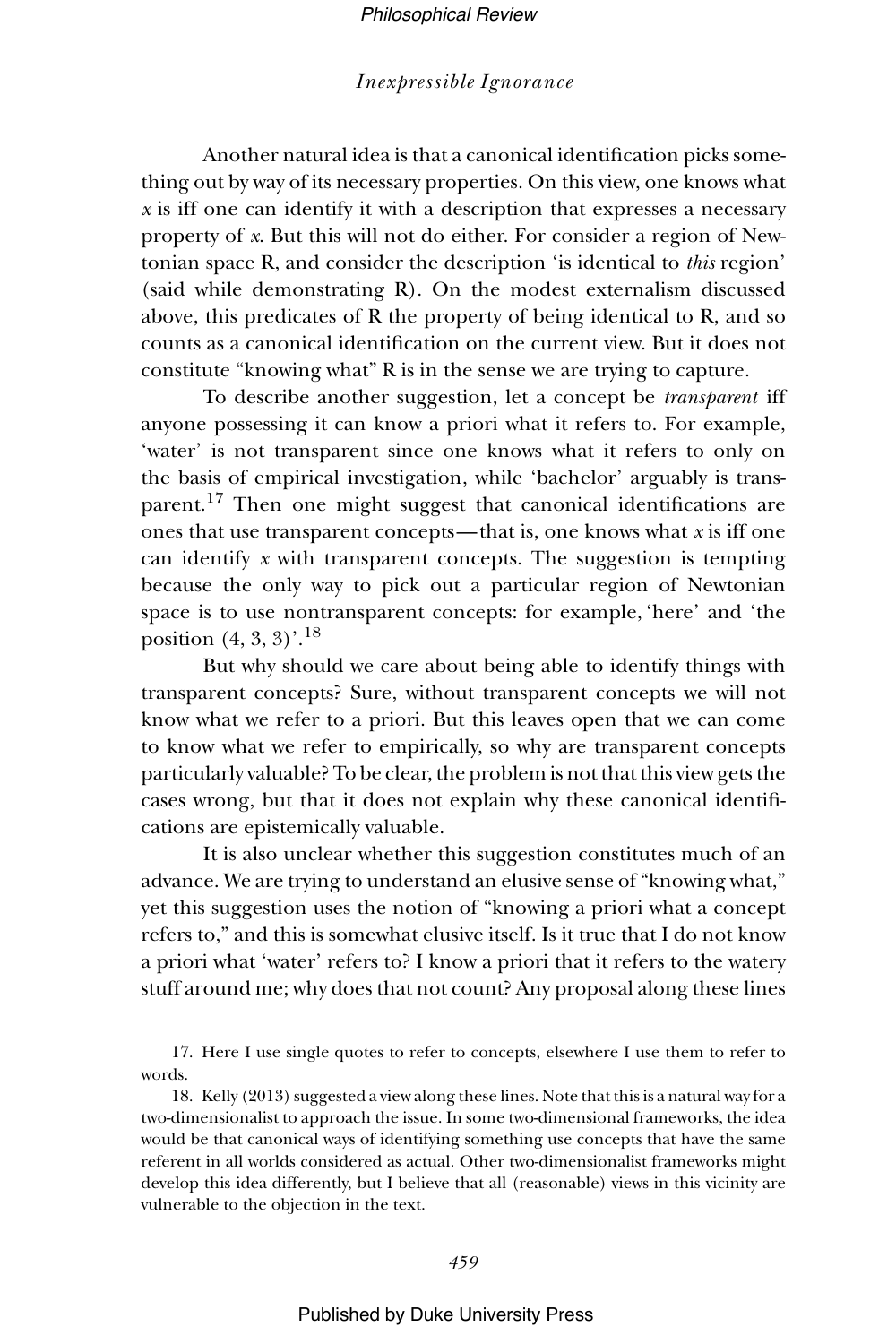must now develop some theory of what it is to "know a priori what a word refers to"; but this sounds suspiciously close to our original task.<sup>19</sup>

#### 3. Knowledge of Natures

Here I develop a different view. As before, the idea is that one knows what  $x$  is iff one can identify it in a canonical way. My suggestion is that a canonical identification picks something out by way of its essence or nature.

The view is inspired by Ockham's discussion of the idea that prime matter is "hidden" behind its forms, which I quoted earlier in section 1.4 (Summula 1.14; quoted in Pasnau 2013, 120). He said that matter "is not intelligible by a cognition that is simple and proper to it" (my emphasis). If a cognition that is "simple and proper to it" is one that reveals its nature, this becomes the view I have in mind.<sup>20</sup>

This view does better than those just discussed. For, as I will argue in section 3.4, we cannot identify properties or regions of Newtonian space by their natures. And I will argue in section 3.6 that it is *epistemically* valuable to identify things by their natures, such that we are *lacking some*thing important if we cannot. That is why we count as ignorant if we cannot.

But what exactly is it to identify something by its nature? Care is needed here, so I will develop the view I favor in steps.

#### 3.1 Knowing an Essence

Here is the rough idea. Consider Kit Fine's favorite set, {Socrates}. There are many ways to identify it. One is with the description 'Fine's favorite set'. But suppose that it is essential to {Socrates} that it is the unique set that contains Socrates as its sole member. Then the description 'the unique set that contains Socrates as its sole member' identifies it by its nature. So, on the current view, one knows what {Socrates} is if one knows that it is the unique set that contains Socrates as its sole member.<sup>21</sup>

19. This objection applies to other two-dimensional approaches, though the problem surfaces in different places depending on the particular two-dimensional approach at issue. In some frameworks, the notion of "knowing a priori what" an expression refers to is ultimately defined in terms of the notion of a semantically neutral expression. But in characterizing semantic neutrality, we confront the very issues discussed in the text.

20. To be clear, I doubt that Ockham himself would agree with this characterization of his view, since I doubt he would say that prime matter has a nature.

21. One might add the requirement that one knows that this is essential to {Socrates}, but we will not need this extra requirement.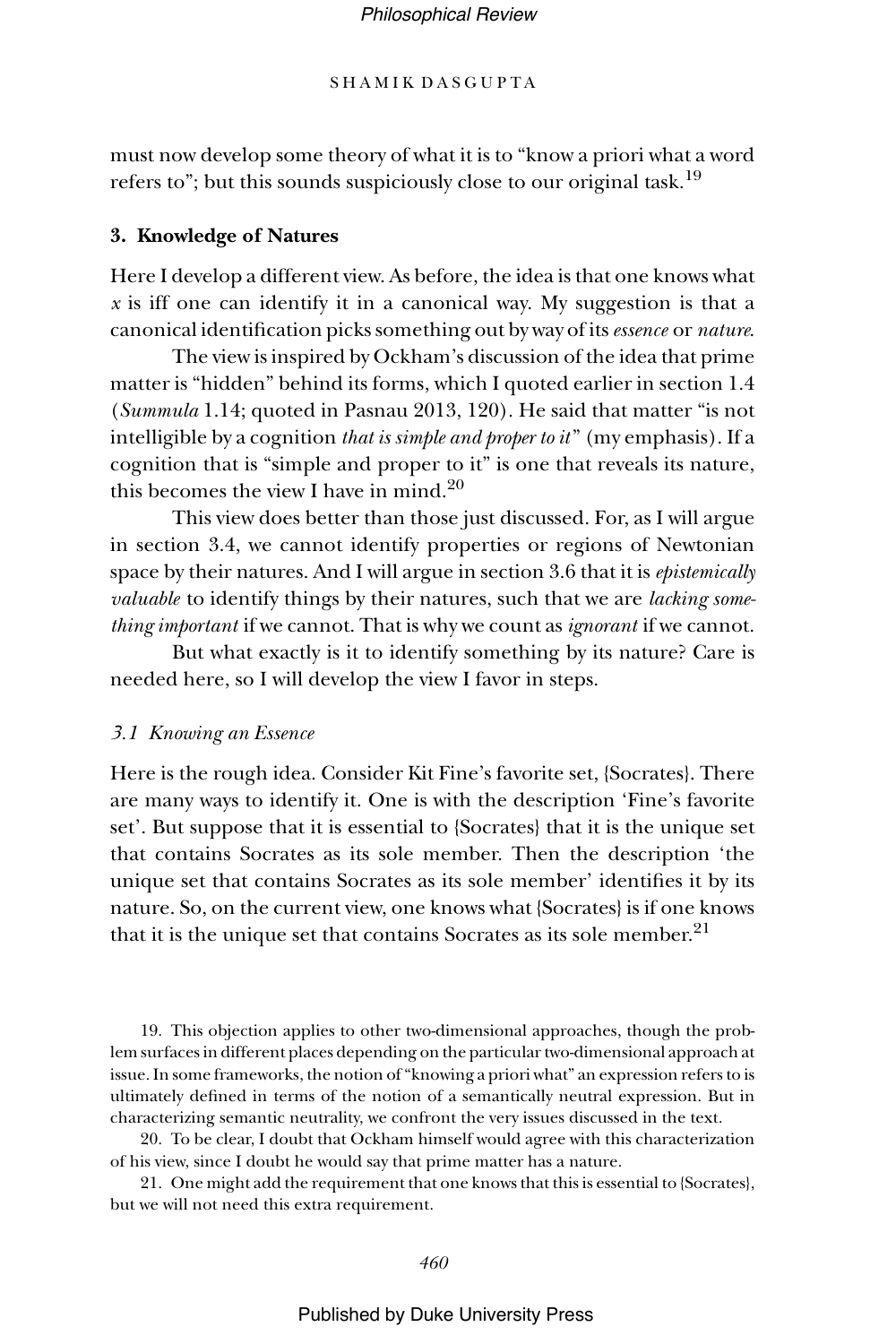Or consider Hilary Putnam's favorite substance, water. One way to identify it is with the description 'Putnam's favorite substance'. But suppose that it is essential to water that it is the unique substance composed of H<sub>2</sub>O. Then the description 'the unique substance composed of  $H_2O'$ ' identifies water by its nature. So, on the current view, one knows what water is if one knows that it is the unique substance composed of  $H_2O$ .

I use 'essence' in the way popularized by Fine (1994, 1995). He understands essence in the model of real definition, the worldly analogue of nominal definition. While a nominal definition is a statement of what a term means, an essential truth is a statement of what something is. Following Fine, let the logical form of a statement of essence be

(\*) It is essential to x that  $\phi(x)$ ,

where x is an item of any ontological category and ' $\phi(x)$ ' is a sentence. I take this to be synonymous with saying that *it lies in the nature of* x that  $\phi(x)$ , or that it is *part of what x is* that  $\phi(x)$ .

One might now propose that

S knows what x is iff S knows that  $\phi(x)$ ,

where it is essential to x that  $\phi(x)$ . But this is not quite right. For it is essential to {Socrates} that it is a set, but merely knowing that {Socrates} is a set does not imply knowing what {Socrates} is in the sense we are trying to capture. After all, the description 'is a set' does not identify {Socrates}; it does not uniquely pick it out.

The general point is that an essential truth of the form (\*) may be only a *partial* statement of what x is. It is essential to {Socrates} that it is a set, but this is only *part* of what it is. A *full* statement of what {Socrates} is might be this: it is the unique set that contains Socrates as its sole member.

So, just as we distinguish full from partial definitions, we should distinguish full from partial essences. Let us regiment the former as follows:

It is essential to x in full that  $\phi(x)$ .

And to be clear, let us stipulate that

If it is essential to x in full that  $\phi(x)$ , then it is essential to x that  $\phi(x)$ .

That is, an essential truth of the form (\*) is at least a partial statement of what something is and may or may not be a full statement. Under what conditions does a truth of the form (\*) count as a full essence? This is a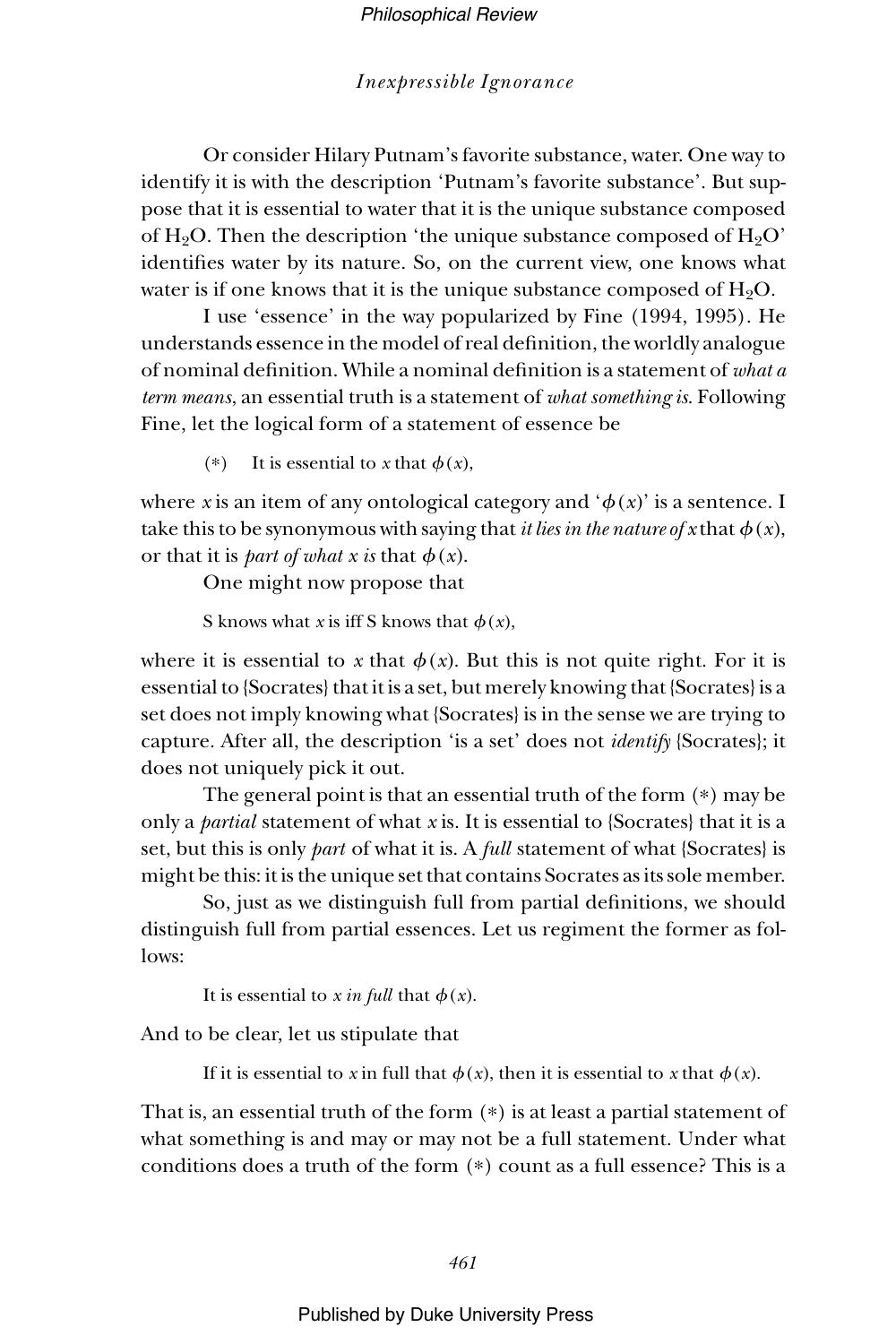delicate question, and I will not settle it here. But at a minimum, a full essence must *identify* the thing in the following sense:

If it is essential to x in full that  $\phi(x)$ , then  $(\forall y)(\phi(y) \supset x = y)$ ,

where the conditional ' $\supset$ ' is material. I stress that this is a minimum: to approach a sufficient condition, we would at least require that the conditional is strict, but we will not need this stronger condition in what follows.

We should not assume that everything has a full essence. Perhaps the only essential truth about scarlet is that it is a determinate shade of red. This does not constitute a full essence, since it does not identify scarlet in the above sense, but it may be all there is to say about what scarlet is. Or it may be (as I suggest in 3.4) that the only essential truth about a given point in Newtonian space is that it is a point-sized region of space. But again, this would not be a full essence since it does not identify it.

We might now try saying this:

S knows what x is iff S knows that  $\phi(x)$ ,

where it is essential to x in full that  $\phi(x)$ . This is closer to what we need. The picture is this. Just as an explicit definition is a complete statement of what a word means without remainder, a full essence is a complete statement of what a thing is without remainder. Fully knowing what the word means requires knowing the complete definition: if all I know about what 'bachelor' means is that all bachelors are unmarried, I have only partial knowledge of what it means. Similarly, fully knowing what the thing is requires knowing its full essence, not just a partial essence.

But this is still not quite right. For, suppose you know that it is essential to {Bale} in full that it is the unique set containing Bale as a member. But suppose you do not know who Bale is—perhaps all you know of him is that he is a Welsh footballer. Then, in the relevant sense, you do not know what {Bale} is either. You know that it is essential to the set to contain some thing, Bale, but since you do not know what that thing is, you do not know (in the relevant sense) what the set is either. $22$ 

The natural fix is to require that one knows what all the items mentioned in the predicate  $\phi$  are. If our only account of "knowing" what" is the above, this yields a regress of sorts: to know what  $x$  is, I

<sup>22.</sup> Thanks to Kris McDaniel for a discussion of this point.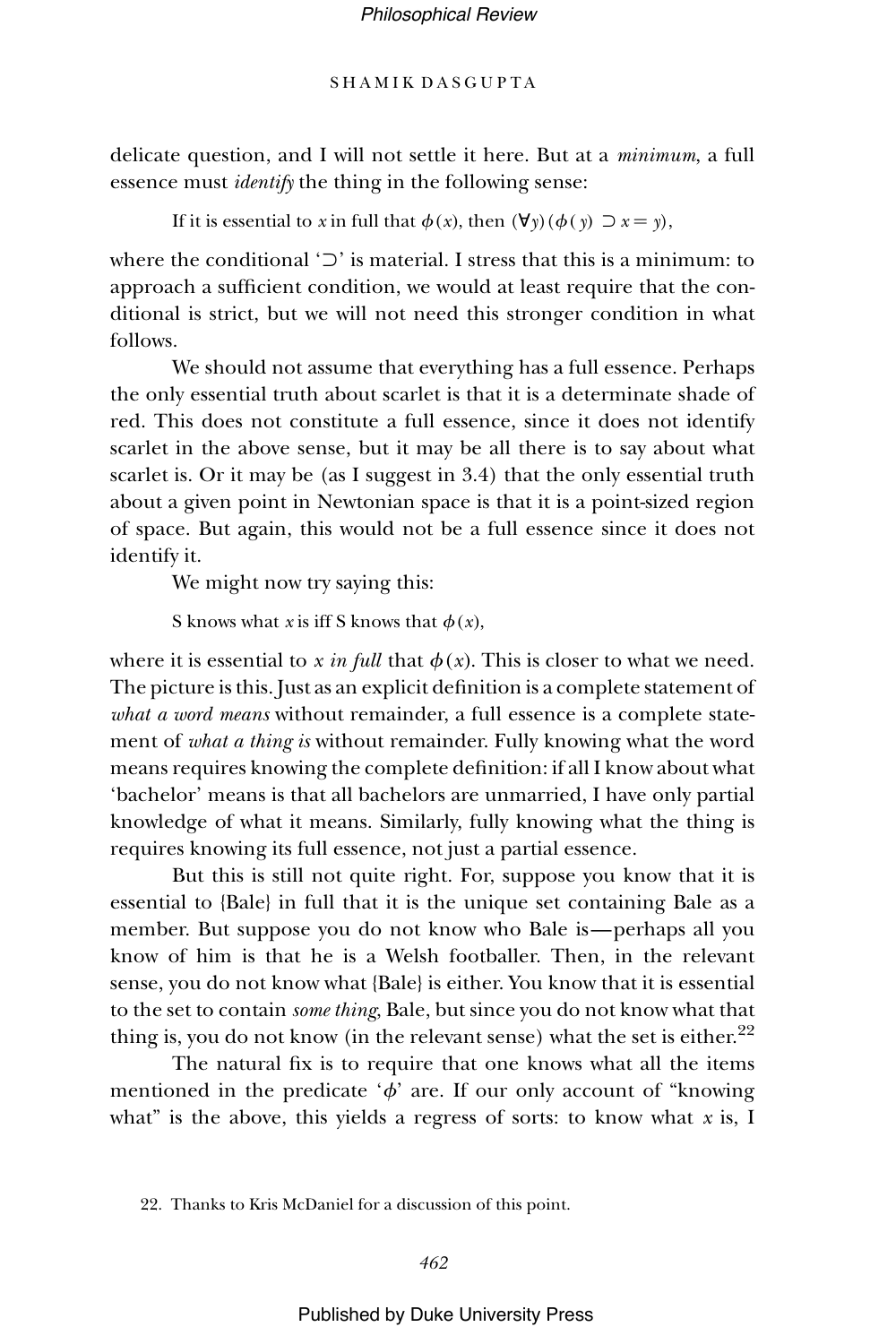must know what various other things are; to know what those other things are, I must know what various further things are; and so on. But the regress is not obviously vicious. Unless infinite descending chains are ruled out, the situation is consistent with my knowing what many things are.

Still, there is an alternative approach that halts the regress. Suppose there is a direct way to identify something by its nature, a way that does not involve knowing a full essence. We can then define "knowing what" inductively. At the base level, there will be things, the Xs, such that we know what they are directly. If something y has a full essence given in terms of the Xs, then we can know what y is by knowing that full essence. And if something z has a full essence given in terms of  $\chi$ , then we can know what z is by knowing that full essence. And so on up the hierarchy.

But what is this direct way to know what something is?

#### 3.2 Acquaintance

Here is a natural idea. Consider a determinate color, like scarlet or canary yellow. Some philosophers are attracted by the thesis of revelation, the idea that "the intrinsic nature of canary yellow is fully revealed by a standard visual experience as of a canary yellow thing" ( Johnston 1992, 223). The contrast here is with water. When you see water, its nature is hidden; chemical investigation is required to uncover it. But when you see scarlet, the idea is, you see it as it really is in itself. Its nature is manifest.<sup>23</sup>

The phenomenon is clearly connected to knowledge. If the nature of scarlet is revealed to you, this can yield knowledge of its nature—knowledge of what scarlet really is in itself. Again, the contrast is with water. Merely looking at water does not yield knowledge of what substance water really is; chemical investigation is required. But revelation comes handin-hand with the idea that seeing scarlet can yield knowledge of what color it is.

What does this knowledge consist in? As mentioned in the last section, some believe that scarlet does not have a full essence— that there is no definition of what scarlet is in other terms.<sup>24</sup> If that is right, knowing what scarlet is cannot consist in knowing its full essence.

<sup>23.</sup> For more on revelation, see Johnston 1992, Campbell 1993, and Byrne and Hilbert 2007.

<sup>24.</sup> Indeed, Byrne and Hilbert (2007) argue that revelation about color implies what they call "color primitivism," which is close to the view that scarlet has no full essence.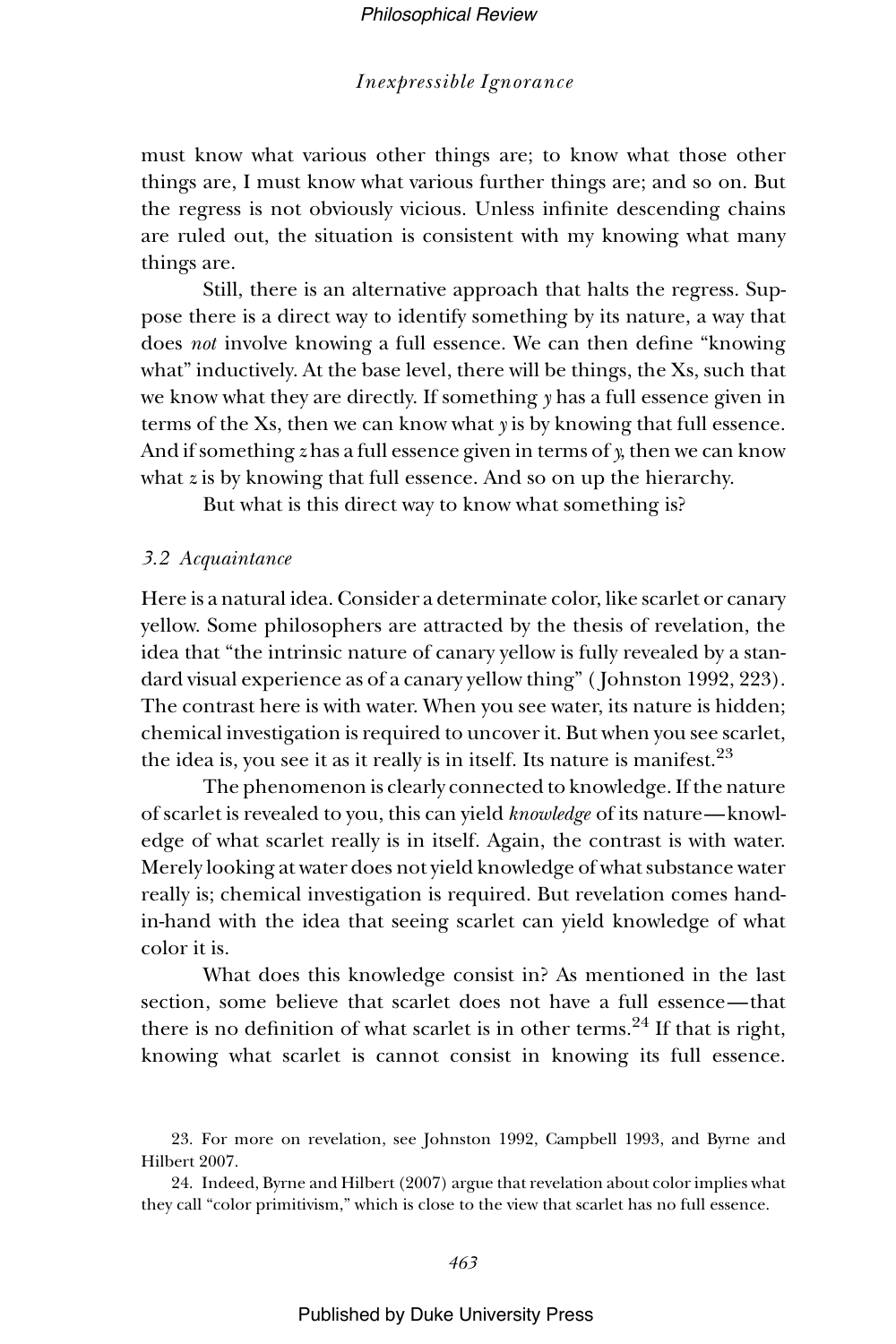Instead, the natural idea would be that when one sees scarlet, one comes to know what color it is "directly," not via some defining description.

Let us say that a subject S is *acquainted* with  $x$  iff the nature of  $x$  is directly presented or revealed to S (this is just a label, not an analysis). If there is such a phenomenon as acquaintance, the natural idea just mooted is that there is also a phenomenon of knowing what x is by acquaintance, distinct from knowing x's full essence. If so, we can formulate our inductive definition of knowing what  $x$  is, as follows:

- 1. If S knows what x is by acquaintance, then S knows what x is.
- 2. If
	- (a) it is essential to x in full that  $\phi(x)$ , and
	- (b) S knows that  $\phi(x)$ , and
	- (c) S knows what all the items mentioned in the predicate  $\phi'$ are,

then S knows what  $x$  is.

3. That's all, folks!

This definition obviously hangs on the notion of acquaintance. I will not try to define it here. Nor will I argue, of any particular thing, that we are acquainted with it. But I will assume that the notion is intelligible and that we have some intuitive grasp of it. The example of color serves to illustrate the intuitive idea, regardless of whether one ultimately believes that the example is accurate. Other examples might include sounds, smells, and tastes, as well as pains and other phenomenal states, and sense-data (if there are such things). It should be clear that 'acquaintance' as used here is a term of art and should not be confused with its use in ordinary language or the literature on direct reference, where it may be appropriate to say that I am acquainted with Jones even though Jones's nature has not been directly revealed to me. My use here is more akin to Russell's use of the term.<sup>25</sup>

In the examples just listed, the acquaintance is mediated by experience. But we should not assume that this is always true. One might argue that we are acquainted with the logical constants. On this view, when we think about conjunction, the nature of conjunction is

25. Though my use does not exactly coincide with Russell's. For one thing, Proops (2014) argues that Russell was interested in acquaintance largely insofar as the knowledge it yields is independent of knowledge of truths. I take my use of 'acquaintance' to be largely orthogonal to those issues, but a full discussion of these points would take us some way off our main thread.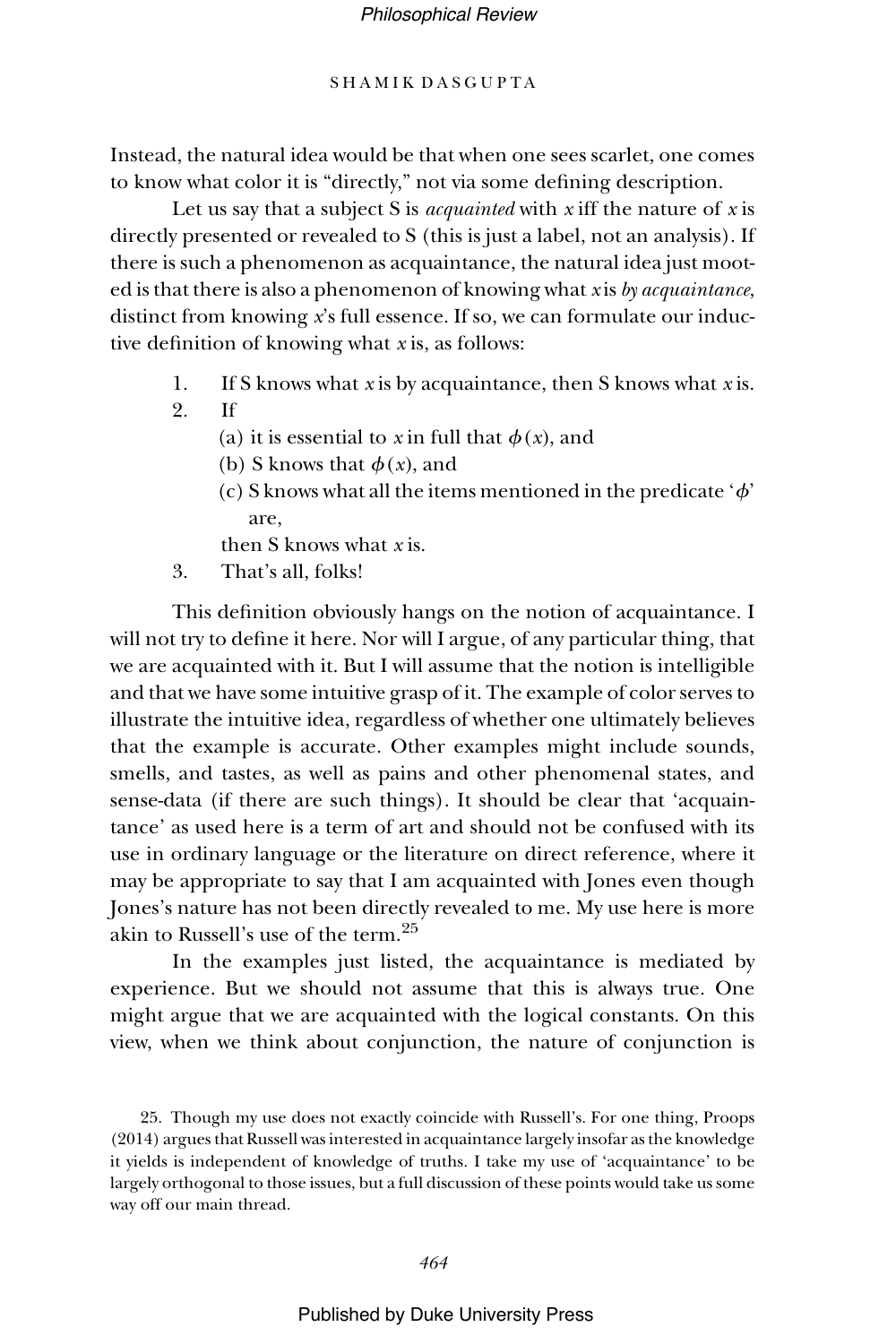revealed to us regardless of whether we know its full essence. One might argue the same about mathematical items like natural numbers too. Perhaps fictional characters are another example. If these are examples of acquaintance, they are cases in which (i) we know their natures, and yet (ii) this is not *because* we know a full essence.

To be clear, even if we are acquainted with scarlet, we need not assume that one brief glance of something scarlet was sufficient for this. It might be that many experiences of scarlet are necessary, including ones that contrast it to other colors, and so on. We need not even assume that experiencing the shade is necessary for acquaintance with it: perhaps acquaintance with neighboring shades would be sufficient, so that one can be acquainted with the missing shade of blue by experiencing its neighbors. Moreover, we need not say that S is acquainted with scarlet only if the nature of scarlet is *fully* revealed to S. One might think that, on seeing scarlet, its nature is only partly revealed, or (what may amount to the same thing) revealed only in a certain way.<sup>26</sup> For there would remain a contrast with water, so long as one maintained that looking at water does not even partly reveal its nature. Clearly, there are weaker and stronger notions of acquaintance in the offing, but it would be distracting to settle here exactly which one is best for our purposes.

I should also emphasize that one can recognize the notion of acquaintance without endorsing some of the controversial theses that have been associated with it. One such thesis is Russell's idea that the contents of our thoughts can consist only in things that we are acquainted with. Another such thesis is that there is an infallibility condition on acquaintance—for example, that one is acquainted with  $x$  only if it is inconceivable that one be in the same epistemic state and yet for  $x$  to not exist. My assumption that acquaintance is intelligible does not commit us to these optional theses.<sup>27</sup>

So much for acquaintance; what about the state of knowing by acquaintance, mentioned in clause 1? This can be understood in two ways: as knowledge of an object, or as knowledge of a proposition. On the first view, knowing  $x$  by acquaintance is not a relation to a proposition

26. For example, one might worry that the view that scarlet is fully revealed leads to problems with phenomenal sorites cases (thanks to Christopher Peacocke for a discussion of this issue). Or one might be attracted by the Spinozistic idea that colors have two natures, a physical one and a phenomenal one, and that seeing scarlet only reveals its phenomenal nature.

27. Amijee (2013) discusses a number of related theses concerning the necessary conditions for acquaintance.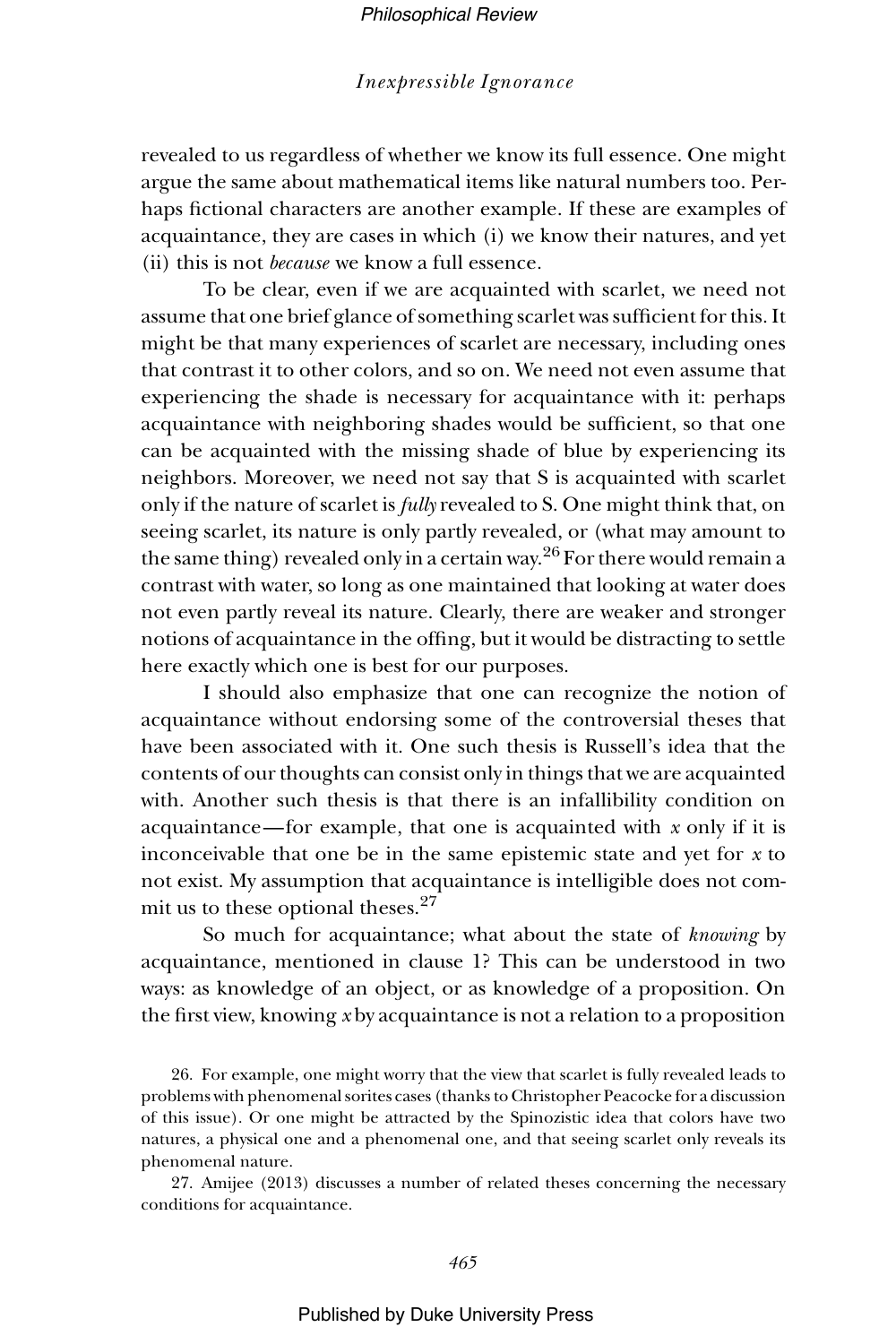but a relation to x. What relation? Perhaps the relation of acquaintance itself, in which case knowing what  $x$  is by acquaintance *just is* being acquainted with x. Or it may be another relation— there is no need to settle the issue here.

On the second view, knowledge by acquaintance is propositional knowledge. A natural way to think about this view is the following: Suppose a subject sees scarlet and becomes acquainted with it (its nature is revealed to the subject). Based on this acquaintance, she then forms the belief that scarlet is *that color*, where 'that color' is a perceptual demonstrative concept available only to thinkers who are (or have been) acquainted with scarlet. If this belief is knowledge, it constitutes her knowledge of what scarlet is by acquaintance. So her propositional knowledge is based on her acquaintance with scarlet; her acquaintance is the justificatory or evidential basis of the knowledge.<sup>28</sup>

Nothing much will hang on which view we pick. But there are reasons to prefer the second view— for one thing, it brings clauses 1 and 2 into line by treating them both as cases of propositional knowledge—so I will assume it in what follows.<sup>29</sup> Now, one might think that this second view implies that scarlet has a full essence after all— that it is essential to scarlet in full that it is that color. But this is a mistake. For as I use the term, a statement of essence (full or otherwise) is a *real definition*: it defines what the thing is in other terms, just as a standard definition of a word states what the word means in other terms. And the proposition that scarlet is *that color* is not a definition of scarlet: it is merely a proposition that one can entertain only once one is acquainted with scarlet, knowledge of which constitutes the fact that one knows what it is on the basis of that acquaintance.

#### 3.3 The Metaphysics of Nature

The possibility of acquaintance raises the ontological question of what natures or essences are. If this question is hard to hear, it might be because Fine's regimentation of talk of essence deflates it. Recall that on Fine's view, such talk is regimented with the operator

<sup>28.</sup> An important question is then what it is for a belief to be "based on" acquaintance. Johnston (2011) develops one account.

<sup>29.</sup> This second view allows my account to be seen as an application of Aloni's "conceptual covering" view of knowing-wh (see note  $14$ ). The covering concepts, in this case, will include the perceptual demonstratives mentioned in the last paragraph.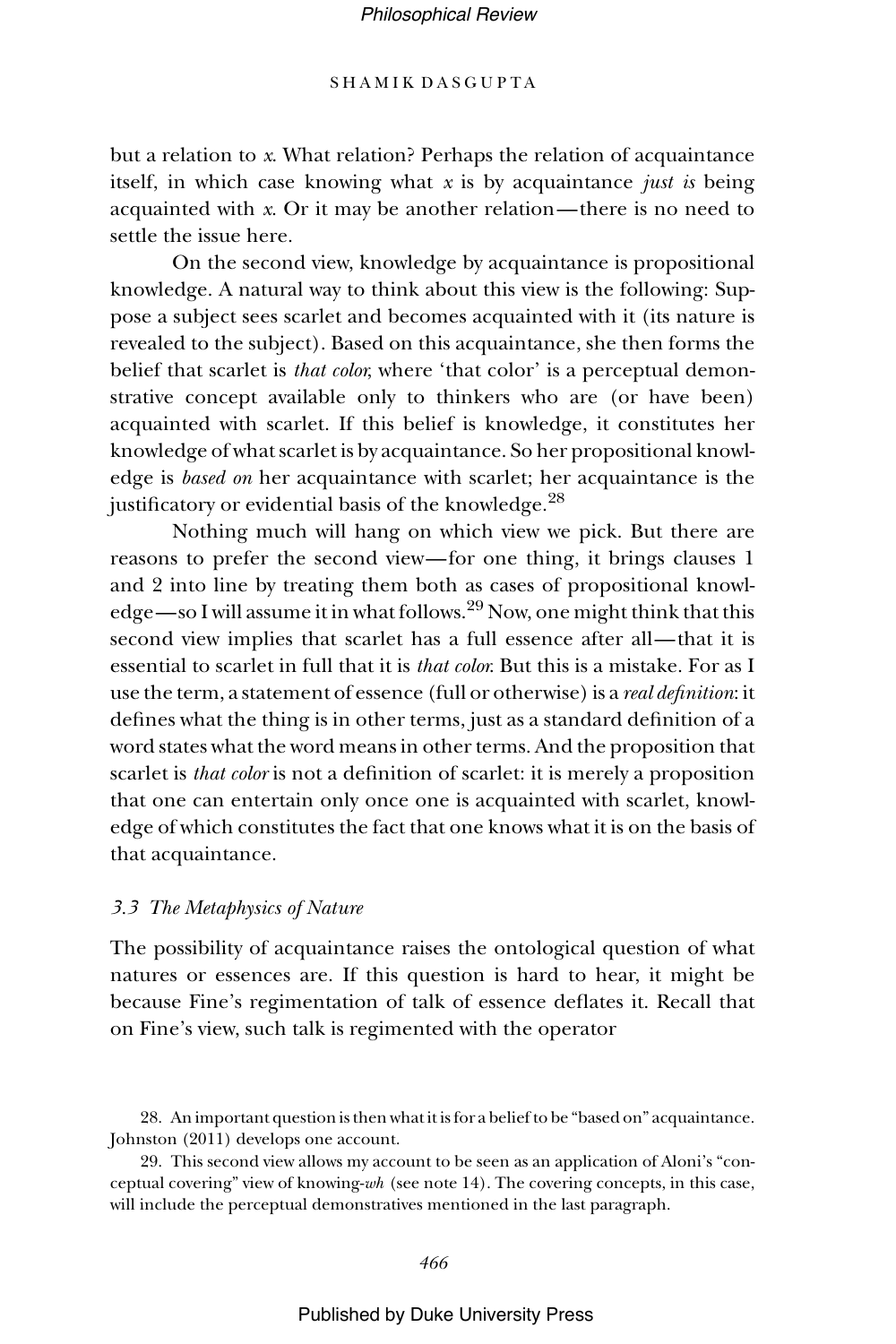(\*) It is essential to x that  $\phi(x)$ .

If this is all that essentialist talk amounts to, then there is no such thing as "the essence" or "the nature" of x. Or, if there is, it is just the set of propositions to which the above operator truly attaches.

But if acquaintance is possible, this cannot be all that talk of essence and nature amounts to. For, we said that when acquainted with scarlet, something— the nature of scarlet—is revealed to us. But what is this entity, the nature of scarlet? Not, presumably, a set of propositions to which the above operator truly attaches. For one thing, that would jar with the phenomenon: when I see scarlet, what is revealed does not seem to be a proposition. For another thing, we have been working on the assumption that scarlet and its neighboring shades have no full essence. This means that there is nothing essential to them that distinguishes them from one another: if it is essential to scarlet that  $\varphi$  (scarlet), then the same goes for its neighbors. Yet acquaintance with scarlet is different from acquaintance with those neighbors: something different is revealed in each case.

Thus, the kind of entity that is revealed in acquaintance is not, in general, a set of propositions to which the above operator truly attaches. Let us use the term 'real nature' to refer to the entity that is revealed in acquaintance, and 'essence' to refer to the set of propositions to which the above operator truly attaches.<sup>30</sup> If acquaintance is possible, we cannot in general identify real natures and essences. What then are real natures?

It is hard to say. The real nature of  $x$  cannot just be another item alongside x. For then we could ask what its real nature is, and that question seems misplaced: it is a real nature, not something that could have a real nature. We might call something's real nature the "what it is" of the thing, but this is just a label, not reductive theorizing.

It may be possible to nominalize talk of real natures away. Rather than talking of the nature of scarlet, we might talk of scarlet as it is in itself. Thus, instead of saying that in acquaintance the nature of scarlet is presented to us, we might say that *scarlet* is presented to us *as it is in itself*. But still, the point remains that none of this talk can be assimilated to the Finean operator above. For ease of prose, I will continue to talk freely of this thing, the real nature of scarlet, but nothing will hang on this.

<sup>30.</sup> To be clear, being revealed is not a defining feature of real natures. There may be real natures that can never be revealed to human beings.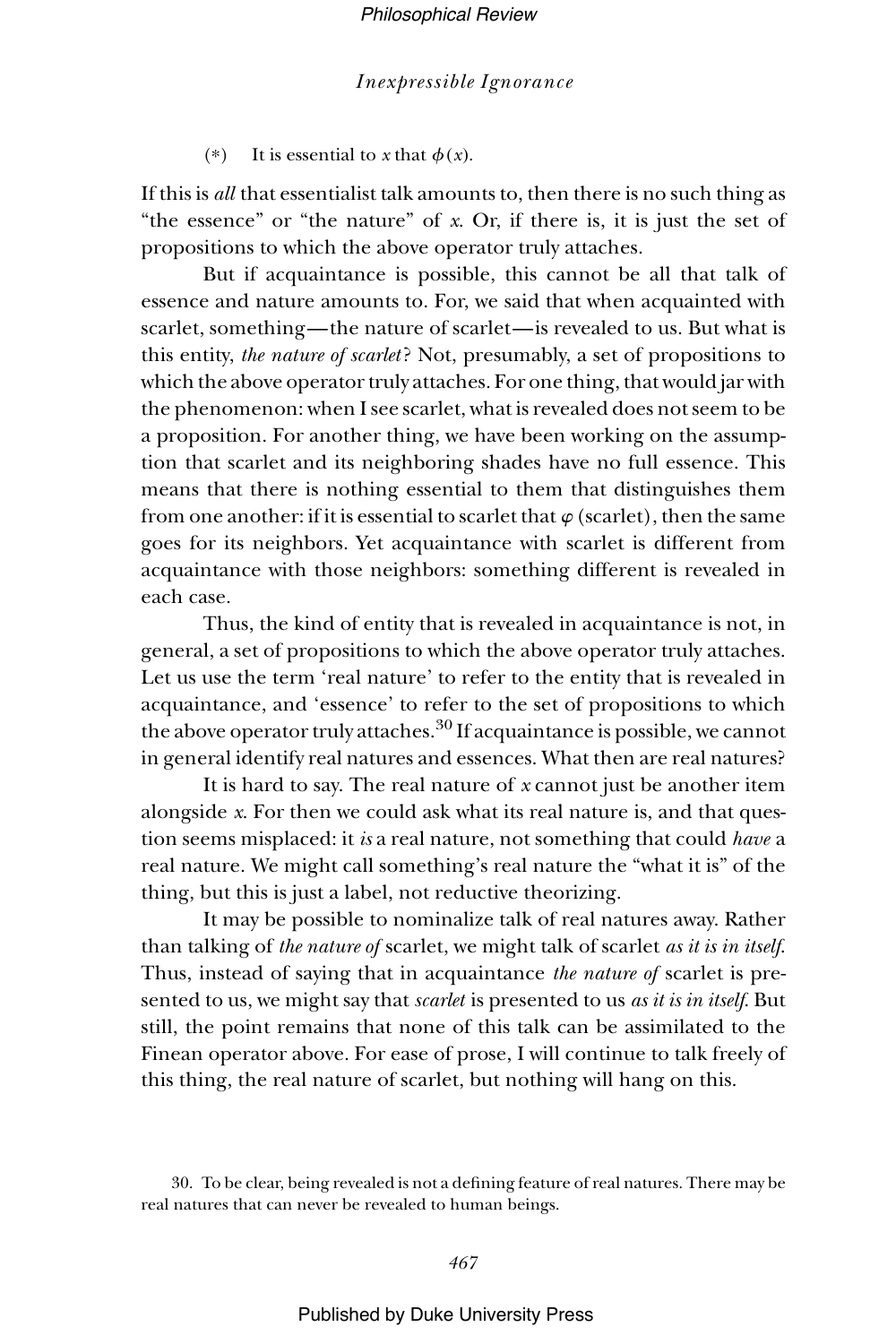#### *Philosophical Review*

#### SHAMIK DASGUPTA

Even if it is unclear what real natures are, we know something about their role: they must "give rise to" Finean essences. When we say that a proposition is true "in virtue of the nature of  $x$ ," this should be interpreted literally, and not just as a rhetorical flourish, as saying that the truth of the proposition "flows from" this thing that is the real nature of x. Otherwise, it is hard to see how the two ways of knowing what  $x$  is —by acquaintance, and by knowing a full essence—are a natural pair, similar in something more than name. If the real nature of  $x$  "gives rise to" the essence of  $x$ , then it is clear why these two ways of knowing what  $x$  is are a natural pair: they are both ways of knowing this thing, the real nature of x.

These issues are obscure in the extreme (though I do not mean that in the pejorative sense). Still, let us push on as best we can. The upshot is that once we recognize the possibility of acquaintance, we must distinguish something's real nature from its essence.

#### 3.4 In Search of Lost Essence

I "know what" something is iff I can identify it by its nature. That is the slogan, which I developed into an inductive definition. But we must now show that this proposal accounts for the *ignorance* in cases of inexpressible ignorance. This requires showing two things: (i) that in cases of inexpressible ignorance, we cannot know what things are in this sense (section 3.4), and (ii) that we care about knowing what things are, such that not knowing what they are is properly called ignorance (section 3.6).

Start with (i). Consider the property  $m$  that plays the mass role. And suppose that quidditism is true. Can we know what  $m$  is, in the sense defined above? We are clearly not *acquainted* with  $m$  in the same way that we are acquainted with scarlet. But nor can we know the full essence of  $m$ . Why not? Because if quidditism is true, then  $m$  does not have a full essence! So it follows from our definition that we cannot know what m is.

The crucial premise is that if quidditism is true, then  *has no full* essence— that is, there is no truth of the form

It is essential to m in full that  $\phi(m)$ .

Why think this? No doubt there are essential truths about  $m$ . Perhaps it is essential to m that it is a property, that it plays some causal role or other, and so on. But if this is true of  $m$ , then it is also true of many other properties, so these essential truths do not identify  $m$  even in the very weak sense defined in 3.1, so it does not constitute a full essence.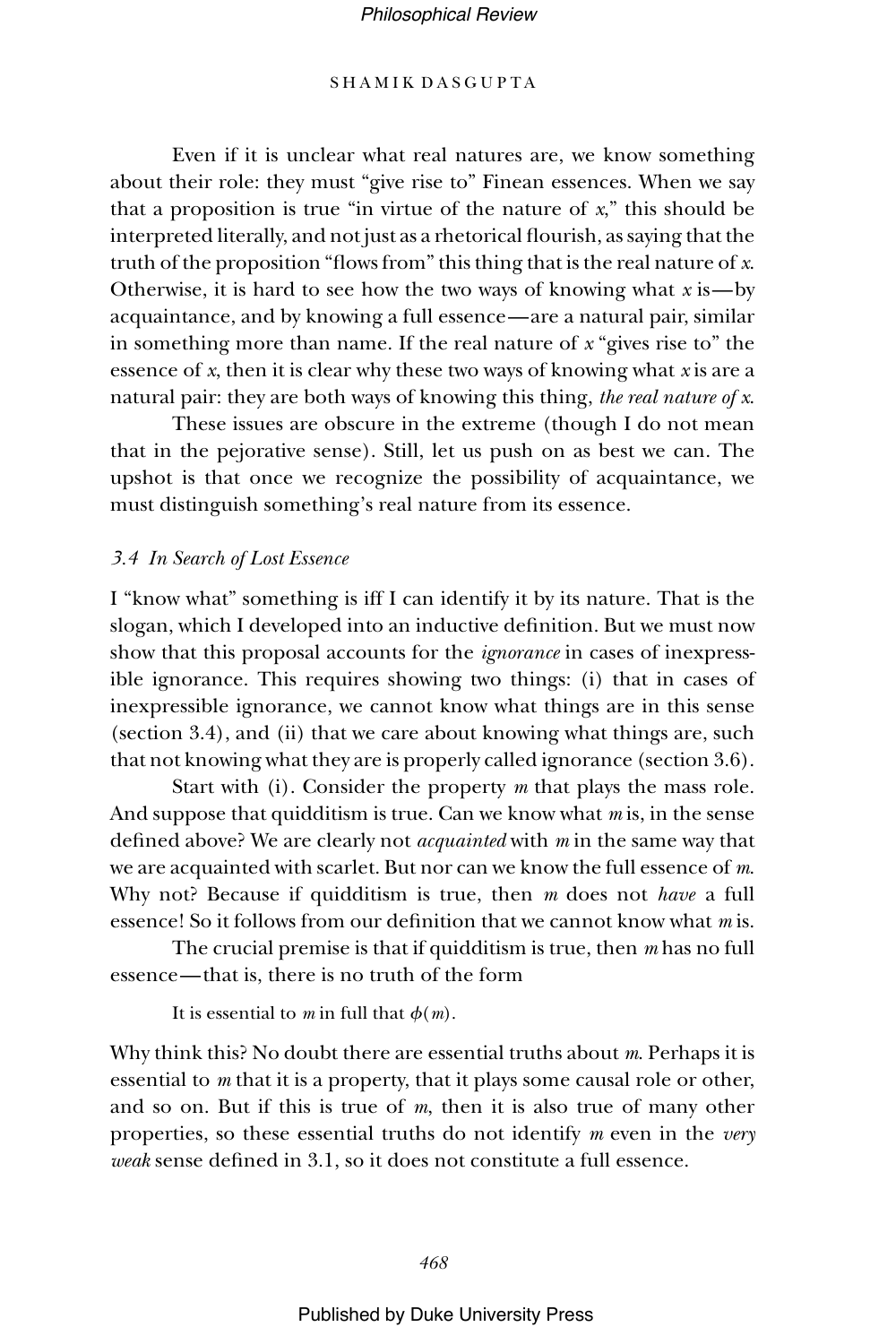And no doubt there are truths that identify  $m$  in the weak sense of 3.1. For example, perhaps anything occupying the mass role is m. But this is not essential to  $m$ . For if quidditism is true, then properties are independent of their causal roles— that is, they are not defined in terms of their causal roles. So it is not part of what m is that it occupies the mass role; it is not essential to m that it occupies that role.

So there may be truths that identify  $m$ , and there may be essential truths about m. But if quidditism is true, then there are no essential truths that identify  $m$ ; so  $m$  has no full essence.

Remember, I am using a *minimal* necessary condition on what an essence must be like to be full: just that it identify the thing. Plausibly, it must also necessarily identify the thing (see section 3.1). So even if there is some essential truth that happens to identify  $m$ , it does not follow that  $m$ has a full essence. Still, I am confident of the strong claim that there is no essential truth that even identifies m.

This conclusion that m has no full essence might also be reached in other ways. For one might argue that quidditism implies that a property like mass is a *fundamental entity*, and that fundamental entities are not defined in terms of others. Given that I understand an essential truth as being a definition, it follows that m has no full essence.

Have I ignored the obvious? One might suggest that it is essential to *m* in full that  $m = m!$  This essential truth would clearly identify *m*. But even if so, and even if I know that  $m = m$ , it does not follow that I know what  $m$  is. For our definition requires that we know what all the items mentioned in the predicate ' $x = m$ ' are. So, in order to know what m is, we must already know what  $m$  is. No progress has been made.

And in any case, I deny that it is essential to m that  $m = m$ . Recall that essence is the worldly analogue of definition: the essence of  $x$  is a statement that defines *what x is*. And just as

 $x$  is a bachelor iff  $x$  is a bachelor

does not count as a nominal definition of what 'bachelor' means, the statement that  $m = m$  does not count as a statement of what m is.<sup>31</sup>

The upshot is this. We are not acquainted with  $m$ . Nor can we know a full essence of m, for m does not have a full essence. So it follows on our proposed account of "knowing what" that we cannot know what  $m$  is.

<sup>31.</sup> This is not to deny that the proposition that  $m = m$  is an essential truth. It is just to say that if it is, it is not essential to  $m$ . An alternative is that it is essential to (or at least follows from what is essential to) identity.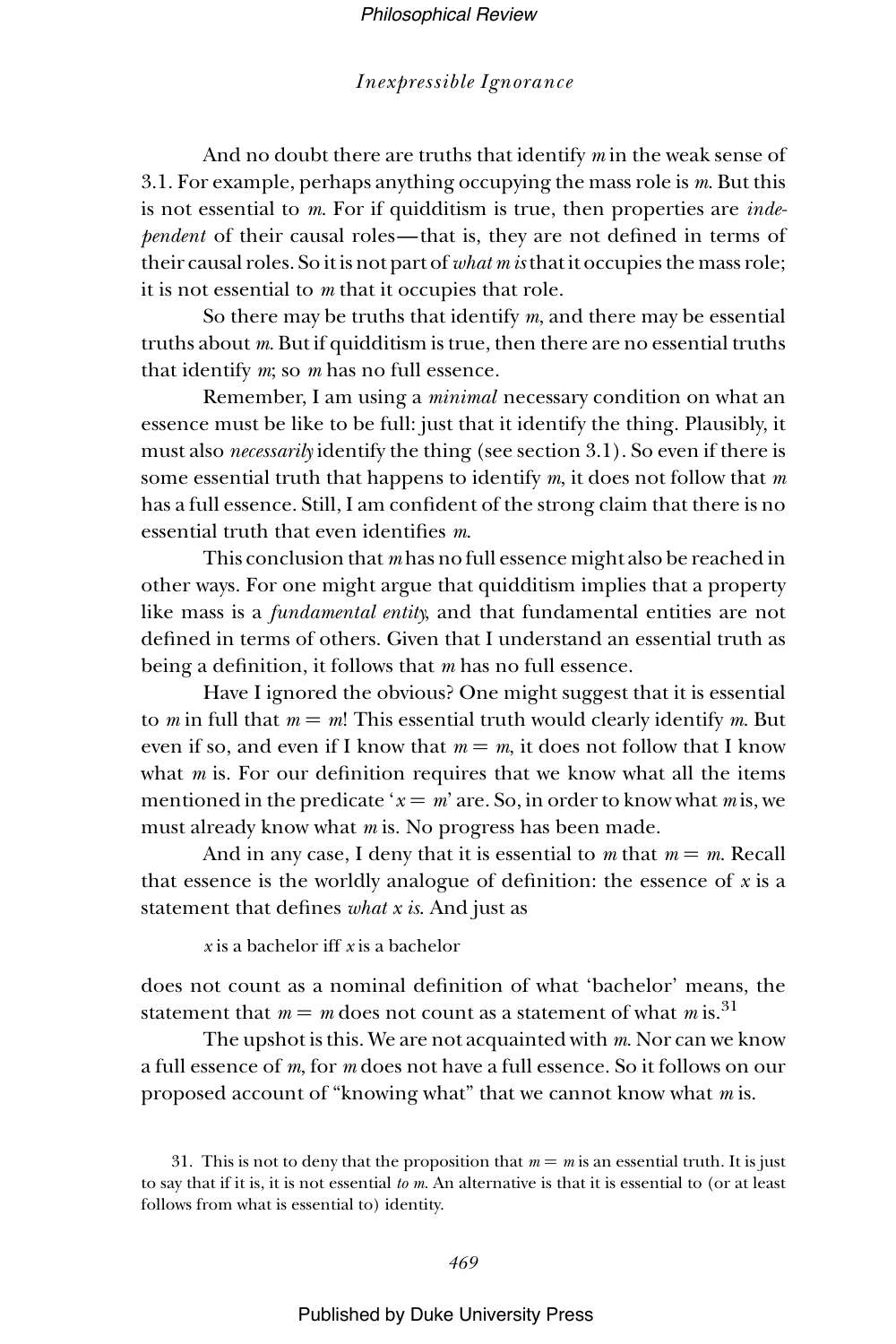So much for properties. In the case of individuals, the same considerations show that if they are independent of their qualities, then we cannot know what they are. But in the case of position in Newtonian space, the argument is a little more involved. We are not acquainted with positions, so again the crucial question is whether we can know their full essences. Start by considering a point-sized region  $p$ . Does  $p$ have a full essence?

Let us go through the options. Presumably, there are essential truths about  $\dot{p}$ : it is essential to  $\dot{p}$  that it is a spatial region and that it is point sized. But this is true of any point in Newtonian space, so this does not identify  $p$ . And presumably there are truths that identify  $p$ . Perhaps any point that is right now occupied by the corner of my laptop is  $\phi$ . But this is not essential to  $p$ , for it makes reference to matter. Newtonian space is (by hypothesis) supposed to be *independent* of the matter situated within it, so it cannot be defined in terms of matter.

So the only truths available are those that describe  $\phi$  in relation to other regions of Newtonian space. But which other regions? The problem is that in Newtonian space there is no privileged region in relation to which the others are defined. We could arbitrarily pick the point  $q$  that is three feet to the right of  $p$ , and it will be true that any point three feet to the left of  $q$  is identical to  $p$ . So this relation to  $q$  identifies  $p$ . But as I understand the Newtonian view of space, this relation is not essential to  $p$ : being three feet to the left of q is not part of the definition of what p is. After all, what is  $p$ ? A point-sized region of space. On the Newtonian view of space, that strikes me as all there is to say about what it is. Point  $p$  stands in a relation to another point  $q$ , but this relation—even though it identifies  $p$ —does not come into a specification of what p is. If that is right, then points in Newtonian space have no full essence.

That strikes me as the most plausible view of Newtonian space, but I have no decisive argument for it. So, suppose that it is, after all, essential to  $p$  that it is three feet to the left of  $q$ . There is nothing special about  $q$ , so presumably the view would be that all of  $\dot{p}$ 's metric relations to other points are essential to it. And what goes for  $p$  goes for any point. It follows that for any point, its metric relation to any other point is essential to it. Put in terms of definition, the view is that all points are *interdependent*, with each one defined in terms of its relation to all other points:  $\hat{p}$  is defined in terms of its relation to q, and q is defined in terms of its relation to  $\rho^{32}$ 

<sup>32.</sup> This clearly violates a noncircularity condition on definition. But such a noncircularity condition is controversial, so I do not rule this view out on that basis.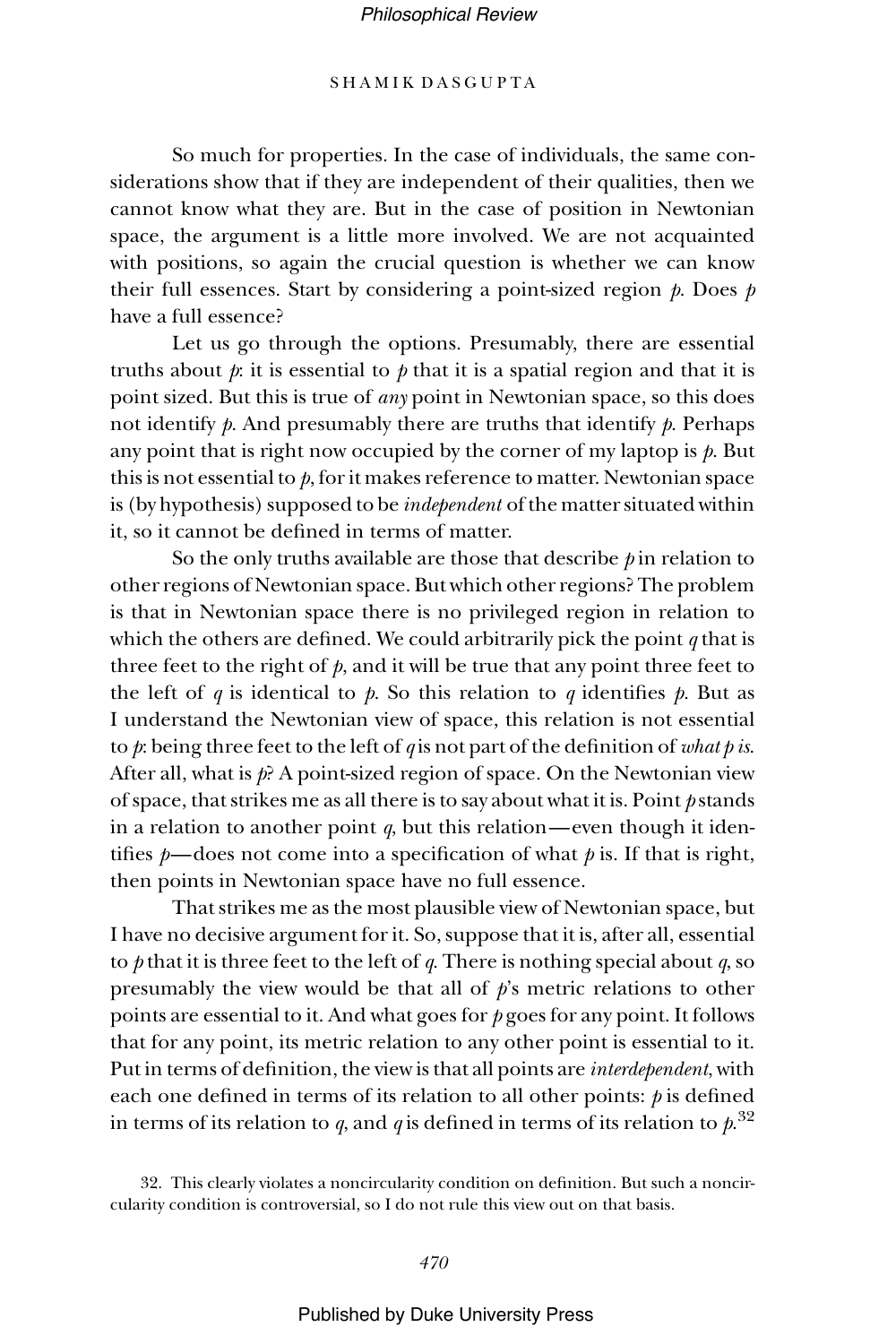This is in contrast to the view I find plausible above, on which the points are independent. These two views seem to be the only plausible alternatives: the middle ground would be a view on which  $p$  is defined in terms of  $q$ , but not vice versa, and that strikes me as clearly no part of the Newtonian view of space. On the Newtonian view, no points are prior to others in the order of definition: all points are "on a par," whether that means that they are all independent, or all interdependent.<sup>33</sup>

So, suppose that the points are interdependent after all. Suppose that it is essential in full to  $p$  that it is three feet to the left of q and suppose that we know this. Do we now "know what"  $p$  is? Not quite. Remember, our definition requires that we "know what" all the items mentioned in the predicate 'x is three feet to the left of  $q'$  are. Thus, to know what p is, we must already know what q is. But we are not acquainted with  $q$ ; so applying the current proposal over again, we can know what  $q$  is only by virtue of (i) knowing a full essence of  $q$  that states its metric relation to some third point r, for example that q is three feet to the left of r, and (ii) knowing what  $r$  is. And so on. Now, according to our inductive definition, this must at some point bottom out in knowledge by acquaintance. But it clearly never will: we are not acquainted with any points of Newtonian space. So, on our definition, we cannot know what any of these points are.<sup>34</sup>

33. We should distinguish the view that the points are interdependent from a "structuralist" view on which they are nothing more than nodes in a geometric structure. On this structuralist view, uniform shifts do not generate genuinely distinct possibilities, since if everything were shifted over, things would still occupy the same position in the structure. Thus, according to structuralism, I am not ignorant of my position in space, since the case for ignorance rested on the proliferation of distinct yet indiscernible shifted possibilities. Since we are investigating the metaphysics of views that lead to ignorance, structuralism is not under consideration here. In contrast, the view that points in Newtonian space are interdependent is supposed to be a view on which uniform shifts are still genuinely distinct possibilities. At least, if it is not, then we can ignore the view for the same reason that we can ignore structuralism.

34. One might suggest relaxing the inductive definition, so that there can be "infinite descending chains" of knowing what. The idea would be that we know what  $p$  is by virtue of (i) knowing the essential relation between  $p$  and  $q$ , and (ii) knowing what  $q$  is; and we know what q is by (i) knowing the essential relation between q and  $r$ , and (ii) knowing what r is, and so on ad infinitum (note that the chain cannot circle back to the beginning, else knowing what  $p$  is would require already knowing what  $p$  is). There is a regress here, but perhaps it is not vicious. Still, I take it to be an extremely implausible model of what knowing what  $p$  would consist in: I do not see how knowing that  $p$  is three feet to the left of  $q$ , that  $q$  is three feet to the left of  $r$ , that  $r$  is three feet to the left of  $s$ , and so on ad infinitum, would constitute knowing what  $\phi$  is in the sense under investigation. To the contrary, the case strikes me as good motivation for the inductive definition as it is currently stated.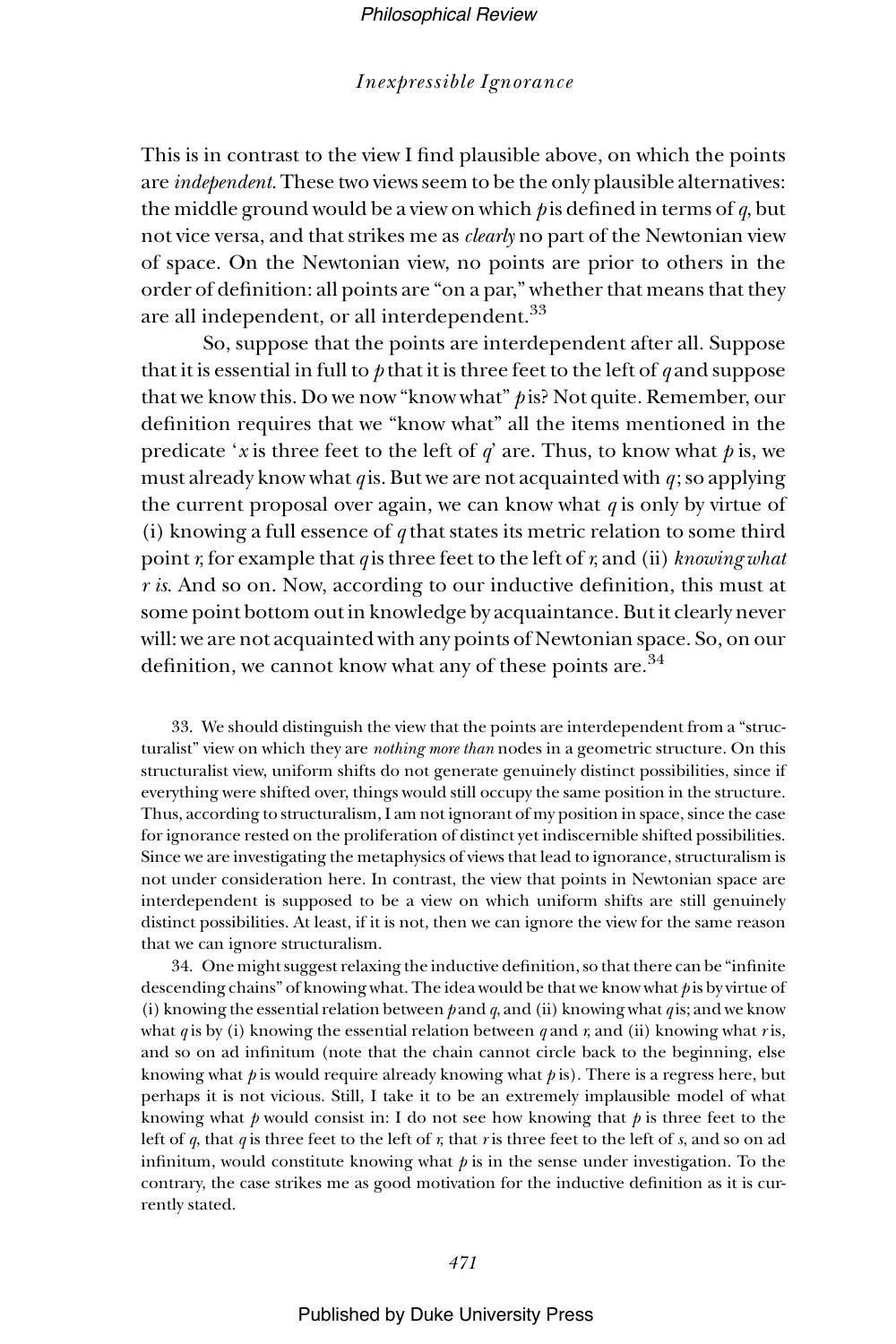Thus, points in Newtonian space are not defined in terms of their relation to matter. If, in addition, they are not defined in terms of their relations to each other (independence), then they have no definition; that is, no full essence. If, instead, they are defined in terms of their relations to each other (interdependence), then they have full essences, but it remains the case that we cannot know what they each are. Either way, we get the desired result: for any point  $p$  of Newtonian space, we do not "know what"  $\phi$  is, on our sense of "knowing what."

So much for *points*. It is much more plausible that *extended* regions of Newtonian space have full essences: perhaps it is essential in full to any extended region R that it is the unique mereological sum of its point-sized constituents. But this will not help knowing what R is. For on our definition, knowing what R is requires knowing what the constituents of that full essence— the point-sized regions—are. And we have just argued that this is impossible.<sup>35</sup>

# 3.5 The Nature of Inexpressible Ignorance

I have proposed a model of inexpressible ignorance, on which the ignorance consists in not "knowing what" something is in the sense defined. It is worth contemplating the nature of this ignorance. Earlier I argued that, at least on some views, there is no *proposition* or *fact* that we do not know. Should we now revise that conclusion?

It depends on how the model is developed. There are two ways to develop it into a view on which there is an unknown proposition. First, we know that if quidditism is true, properties like mass lack full essences. But perhaps they have real natures—we have not settled that question one way or the other. Suppose they do, and suppose there is a proposition that specifies the real nature of each point. These are propositions that we cannot know.

But be clear about why we cannot know them. It is not that we can entertain and believe them but lack enough justification to know them. Rather, we cannot entertain or believe them in the first place. We are like Mary in the black-and-white room: just as she is not acquainted with red and so cannot *entertain* what it is like to see red, we are not acquainted with the real natures and so cannot entertain propositions about them.<sup>36</sup>

35. Thanks to Kris McDaniel for a discussion of this point.

36. This phenomena of not knowing "what it is like" to have a certain experience has recently been discussed in depth by Paul (2014). As Paul emphasizes, it leads to questions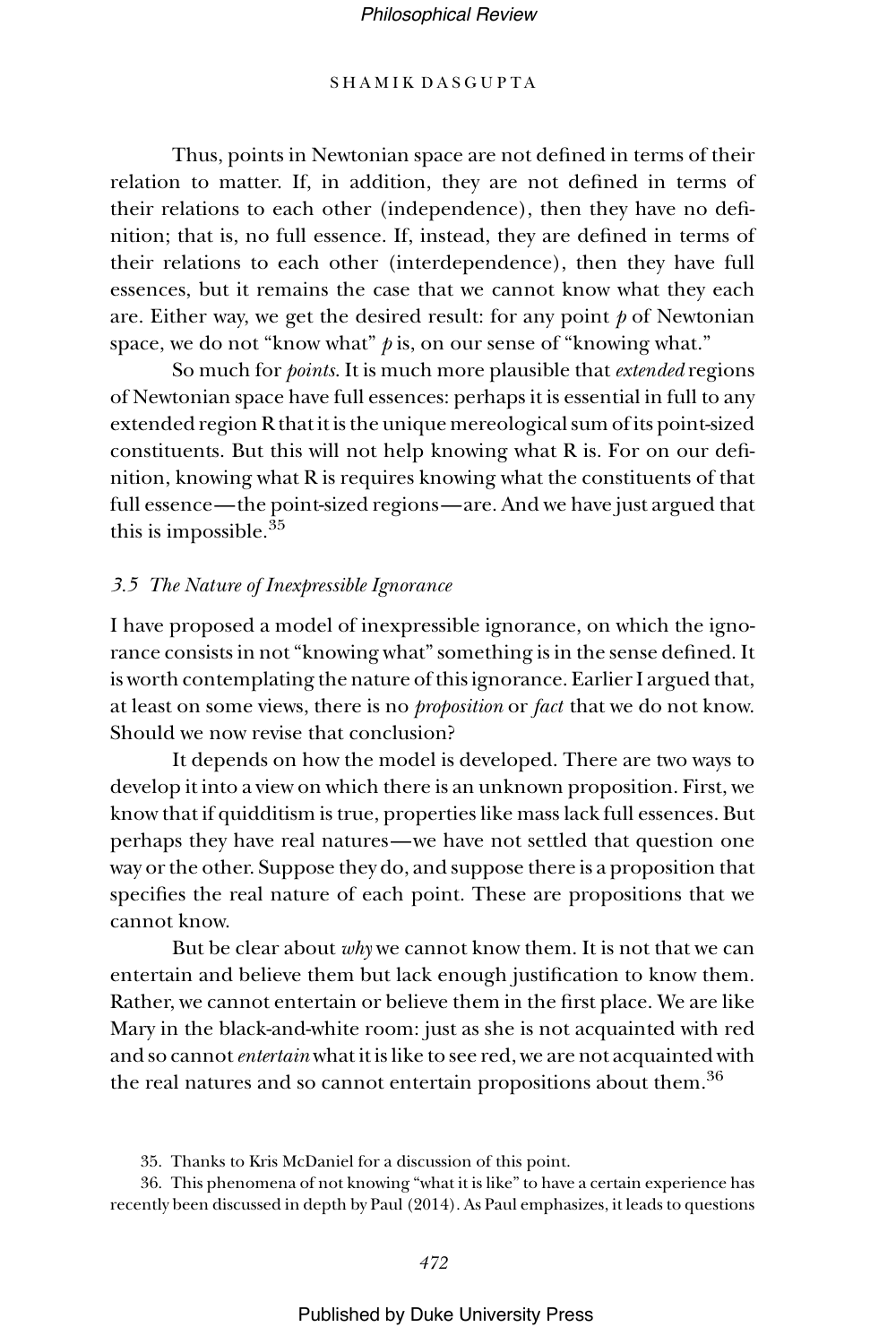There is a second way to develop the model into a view on which there is an unknown proposition. Recall the quidditistic proposition that m occupies the mass role. Earlier we assumed a modest externalism on which we can entertain such propositions, and it quickly followed that we can know them too. But we can now define a sense in which we cannot entertain or know them: one fully entertains P iff one entertains P and knows what P's constituents are; and one fully knows P iff one knows P and fully entertains P. Then we cannot fully know these propositions.

But again, be clear about why we cannot fully know them. It is not that we can fully entertain them and simply lack the justification to know them. It is rather that we cannot fully entertain them in the first place.

So these are two ways to develop the model on which there is a proposition about the subject matter that we cannot—in a sense—entertain, and hence cannot know. Thus, we arrive at something resembling Peacocke's (1988) view that we cannot entertain propositions about absolute space.<sup>37</sup>

But the model can also be developed into a view on which there are no unknown propositions. For one thing, one might argue that properties like mass lack real natures. Or we might argue that they have them, but that there are no propositions that specify the real nature of each point (perhaps because of how strange real natures are—see section 3.3). On either of these views, there is no proposition concerning the real nature of each point that we do not know.

Which is the best way to develop our model? This depends on delicate questions about propositions, belief, and real natures, and I have no desire to settle them here.<sup>38</sup> The point is that on *all* these views, the ignorance consists in one of two situations: (i) there is a proposition that we do not know, because we cannot entertain it in the first place; or (ii) there is no proposition that we do not know.

about how we are to decide whether to have such an experience. On the face of it, the kind of ignorance that Paul discusses is connected to the phenomena of lacking acquaintance, in the sense discussed here. It would be interesting to develop this connection in more detail, but I cannot do this here.

<sup>37.</sup> But we got here by a different road: while Peacocke reached that conclusion by thinking about constraints from a general theory of concepts, we got here by thinking about the nature of knowledge.

<sup>38.</sup> This is why I have refrained from saying much about how my account fits with more general accounts of knowing-wh such as Aloni's (see note 14). For saying much about that would require taking a stance on these questions.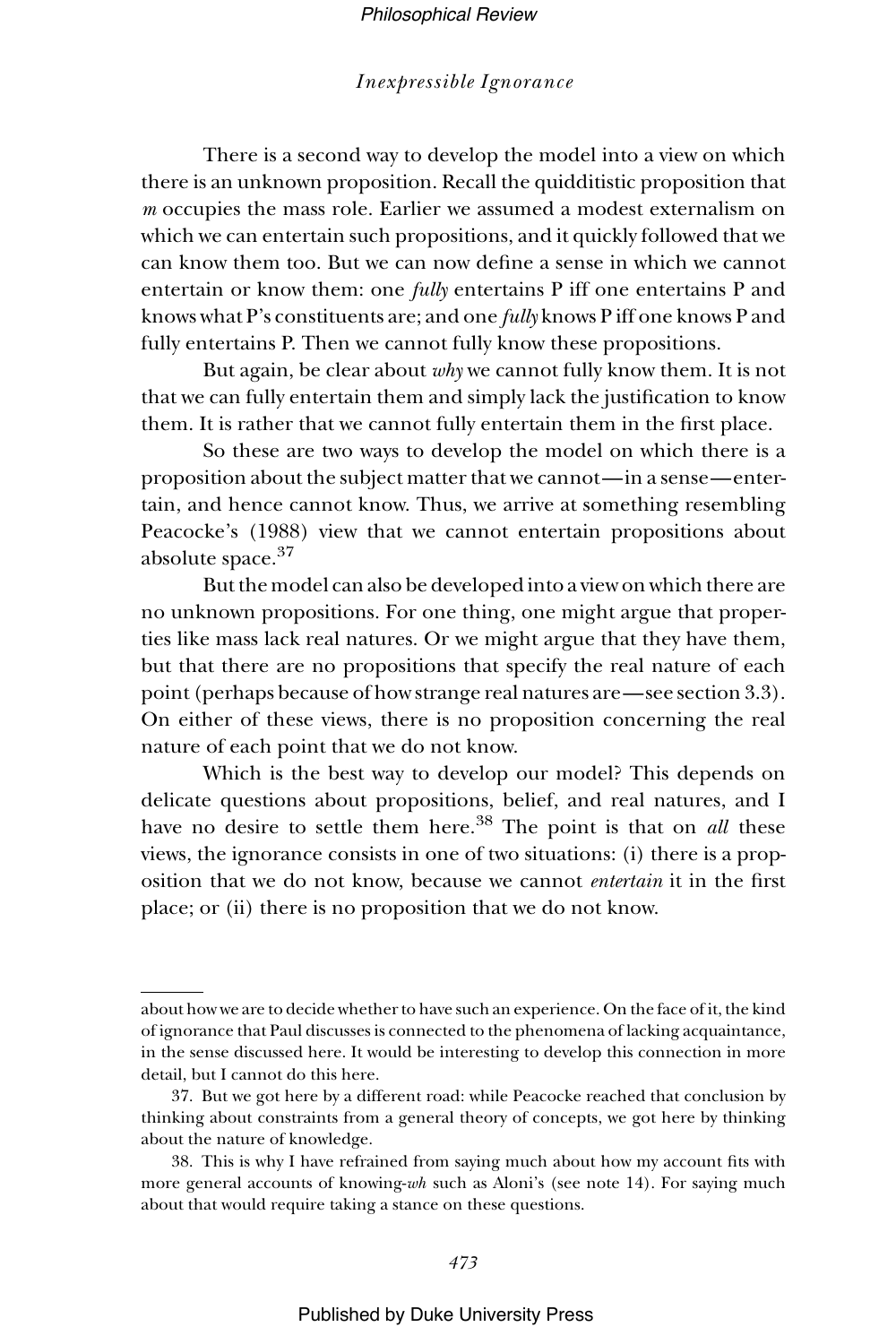Either way, this is very different from ordinary cases of ignorance, in which there is a proposition— for example, that the next president of the United States will be a Democrat— that I can entertain and believe, but that I do not know. In these cases, I lack knowledge because I lack sufficient "epistemic juice"—where this might be *justification* or *warrant* or *rationality* or *reliability* or *safety*, and so on—for the belief to count as knowledge. By contrast, according to our model, inexpressible ignorance has *nothing to do* with lacking enough epistemic juice.

It follows that various attempts to show that we are not ignorant in these cases do not succeed. For example, Schaffer (2005) argued that even if quidditism is true, we are not ignorant of which property occupies which causal role, contra Lewis. His strategy was to argue "that (i) quidditistic skepticism is just a *species* of skepticism about the external world; and (ii) whatever answer one offers to skepticism about the external world will thereby answer quidditistic skepticism" (Schaffer 2005, 19). So, he argues that reliabilist responses to external-world skepticism are also responses to quidditistic skepticism, that *contextualist* responses to external-world skepticism are also responses to quidditistic skepticism, and so on. Langton (2004) argues similarly, focusing on contextualism.

But this strategy is based on a mistake. For external-world skepticism is the claim that our belief in a given proposition— that there is an external world—lacks sufficient epistemic juice to count as knowledge. Yet inexpressible ignorance has nothing to do with this. Which is to say that Schaffer's claim (i) is false: quidditistic skepticism is not a species of external-world skepticism. Responding to Lewis by using standard responses to standard skeptical arguments is to misconstrue the content of Lewis's claim.<sup>39</sup>

# 3.6 The Aim of Inquiry

It remains to show that we care about knowing what  $x$  is (in the sense defined), such that when we do not know, we are properly called *ignorant*.

It may seem obvious that we do care, but in fact the issue is delicate. It helps to think first about why we care about propositional knowledge. Presumably, a skeleton answer goes something like this. As inquirers, one

39. Locke (2009) offers a different line of objection to Schaffer's and Langton's approach. I should say that not everyone conceives of external-world skepticism in the way just mentioned. According to Putnam, our situation in the traditional skeptical scenario might be more akin to our situation when we are inexpressibly ignorant.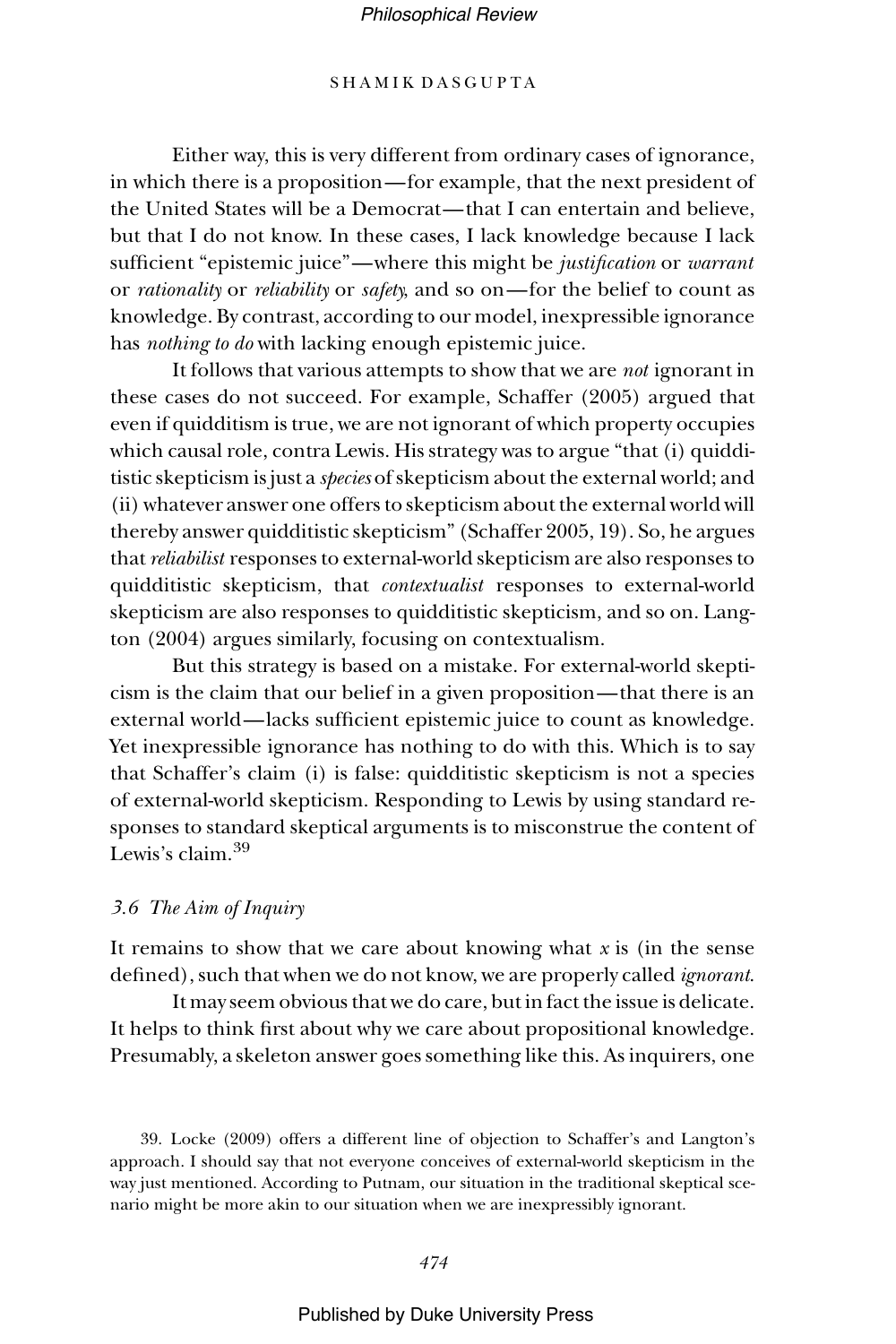of our guiding aims is to know true propositions. Call this the alethic aim of inquiry. So, when we do not know a true proposition, we lack something that we aimed to get. Thus we care about propositional knowledge insofar as we care about achieving our aims.

This is clearly just a sketch. For one thing, the alethic aim needs refinement. Do we aim to know any old truth? Or just the important ones? Moreover, the question remains of why we have the alethic aim. Is it constitutive of what it is to be an inquirer? Or is there a more pragmatic explanation? But let us set aside these details for now and ask whether there is a similar answer to why we care about knowing what things are.

It would go like this. As inquirers, one of our guiding aims is to know what things populate our world, in the sense of "knowing what" defined earlier. Call this the objectual aim of inquiry. So, when we do not know what something is, we lack something that we aimed for. So, again, we care about knowing what something is insofar as we care about achieving our aims. Indeed the two aims can be seen as dovetailing together: the objectual aim directs us to finding out which things populate our world, and the alethic aim then directs us to finding out what is true of them. When we do not achieve either aim, we call ourselves ignorant.

Is this answer on the right track? One worry is whether we in fact have the objectual aim. But let me set aside that issue, for there is a more pressing worry.

The worry is that even if we have the objectual aim, the above answer works only if things have real natures or full essences. To see the worry, consider mass, and suppose that quidditism is true of it. It follows that mass has no full essence. Suppose, in addition, that it has no real nature. Then we cannot know what mass is (in our defined sense) because there is nothing there to know. There is no real nature to know directly by acquaintance. And there is no full essence to know either. So we cannot know what it is, but only because (as it were) there is nothing that it is. But if there is nothing that it is, the worry is, we can hardly be said to lack something if we do not know what it is.

The worry is supported by an analogy with propositional knowledge. Suppose that Bob's distribution of hair is such that there is no fact of the matter whether he is bald. In particular, suppose that neither the proposition that he is bald nor the proposition that he is not bald is true. In this case, I cannot know whether Bob is bald because there is no fact of the matter. But this does not mean that the alethic aim is unfulfilled. For the alethic aim is clearly restricted to those cases in which there are truths out there to know about: in those cases, the alethic aim is to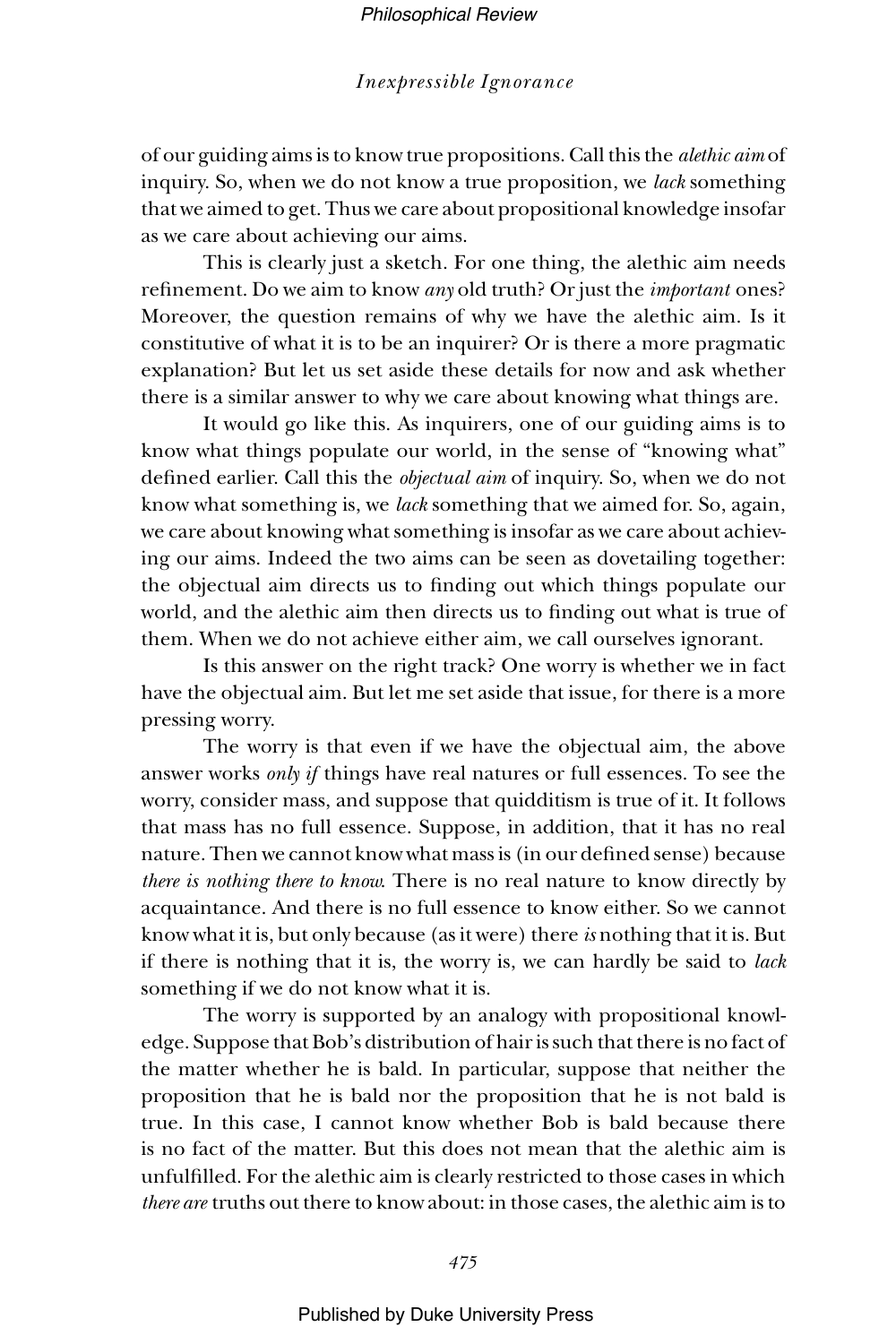know them. But when there are no truths out there to know, the aim "does not apply," in the sense that not knowing does not mean that the aim is unfulfilled. That is why we do not say that I am ignorant in this case.

Similarly, the objection is, the objectual aim is restricted to cases in which there is something there to know—cases in which something has a real nature or a full essence. So if  $p$  has no real nature and no full essence, the objectual aim "does not apply": not knowing what  $p$  is does not mean that the aim is unfulfilled, and so does not mean that I am ignorant.

One response, of course, is to insist that everything has a real nature. Along with Quine's dictum that there can be no existence without identity, we might say that there can be no identity without nature. But I want to avoid these obscure issues concerning real natures as far as possible. So let me outline another response that concedes that  $p$  lacks a real nature.

The response must deny the analogy with propositional knowledge. Sure, when the *truth* runs out, the alethic aim can be achieved if one lacks propositional knowledge, precisely because there is no proposition there to know. But when the real natures run out, the objectual aim is not achieved if one does not know what the thing is, even though there is nothing that it is. Thus we should say that while the alethic aim is restricted in the above sense, the objectual aim is unrestricted.

The idea that an aim can be unrestricted in this sense is not absurd. Suppose my aim is to collect an example of every British penny minted since 1975. But suppose there happens to be no remaining examples of pennies minted in 1977. Then my aim will go unfulfilled— the fact that there are no pennies from 1977 does not mean that my aim is somehow achievable! True, it is not my fault that it goes unfulfilled, but it goes unfulfilled nonetheless. So this aim is unrestricted. The idea is that the objectual aim is like my aim to collect pennies. If  $p$  lacks a real nature and a full essence, then the aim will go unfulfilled. True, it is not my fault that it goes unfulfilled, but it goes unfulfilled nonetheless.

So the idea that the objectual aim is unrestricted is not absurd. But still, one might object that it is ad hoc or unprincipled to think that the alethic aim is restricted but the objectual aim is not. The objection is natural if one thinks that "knowing what" just is knowing another proposition about the world, so that there is really just one aim, the alethic aim, and the objectual aim is just a species of it. On that view, it is hard to see why the one aim should be restricted but not the other.

But in response, we should insist that neither aim is a species of the other. For one thing, if one thinks that knowledge by acquaintance is not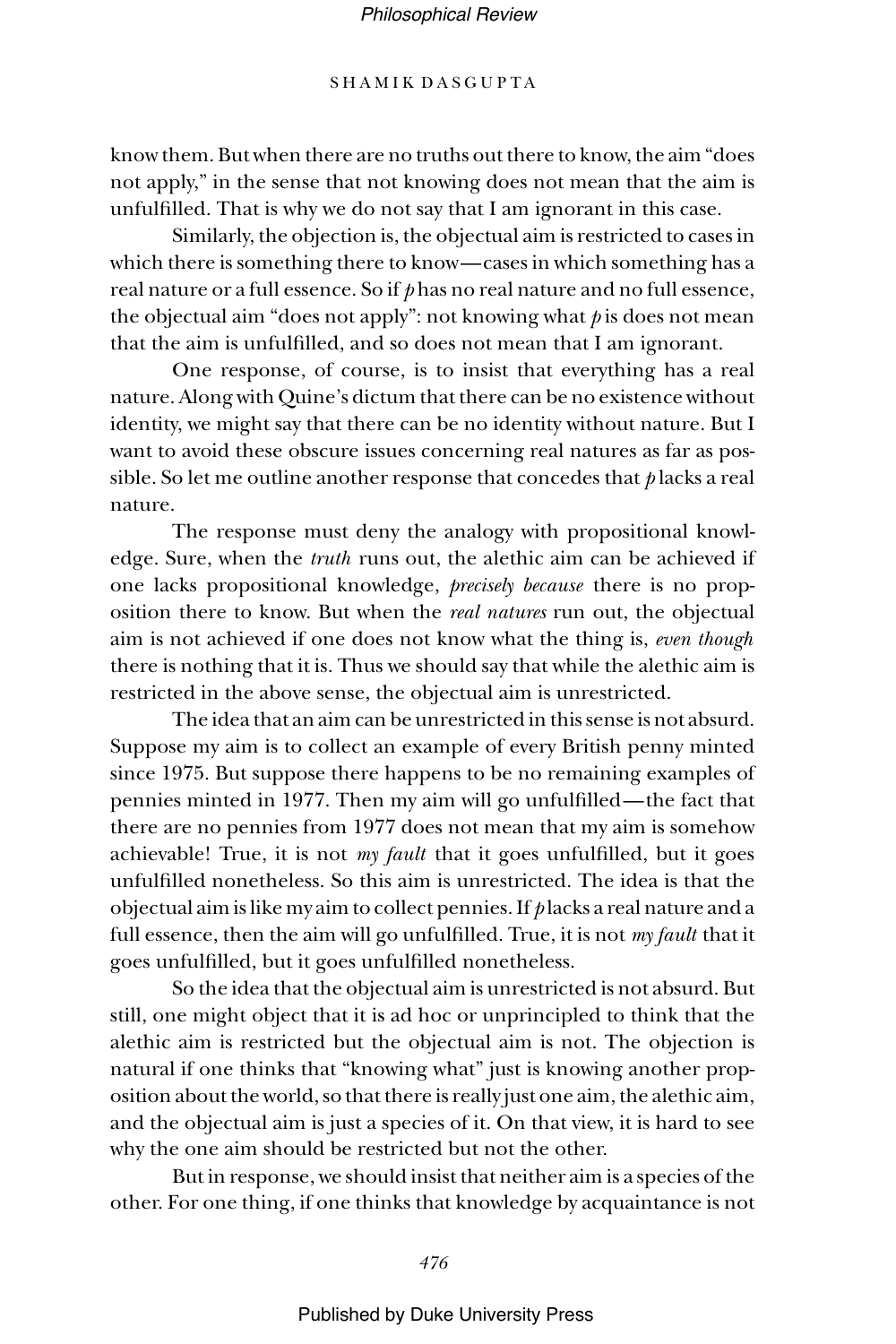propositional knowledge, it will follow immediately that the objectual aim is not a species of the alethic aim. But even when "knowing what" is a matter of knowing propositions that specify a full essence, it is still a mistake to think that the aim to know this essence is a species of the alethic aim. This mistake rests on a misleading picture of essence, on which there are two ways to have a property, an essential way and an accidental way, and the essential truths about something are truths about which properties it has in the essential way. On this picture, the essential truths are truths concerning which properties are had by a given domain of things. If one is in the grip of this picture, one will think that knowing a full essence just is knowing more truths, so the objectual aim will look like a species of the alethic aim.

But this picture is misleading. For I am taking essence to be the worldly analogue of definition. On this view, the essential truths specify what the things are in the first place. It is not that there is an independently given domain and the essential truths are certain truths about what properties they have. Rather, the essential truths specify what the domain is. On this view, there is a deep division between essential truths and other ("accidental") truths. The former are prior to the latter: the essential truths define the things— they give us the raw materials, as it were and only then are there things for the accidental truths to be about. The alethic aim concerns the accidental truths, and the objectual aim concerns the essential truths. Given the deep division between the two kinds of truths, we should not assume that one aim is a species of the other.

And if neither aim is a species of the other, the burden is back on my opponent to argue that the objectual aim is restricted. Pointing out that the alethic aim is restricted is neither here nor there.

Indeed, on the contrary, one can argue that the objectual aim is not restricted. After all, we think that the alethic aim is restricted because we think that being ignorant about whether Bob is bald depends on there being a fact of the matter as to whether he is bald. But we do not think that being ignorant about what something is depends on its having a real nature. The case of quidditism illustrates the point. Suppose you are in the grip of the thought that a property is "hidden" behind its causal role, that we can never tell the difference between indiscernible worlds in which two properties switch roles. Then you will think that you do not know which property occupies the mass role regardless of whether the properties have so-called real natures. The question of whether it has a real nature is, intuitively, neither here nor there. So there is prima facie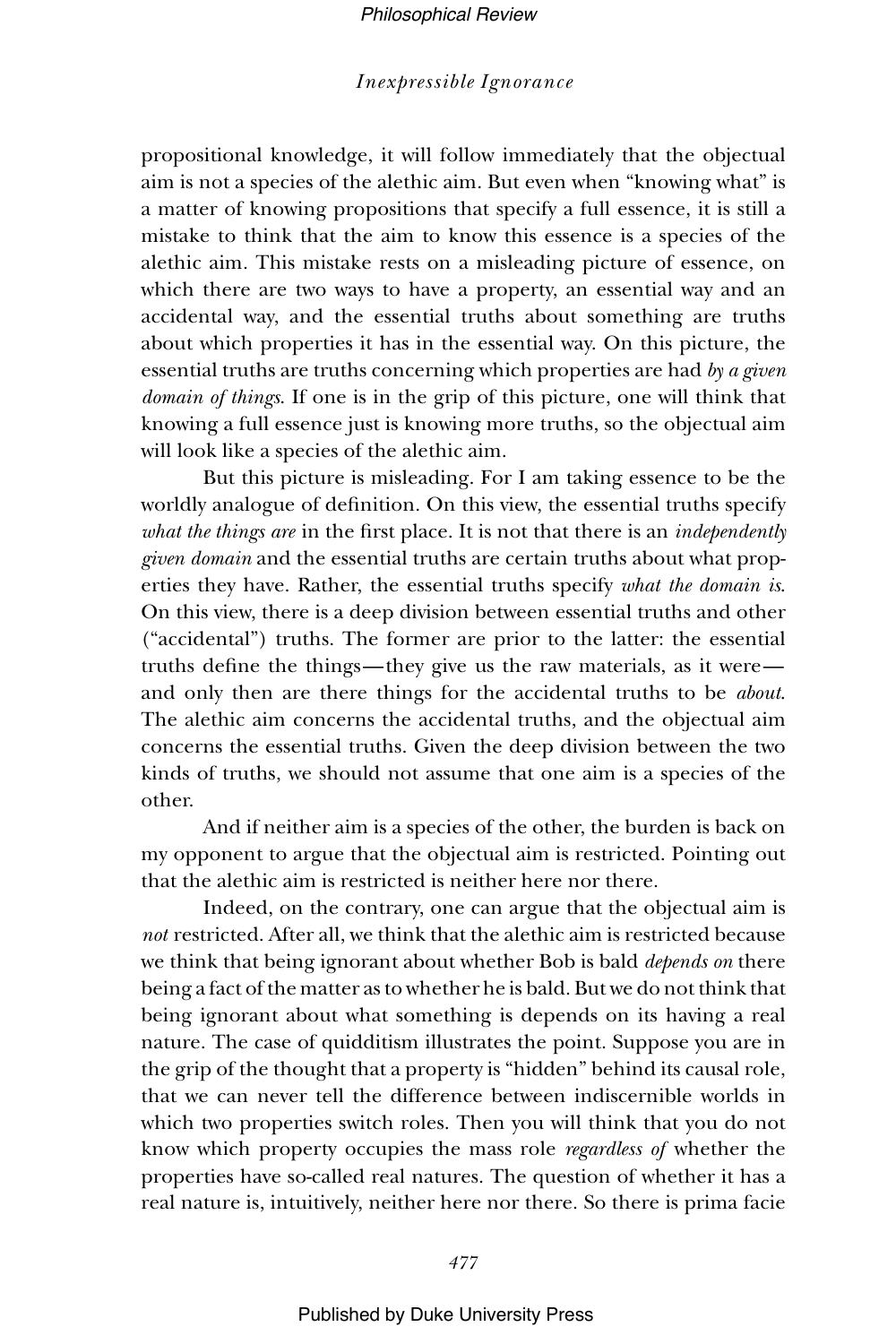reason to think that while the alethic aim is restricted to cases in which there is truth, the objectual aim is not restricted to cases in which there are real natures.

In sum, the objectual aim is to know what things are. If we do not know what a property or a location in Newtonian space is, then the objectual aim is unfulfilled. That is why not knowing what they are properly counts as ignorance.

# 4. Conclusion

I have outlined a model of what the ignorance consists in, in cases of inexpressible ignorance. Having seen what it involves, one might reject it. But without an alternative model, this means siding with Maudlin and saying that there is nothing it does consist in.

Other than the brief arguments in section 1.3, I have nothing definitive against this attitude. But be clear about what it involves. It involves saying that Leibniz was confused when he argued that Newton's view of space leads to facts about position that are beyond our ken, that Ockham and Gassendi and the entire scholastic and early modern tradition were confused when they agreed that prime matter was "hidden" behind its forms, and that Lewis was confused when he claimed that properties are "hidden" behind their causal roles.

If you think that they were on to something, you think that there is inexpressible ignorance. And if so, you must have some account of what it consists in. Why not the account just offered?

# References

- Aloni, Maria. 2005a. "A Formal Treatment of the Pragmatics of Questions and Attitudes." Linguistics and Philosophy 28: 505 –39.
	- 2005b. "Individual Concepts in Modal Predicate Logic." Journal of Philosophical Logic 34: 1 –64.
- 2008. "Concealed Questions under Cover." Grazer Philosophische Studien 77: 191 –216.
- Amijee, Fatema. 2013. "The Role of Attention in Russell's Theory of Knowledge." British Journal for the History of Philosophy 21: 1175–93.
- Byrne, Alex, and David Hilbert. 2007. "Color Primitivism." Erkenntnis 66: 73–105.
- Campbell, John. 1993. "A Simple View of Color." In Reality: Representation and Projection, ed. John Haldane and Crispin Wright, 257–68. Oxford: Oxford University Press.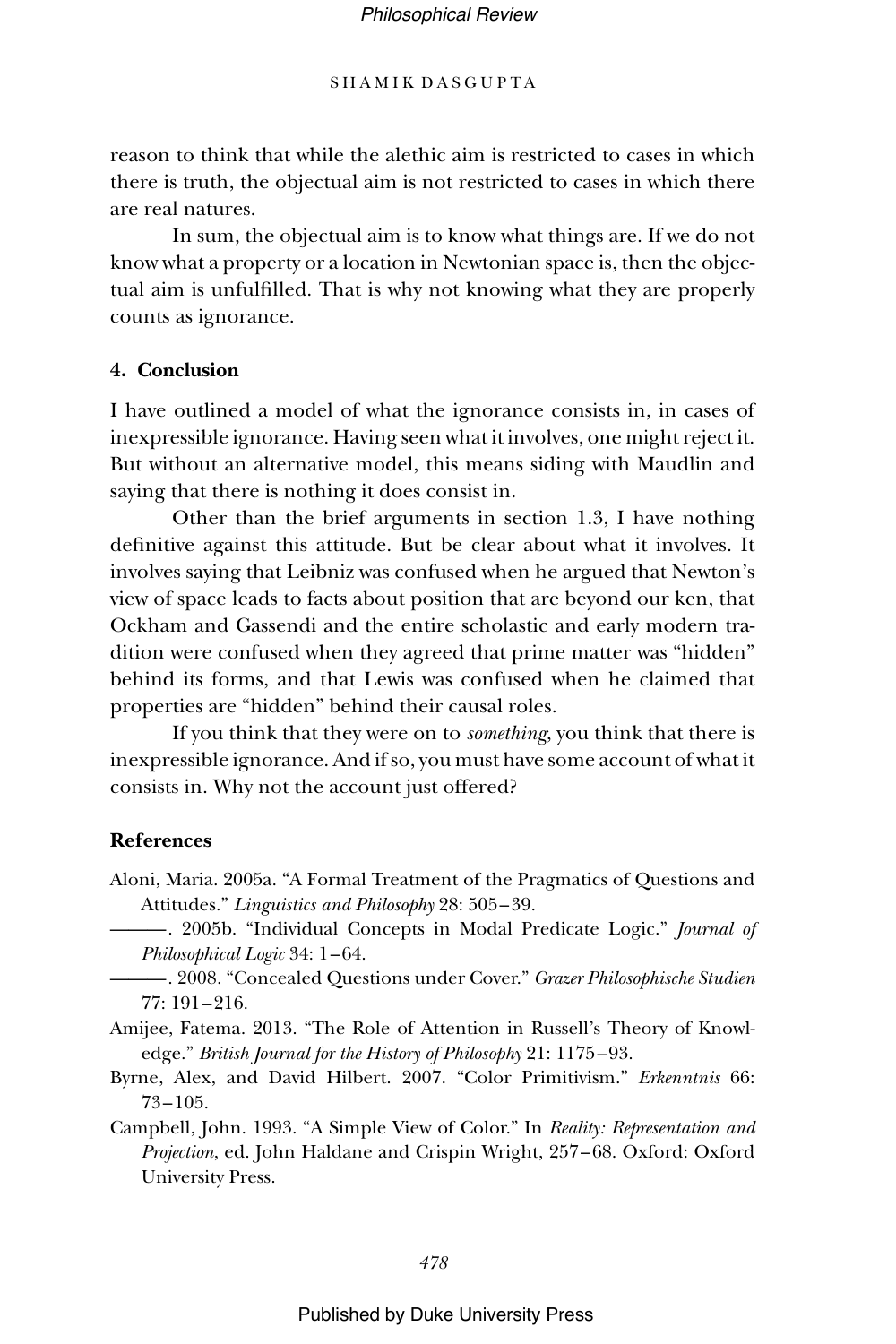- Chalmers, David. 2006. "The Foundations of Two-Dimensional Semantics." In Two-Dimensional Semantics: Foundations and Applications, ed. Manuel Garcia-Carpintero and Josep Macia`, 55 –140. Oxford: Oxford University Press.
- Dasgupta, Shamik. 2009. "Individuals: An Essay in Revisionary Metaphysics." Philosophical Studies 145: 35 –67.

- 2015. "Symmetry as an Epistemic Notion (Twice Over)." British Journal for the Philosophy of Science 0: 1–42. doi:10.1093/bjps/axu049.

- Fine, Kit. 1994. "Essence and Modality." Philosophical Perspectives 8: 1–16.
- **———.** 1995. "Ontological Dependence." Proceedings of the Aristotelian Society 95: 269 –90.
- Horwich, Paul. 1978. "On the Existence of Time, Space, and Space-Time." Nous 12: 397 –419.
- Jackson, Frank. 1998. From Metaphysics to Ethics: A Defence of Conceptual Analysis. Oxford: Clarendon Press.
- Johnston, Mark. 1992. "How to Speak of the Colors." Philosophical Studies 68: 221–63.
	- 2011. "On a Neglected Epistemic Virtue." Philosophical Issues 21: 165–218.
- Kelly, Alexander. 2013. "Ramseyan Humility, Scepticism, and Grasp." Philosophical Studies 164: 705–26.
- Langton, Rae. 1998. Kantian Humility: Our Ignorance of Things in Themselves. Oxford: Clarendon Press.
	- 2004. "Elusive Knowledge of Things in Themselves." Australasian Journal of Philosophy 82: 129 –36.
- Lewis, David. 2009. "Ramseyan Humility." In Conceptual Analysis and Philosophical Naturalism, ed. David Braddon-Mitchell and Robert Nola, 203-22. Cambridge, MA: MIT Press.
- Locke, Dustin. 2009. "A Partial Defense of Ramseyan Humility." In Conceptual Analysis and Philosophical Naturalism, ed. David Braddon-Mitchell and Robert Nola, 223 –41. Cambridge, MA: MIT Press.
- Maudlin, Tim. 1993. "Buckets of Water and Waves of Space: Why Space-Time Is Probably a Substance." Philosophy of Science 60: 183–203.
- Ney, Alyssa. 2007. "Physicalism and our Knowledge of Intrinsic Properties." Australasian Journal of Philosophy 85: 41–60.
- Pasnau, Robert. 2013. Metaphysical Themes, 1274 –1671. Oxford: Oxford University Press.
- Paul, L.A. (2014). Transformative Experience. Oxford: Oxford University Press.

Peacocke, Christopher. 1988. "The Limits of Intelligibility: A Post-verificationist Proposal." Philosophical Review 97: 463 –96.

- Pooley, Oliver. n.d. "Substantivalism and Haecceitism." Unpublished manuscript.
- Proops, Ian. 2014. "Russellian Acquaintance Revisited." Journal of the History of Philosophy 52: 779-811.